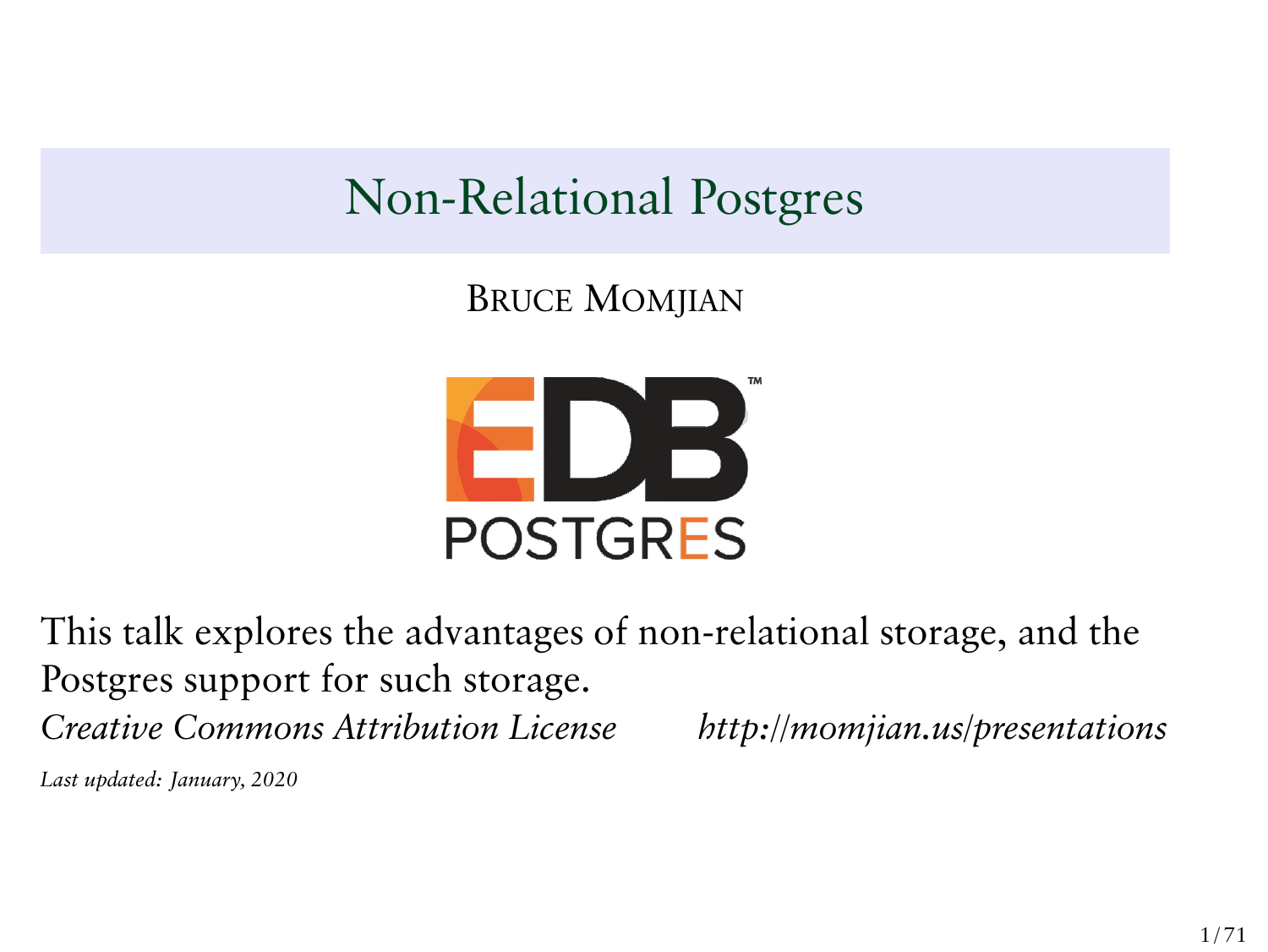# Relational Storage

- ▶ Relational storage was proposed by E. F. Codd in 1970
- $\triangleright$  Very flexible, 40 + years still in use
- $\blacktriangleright$  Not always ideal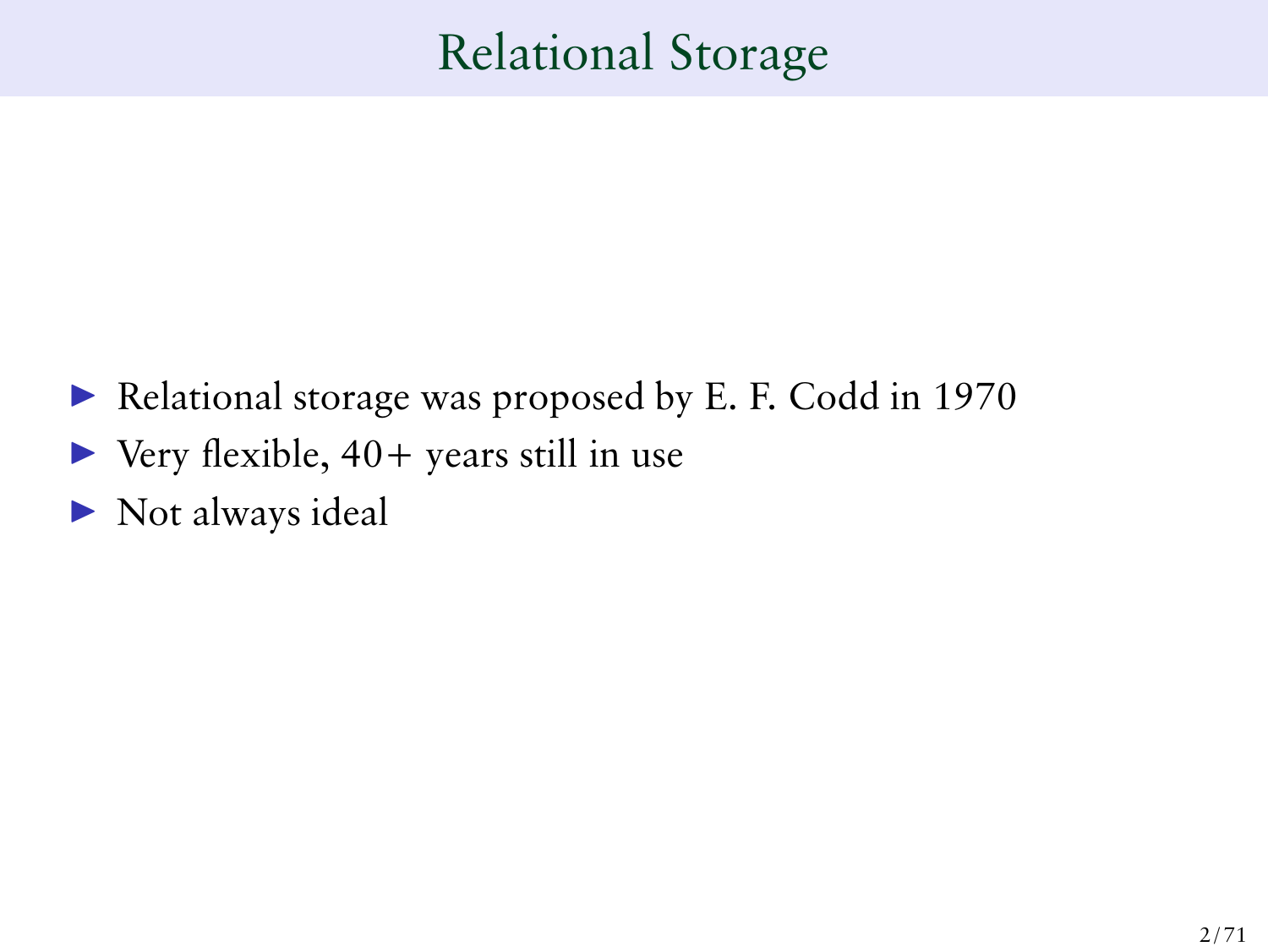# What Is Relational Storage?

- ▶ Row, column, table (tuple, attribute, relation)
- $\blacktriangleright$  Constraints
- ▶ Normalization, joins

[https://en.wikipedia.org/wiki/Relational\\_database](https://en.wikipedia.org/wiki/Relational_database)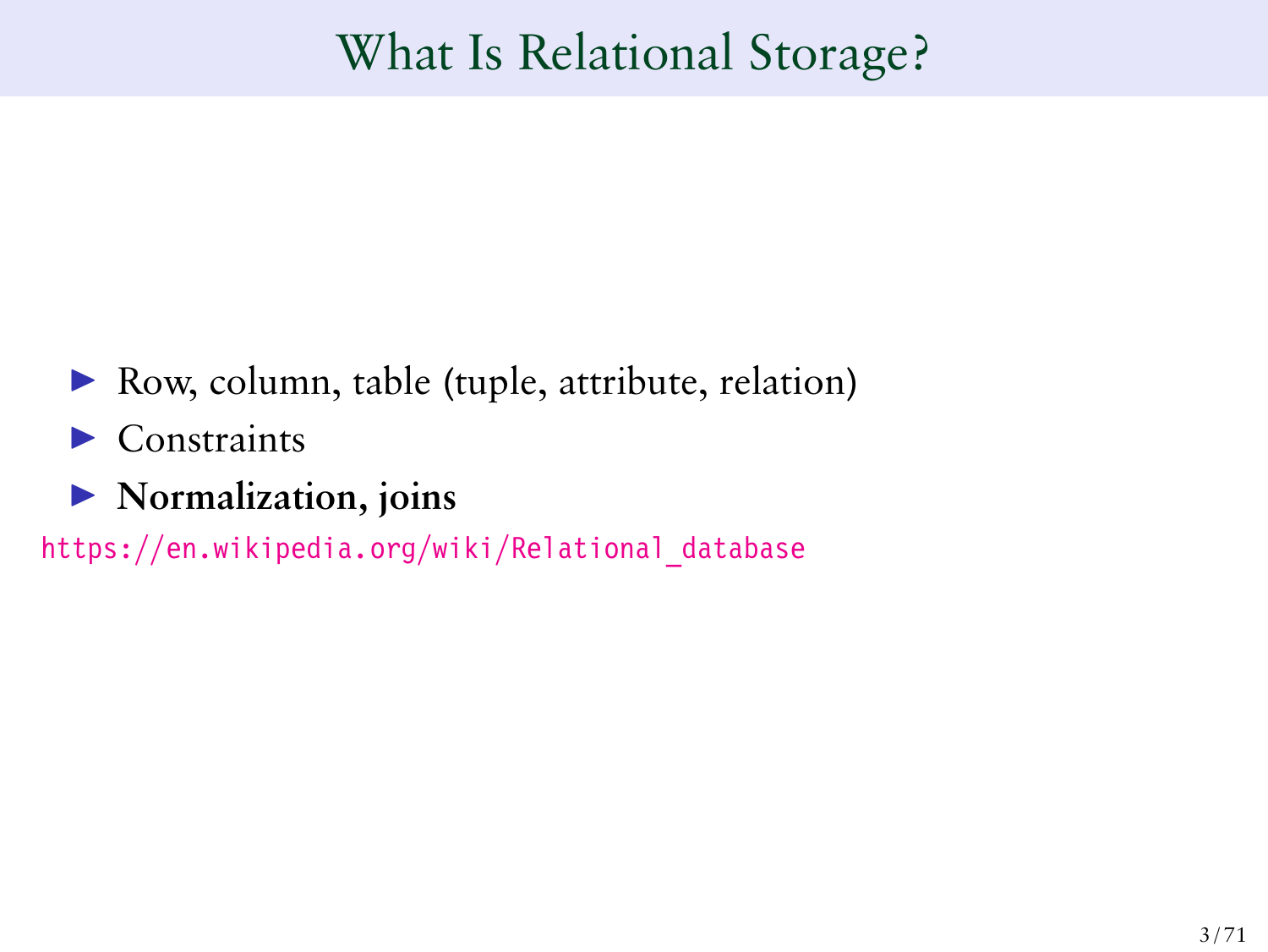# What Is Data Normalization? First Normal Form

- $\triangleright$  Each column/attribute contains only atomic indivisible values
- Eliminate repeating groups in individual tables
- ▶ Create a separate table for each set of related data
- $\blacktriangleright$  Identify each set of related data with a primary key

[https://en.wikipedia.org/wiki/First\\_normal\\_form](https://en.wikipedia.org/wiki/First_normal_form) <http://www.anaesthetist.com/mnm/sql/normal.htm>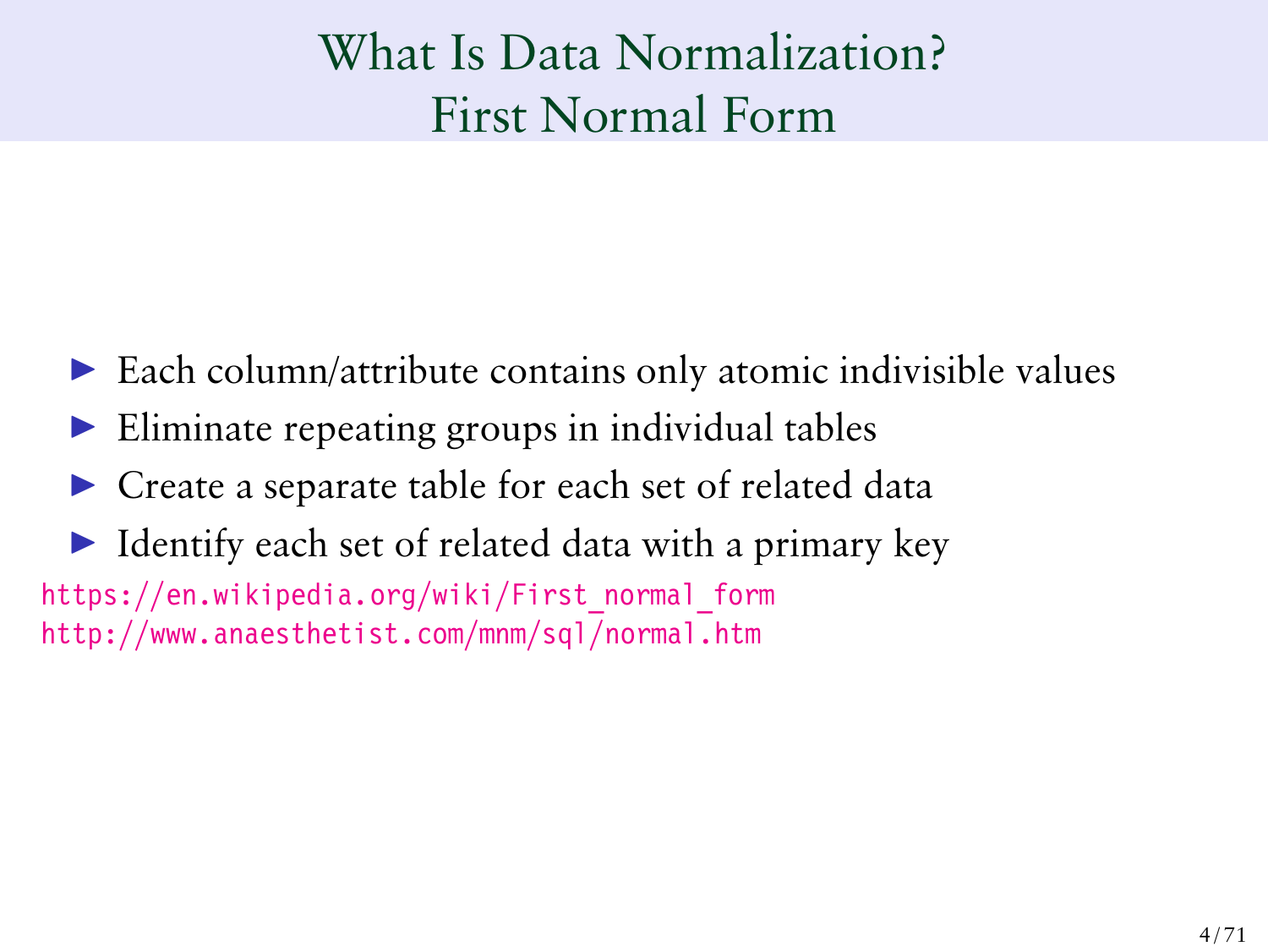## Downsides of First Normal Form

- ▶ Query performance
- $\blacktriangleright$  Query complexity
- $\triangleright$  Storage inflexibility
- ▶ Storage overhead
- **Indexing limitations**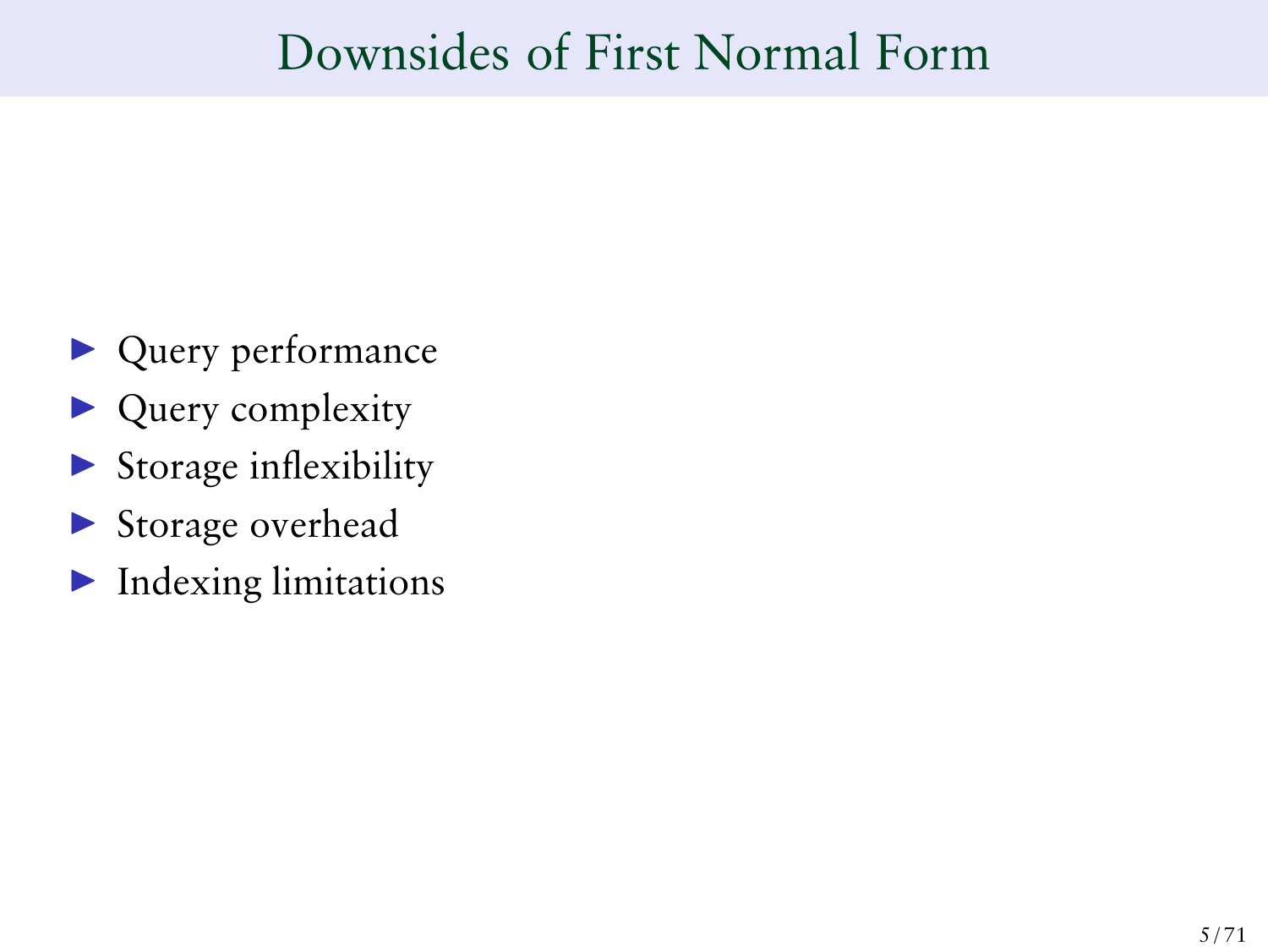# Postgres Non-Relational Storage Options

- 1. Arrays
- 2. Range types
- 3. Geometry
- 4. XML
- 5. JSON
- 6. JSONB
- 7. Row types
- 8. Character strings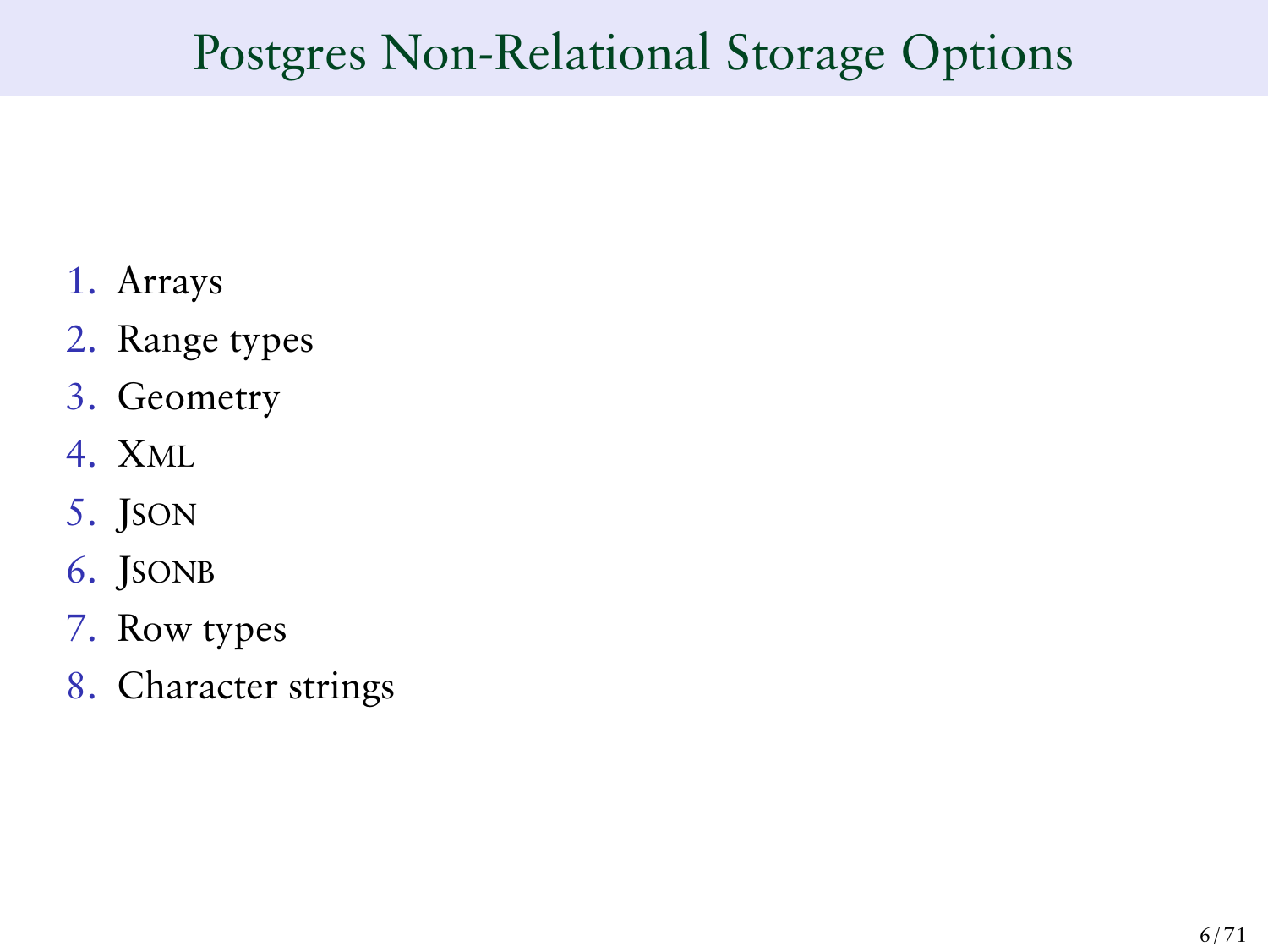# 1. Arrays

CREATE TABLE employee (name TEXT PRIMARY KEY, certifications TEXT[]);

```
INSERT INTO employee
VALUES ('Bill', '{"CCNA", "ACSP", "CISSP"}');
SELECT * FROM employee;
 name | certifications
------+-------------------
Bill | {CCNA, ACSP, CISSP}
SELECT name
FROM employee
WHERE certifications \mathbb{Q} '{ACSP}';
name
------
Bill
```
All queries used in this presentation are available at [http://momjian.](http://momjian.us/main/writings/pgsql/non-relational.sql) [us/main/writings/pgsql/non-relational.sql](http://momjian.us/main/writings/pgsql/non-relational.sql).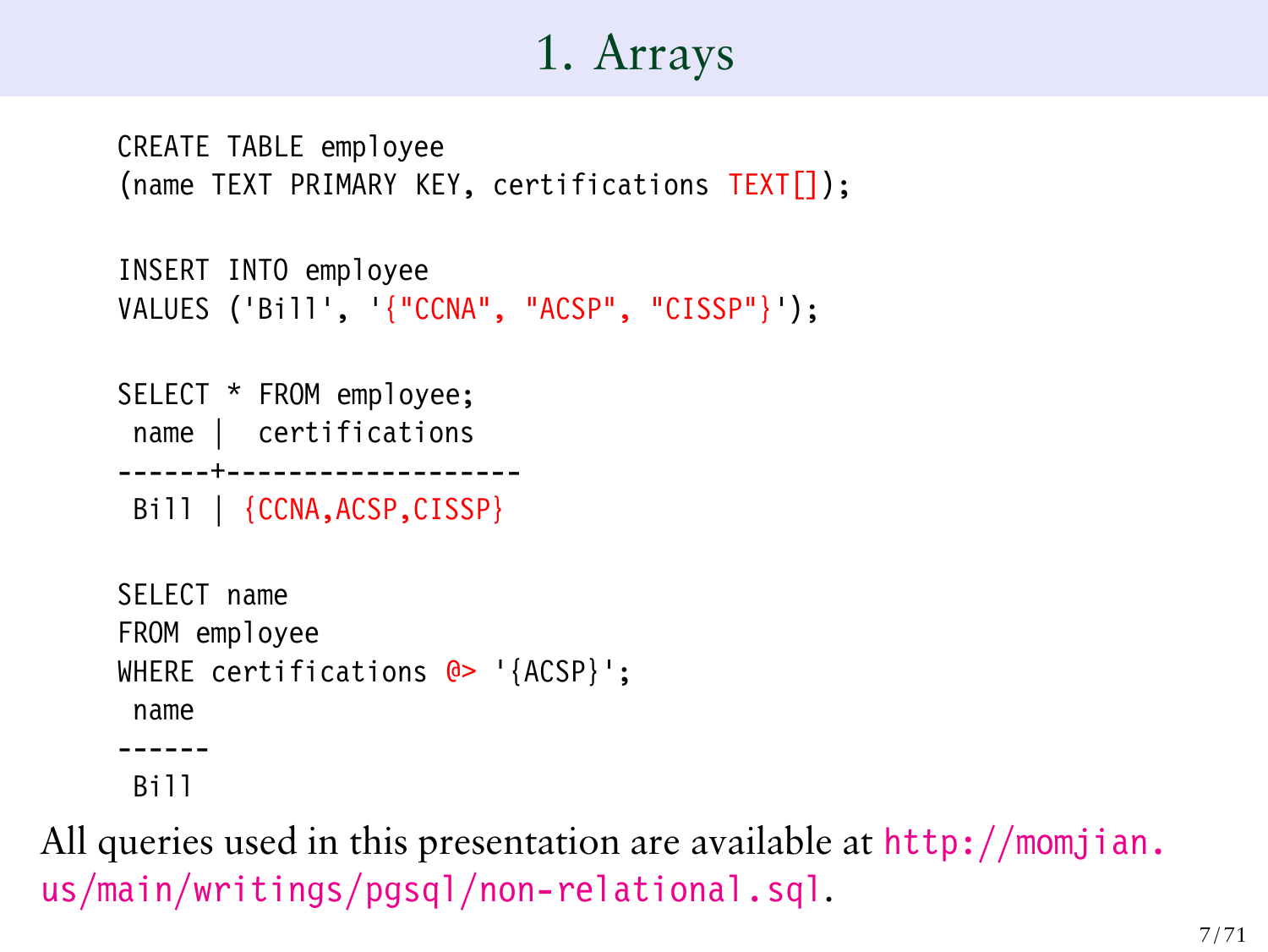## Array Access

SELECT certifications<sup>[1]</sup> FROM employee; certifications ----------------

CCNA

SELECT unnest(certifications) FROM employee; unnest -------- CCNA ACSP

CISSP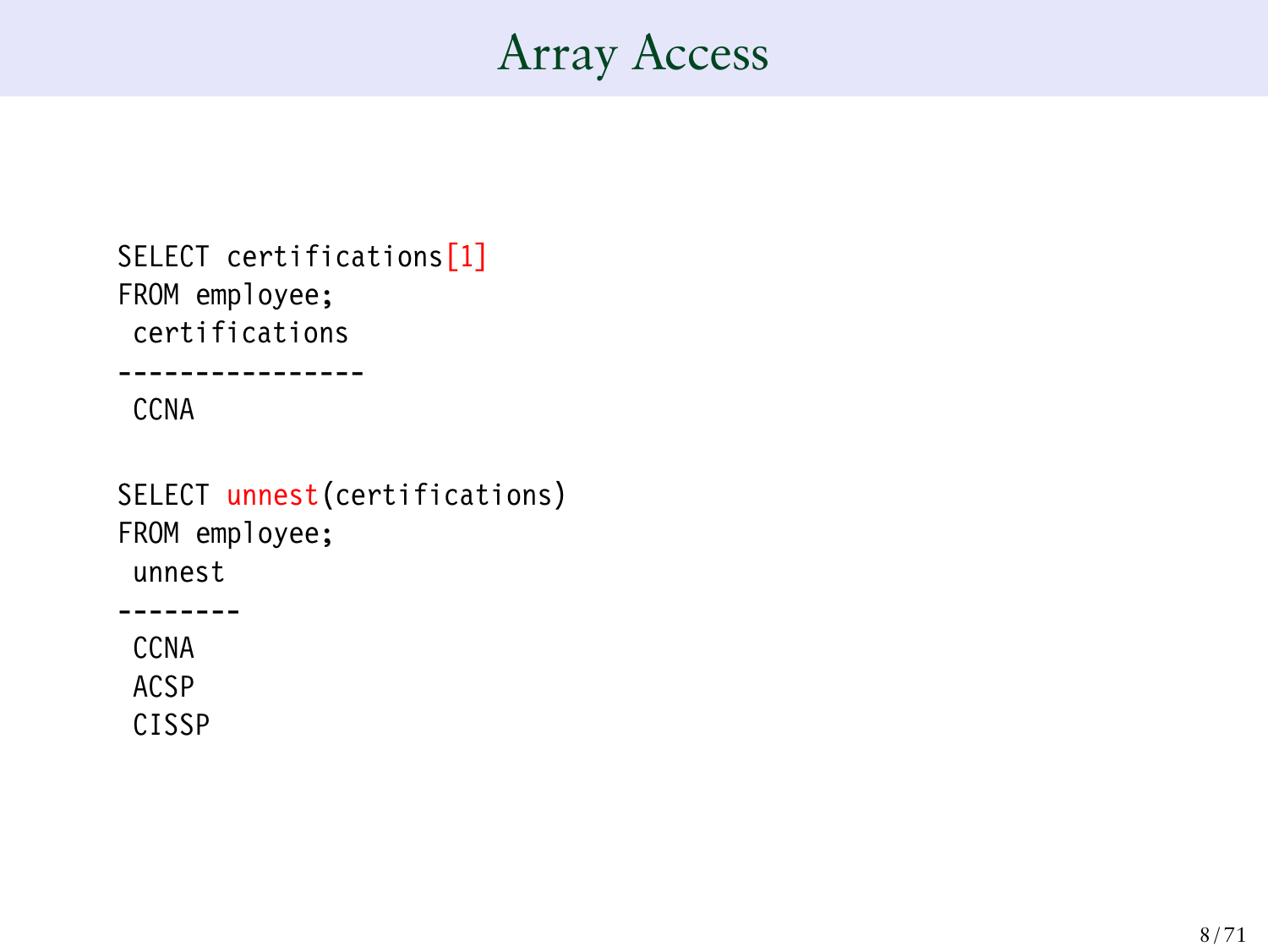# Array Unrolling

```
SELECT name, unnest(certifications)
FROM employee;
 name | unnest
------+--------
 Bill | CCNA
 Bill | ACSP
 Bill | CISSP
```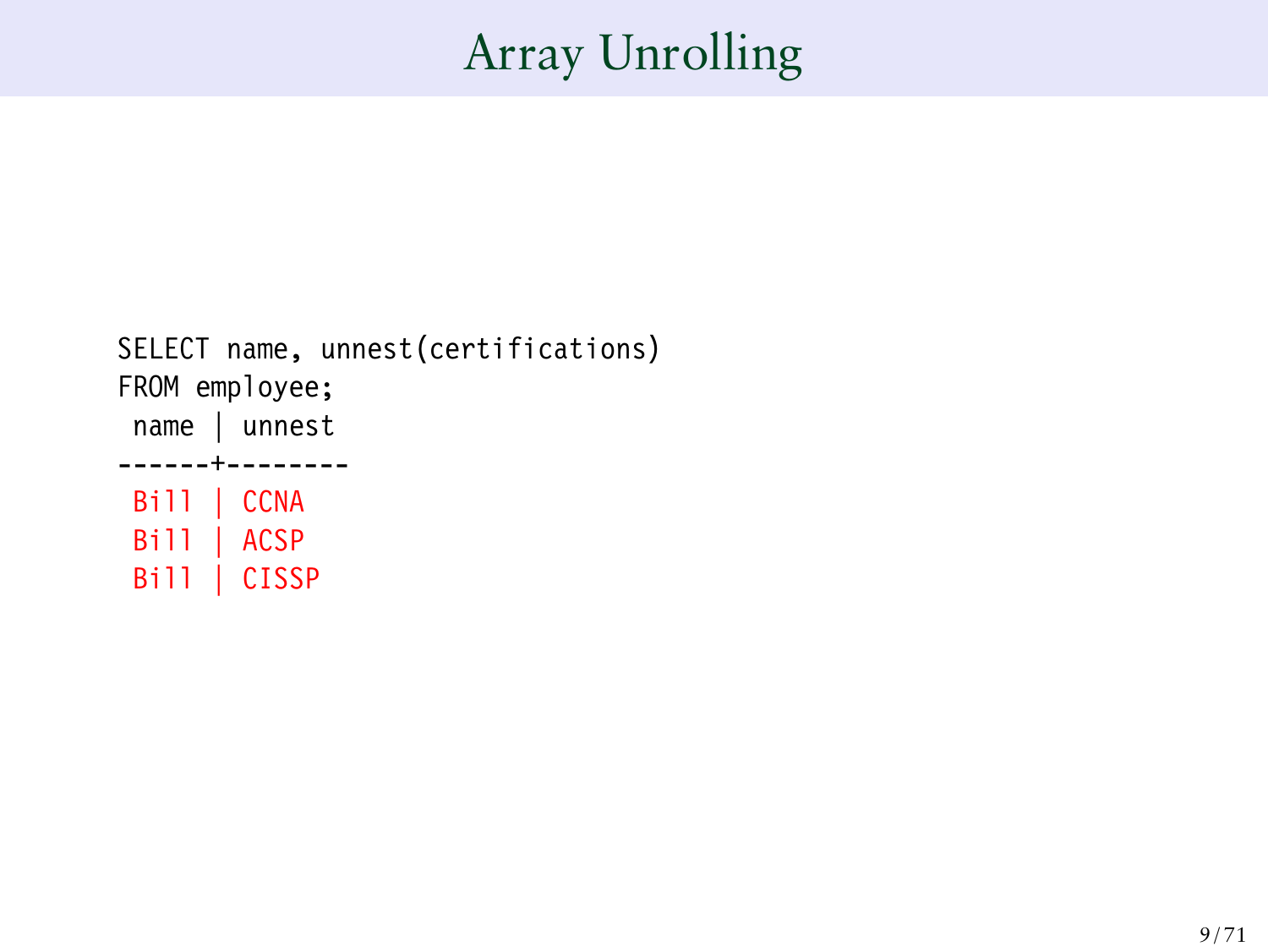## Array Creation

```
SELECT DISTINCT relkind
FROM pg_class
ORDER BY 1;
 relkind
---------
 i
 r
 t
 v
SELECT array_agg(DISTINCT relkind)
FROM pg_class;
 array_agg
-----------
 \{i,r,t,v\}
```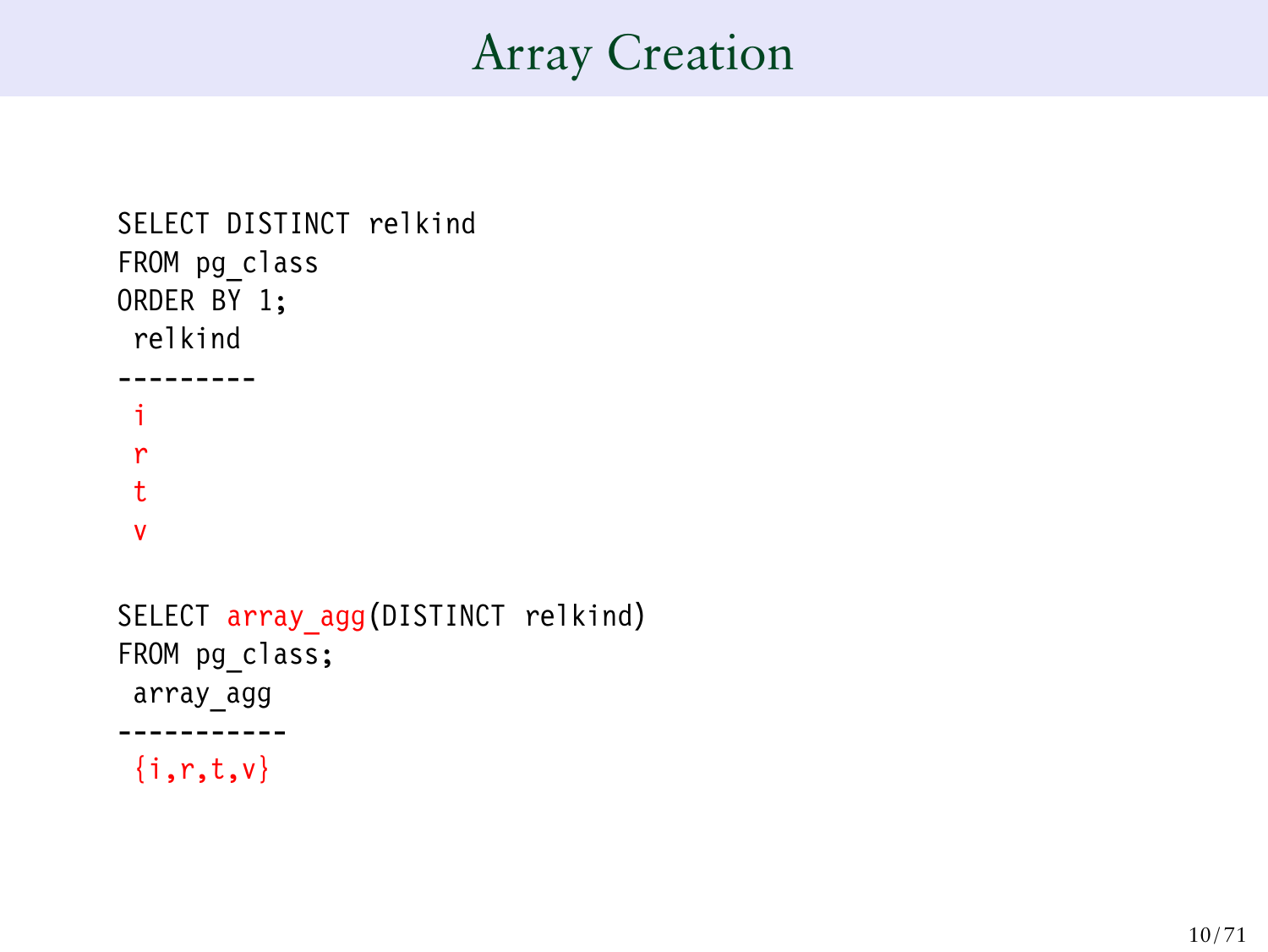# 2. Range Types

```
CREATE TABLE car_rental
(id SERIAL PRIMARY KEY, time span TSTZRANGE);
INSERT INTO car_rental
VALUES (DEFAULT, '[2016-05-03 09:00:00, 2016-05-11 12:00:00)');
SELECT *
FROM car rental
WHERE time span @> '2016-05-09 00:00:00'::timestamptz;
id | time span
----+-----------------------------------------------------
  1 | ["2016-05-03 09:00:00-04","2016-05-11 12:00:00-04")
SELECT *
FROM car_rental
WHERE time span @> '2018-06-09 00:00:00'::timestamptz;
 id | time_span
----+-----------
```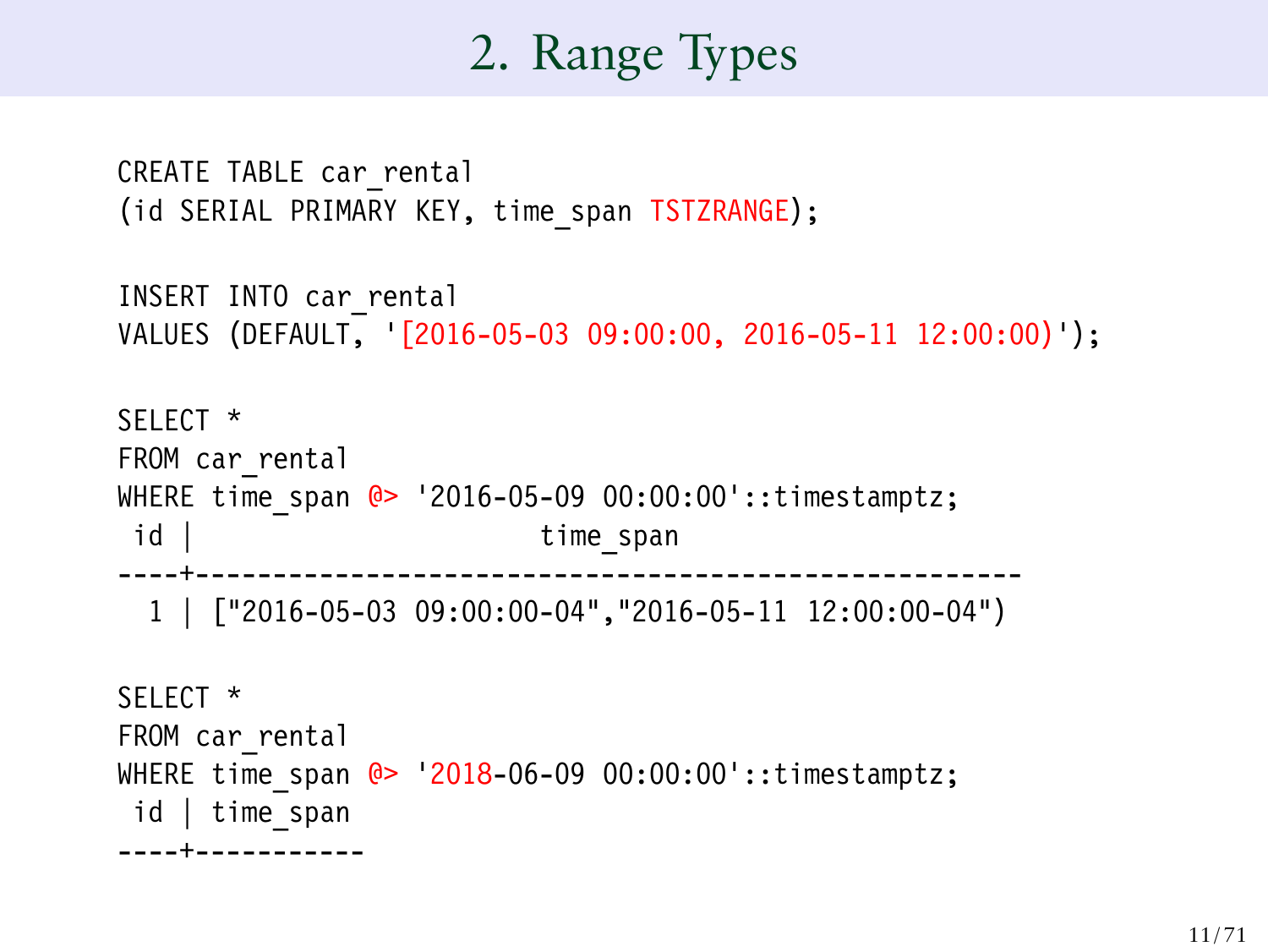# Range Type Indexing

```
INSERT INTO car_rental (time_span)
SELECT tstzrange(y, y + '1 day')
FROM generate_series('2001-09-01 00:00:00'::timestamptz,
    '2010-09-01 00:00:00'::timestamptz, '1 day') AS x(y);
SELECT *
FROM car rental
WHERE time span @> '2007-08-01 00:00:00'::timestamptz;
 id | time span
------+-----------------------------------------------------
2162 | ["2007-08-01 00:00:00-04","2007-08-02 00:00:00-04")
EXPLAIN SELECT *
FROM car rental
WHERE time span @> '2007-08-01 00:00:00'::timestamptz;
                                QUERY PLAN
------------------------------------------------------------…
Seq Scan on car rental (cost=0.00..64.69 rows=16 width=36)
  Filter: (time_span @> '2007-08-01 00:00:00-04'::timestamp…
```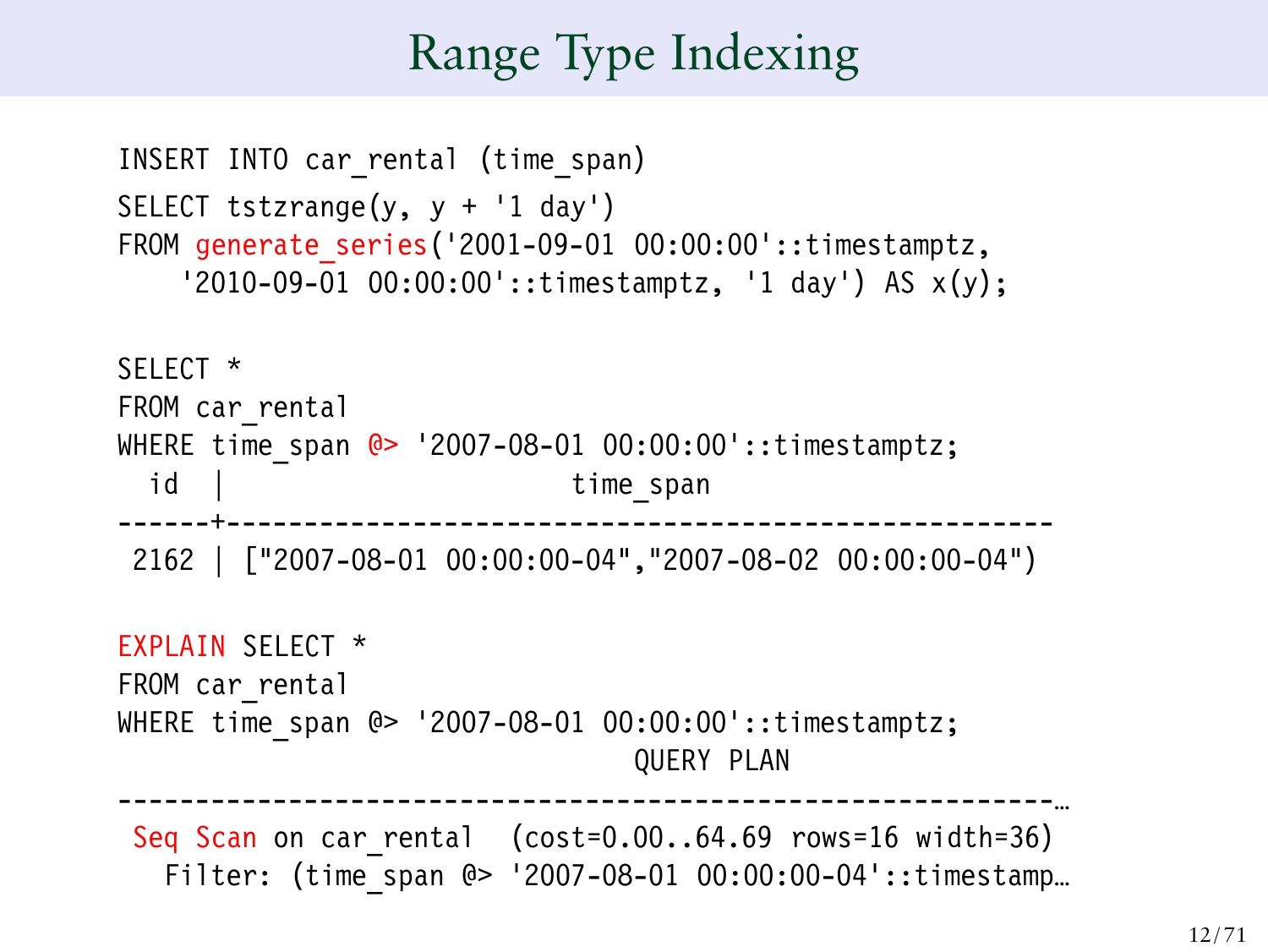# Range Type Indexing

```
CREATE INDEX car rental idx ON car rental
USING GIST (time_span);
EXPLAIN SELECT *
FROM car rental
WHERE time span @> '2007-08-01 00:00:00'::timestamptz;
                                    QUERY PLAN
----------------------------------------------------------------…
 Index Scan using car rental idx on car rental (cost=0.15..8.17…
   Index Cond: (time span @> '2007-08-01 00:00:00-04'::timestamp...
```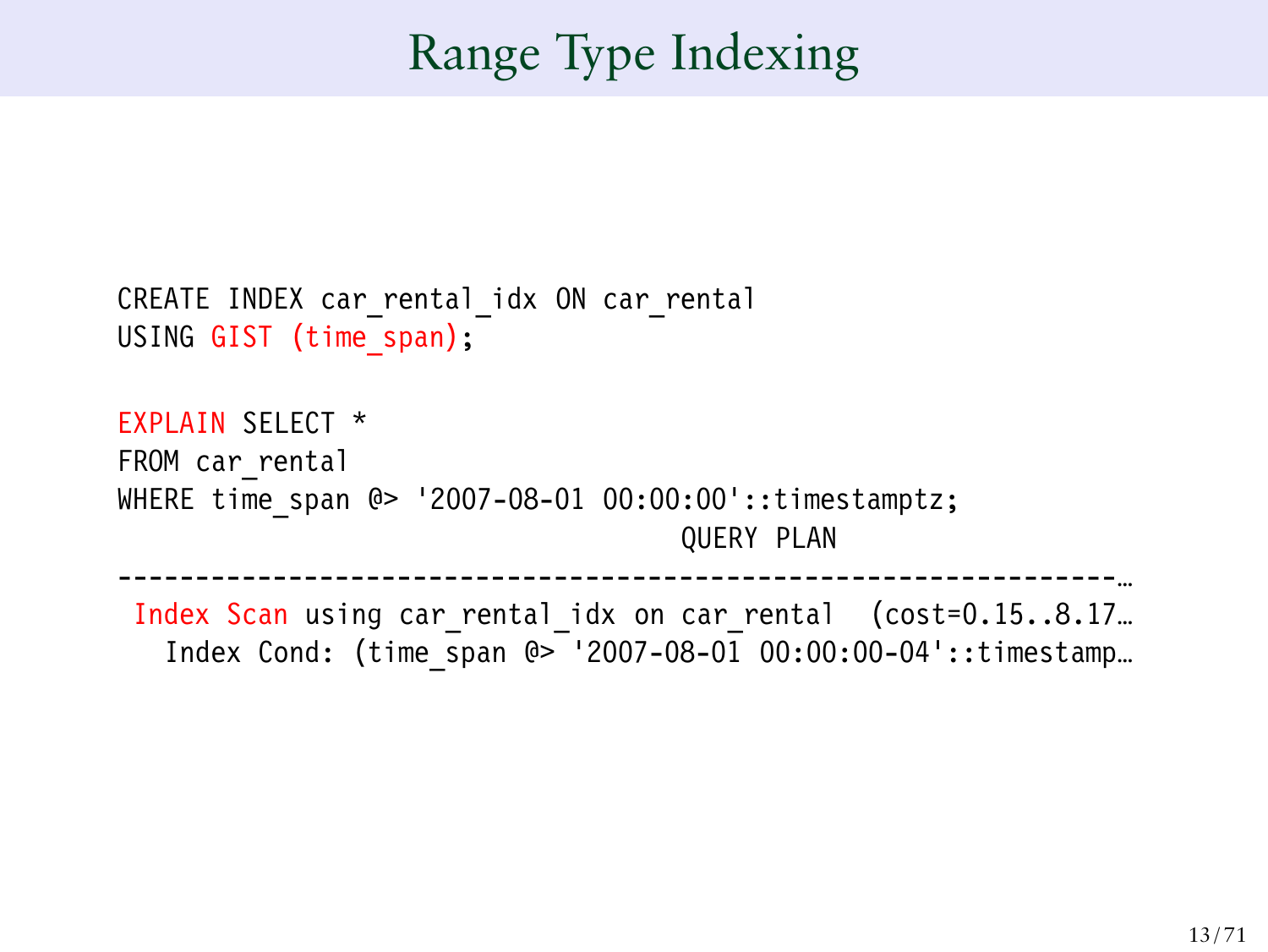#### Exclusion Constraints

ALTER TABLE car rental ADD EXCLUDE USING GIST (time span WITH &&);

INSERT INTO car\_rental VALUES (DEFAULT, '[2003-04-01 00:00:00, 2003-04-01 00:00:01)'); ERROR: conflicting key value violates exclusion constraint "car… DETAIL: Key (time\_span)=(["2003-04-01 00:00:00-05","2003-04-01 … with existing key  $\overline{t}$  (time span)=( $\left[$ "2003-04-01 00:00:00-05", "2003-...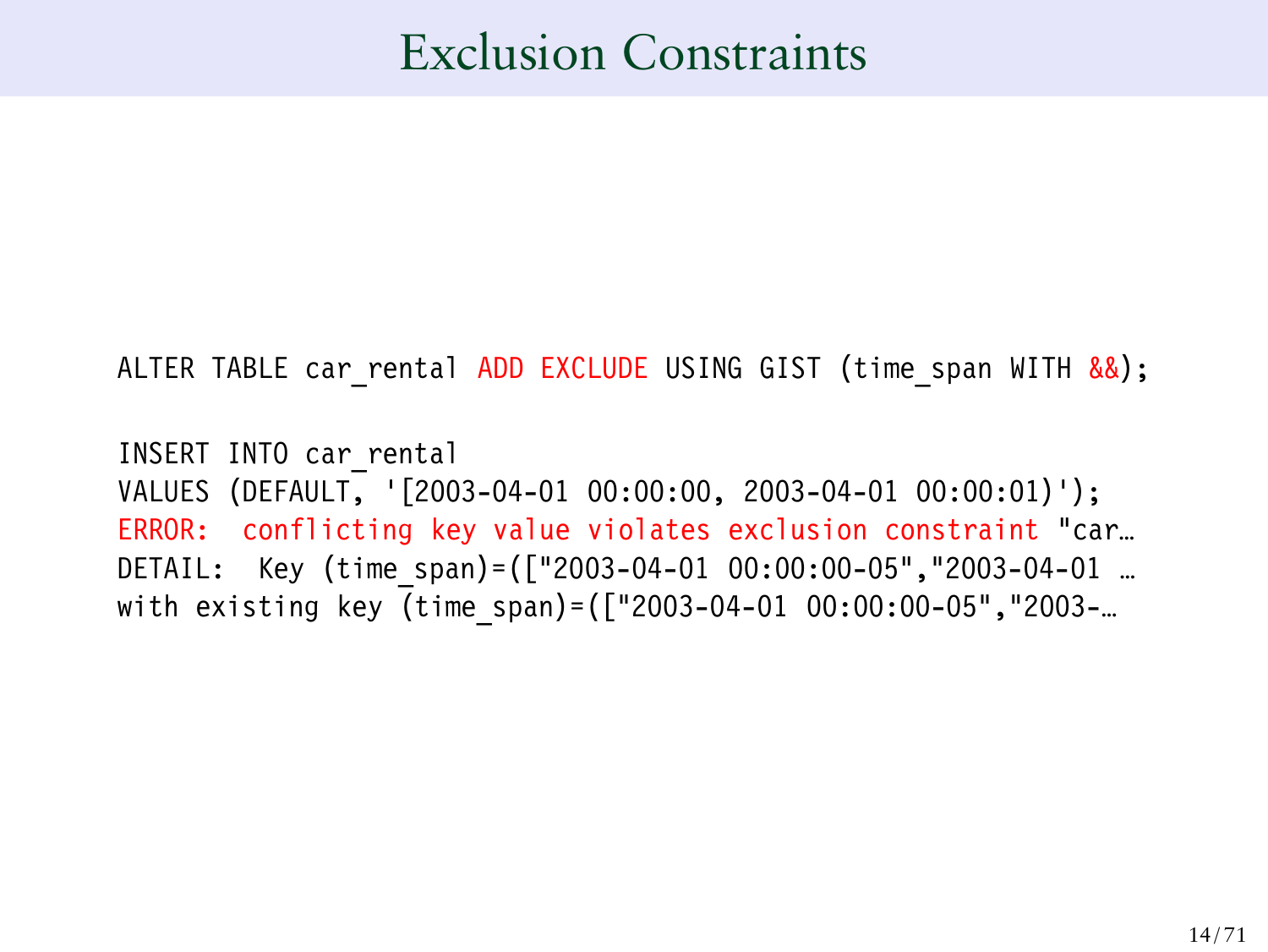# 3. Geometry

CREATE TABLE dart (dartno SERIAL, location POINT);

```
INSERT INTO dart (location)
SELECT CAST('(' || random() * 100 || ',' ||
            random() * 100 || ')' AS point)
FROM generate series(1, 1000);
SELECT *
FROM dart
LIMIT 5;
 dartno | location
--------+-------------------------------------
      1 | (60.1593657396734,64.1712633892894)
      2 | (22.9252253193408,38.7973457109183)
      3 | (54.7123382799327,16.1387695930898)
      4 | (60.5669556651264,53.1596980988979)
      5 | (22.7800350170583,90.8143546432257)
```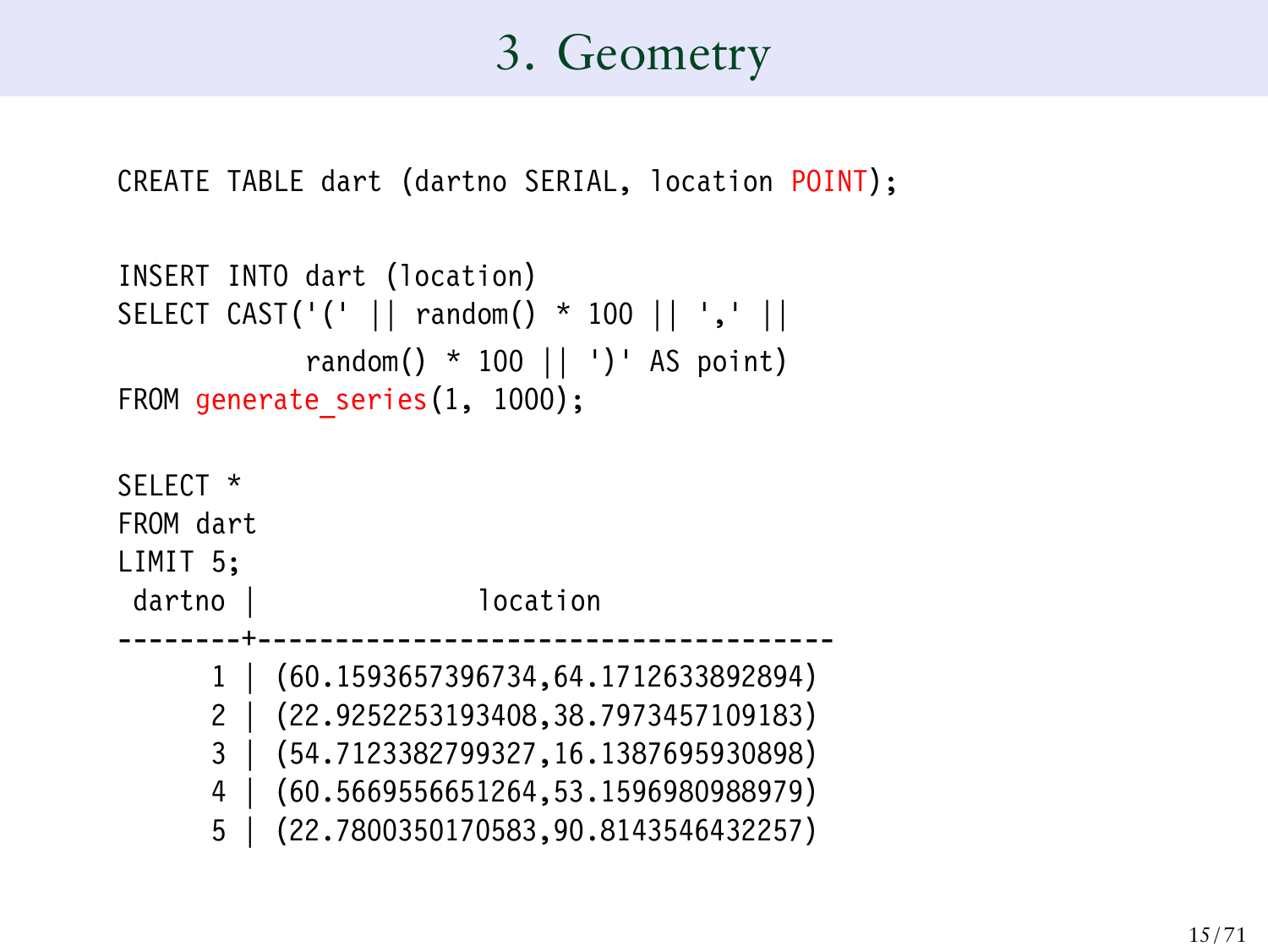## Geometry Restriction

```
-- find all darts within four units of point (50, 50)
SELECT *
FROM dart
WHERE location \leq 0 '\leq (50, 50), 4>'::circle;
dartno | location
--------+-------------------------------------
    308 | (52.3920683190227,49.3803130928427)
   369 | (52.1113255061209,52.9995835851878)
   466 | (47.5943599361926,49.0266934968531)
    589 | (46.3589935097843,50.3238912206143)
   793 | (47.3468563519418,50.0582652166486)
EXPLAIN SELECT *
FROM dart
WHERE location \leq 0 '\leq(50, 50), 4>'::circle;
                      QUERY PLAN
-------------------------------------------------------
 Seq Scan on dart (cost=0.00..19.50 rows=1 width=20)
   Filter: (location <@ '<(50,50),4>'::circle)
```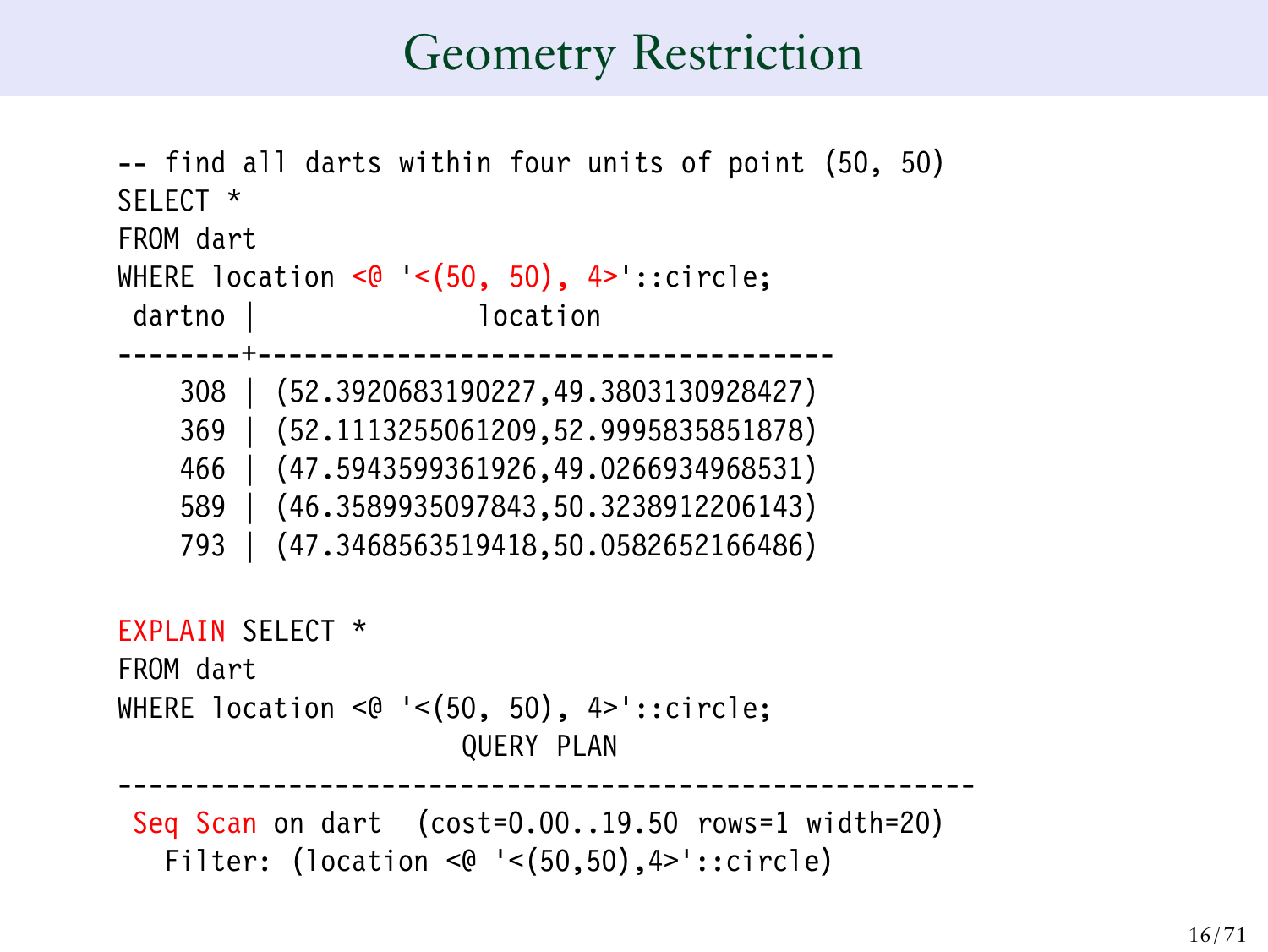## Indexed Geometry Restriction

```
CREATE INDEX dart_idx ON dart
USING GIST (location);
EXPLAIN SELECT *
FROM dart
WHERE location \leq 0 '\leq(50, 50), 4>'::circle;
                                 QUERY PLAN
-------------------------------------------------------------…
 Index Scan using dart idx on dart (cost=0.14..8.16 rows=1 ...
   Index Cond: (location \leq 0 '\leq(50,50),4>'::circle)
```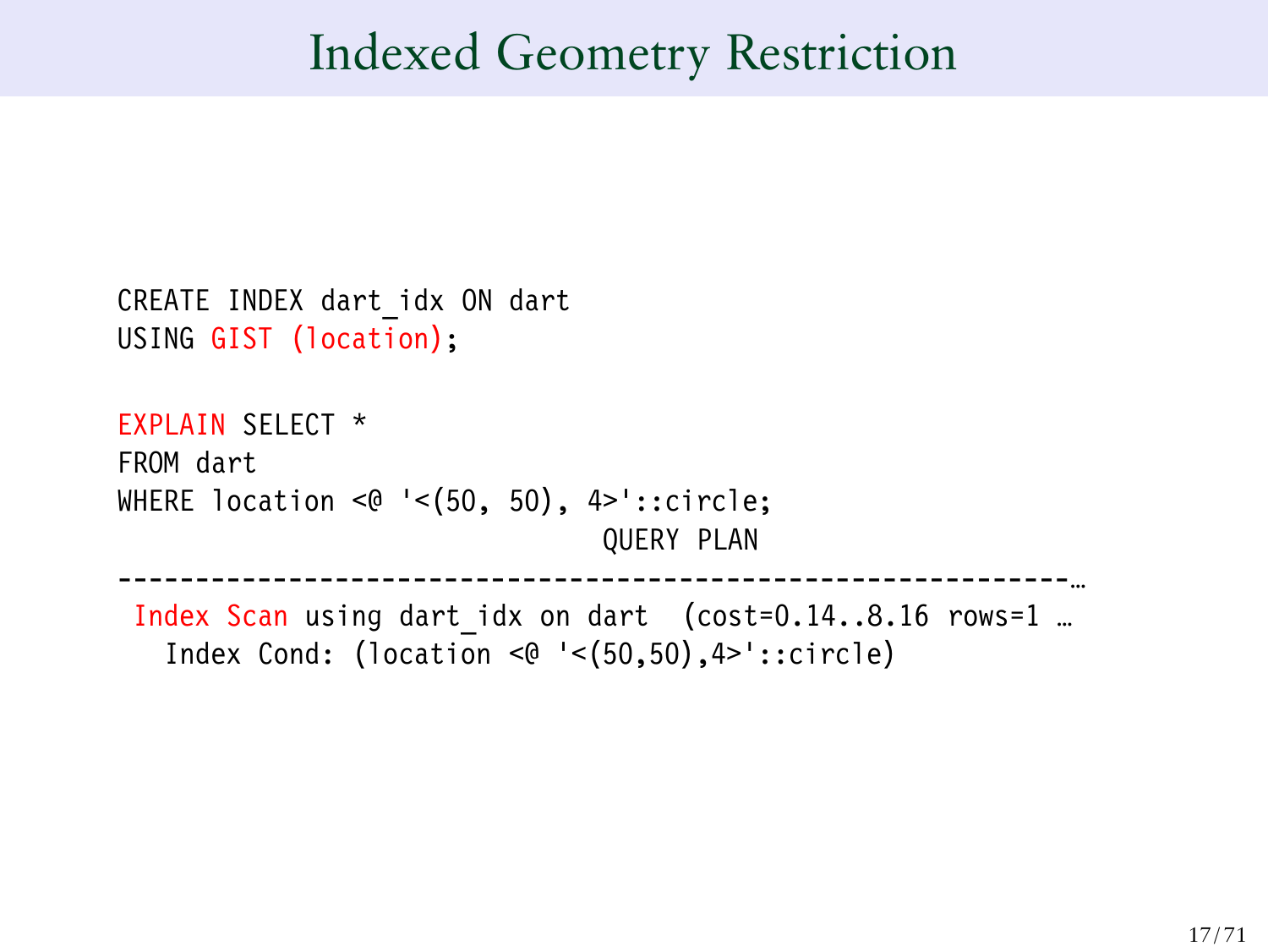## Geometry Indexes with LIMIT

```
-- find the two closest darts to (50, 50)
SELECT *
FROM dart
ORDER BY location <-> '(50, 50)'::point
LIMIT 2;
 dartno | location
      --------+-------------------------------------
    308 | (52.3920683190227,49.3803130928427)
    466 | (47.5943599361926,49.0266934968531)
EXPLAIN SELECT *
FROM dart
ORDER BY location <-> '(50, 50)'::point
LIMIT 2;
                                      QUERY PLAN
                  -------------------------------------------------------------…
 Limit (cost=0.14..0.33 rows=2 width=20)
   -> Index Scan using dart idx on dart (cost=0.14..92.14…
         Order By: (location \leq \geq '(50,50)'::point)
```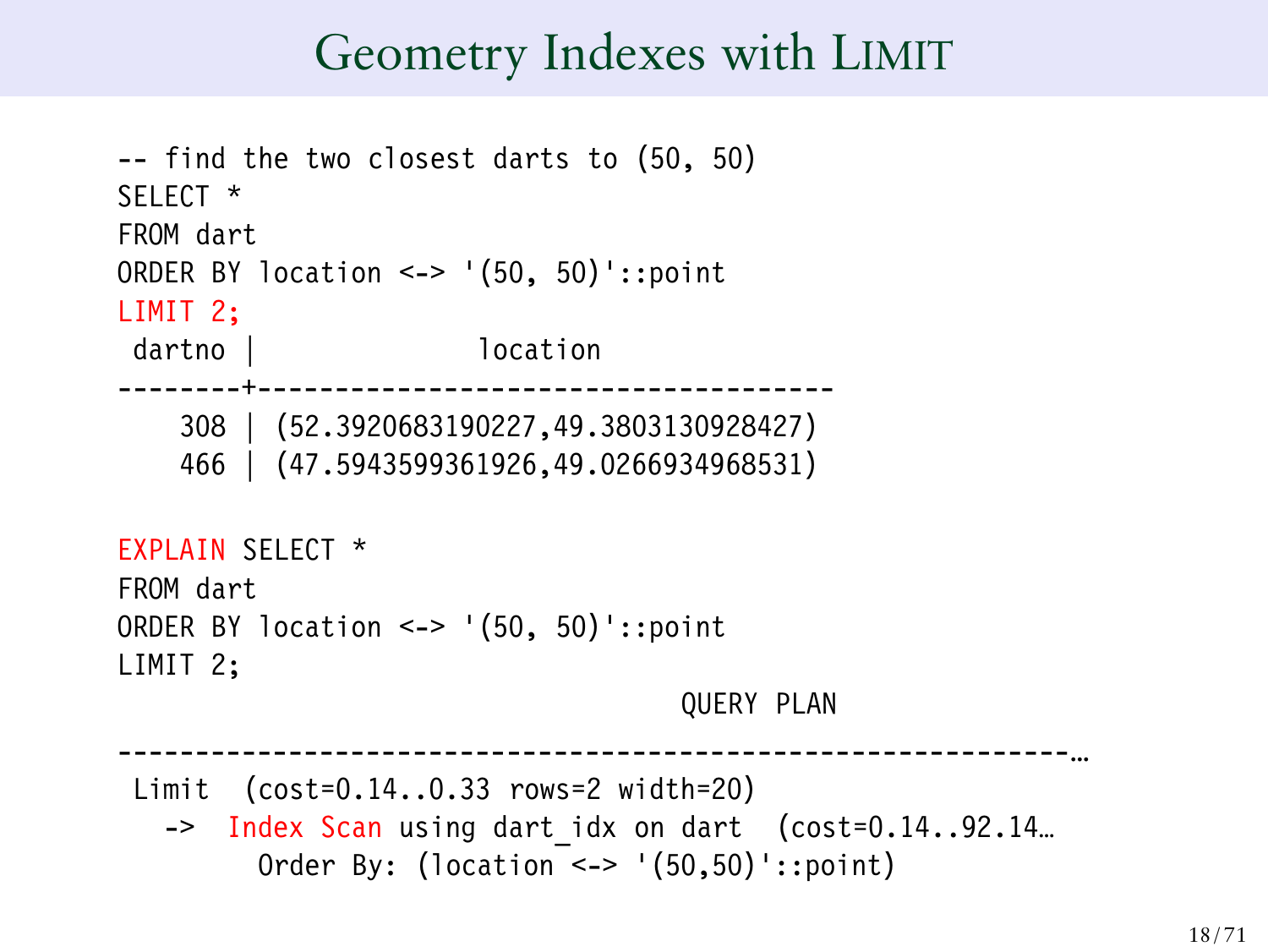# 4. XML

```
$ # Run with foomatic installed, or download:
$ # https://www.openprinting.org/download/foomatic/foomatic-db-4.0-current.tar.gz
$ cd /usr/share/foomatic/db/source/opt
$ for FILE in *.xml
do tr -d' \leq "SFILE"echo
done > /tmp/foomatic.xml
$ psql
CREATE TABLE printer (doc XML);
COPY printer from '/tmp/foomatic.xml';
```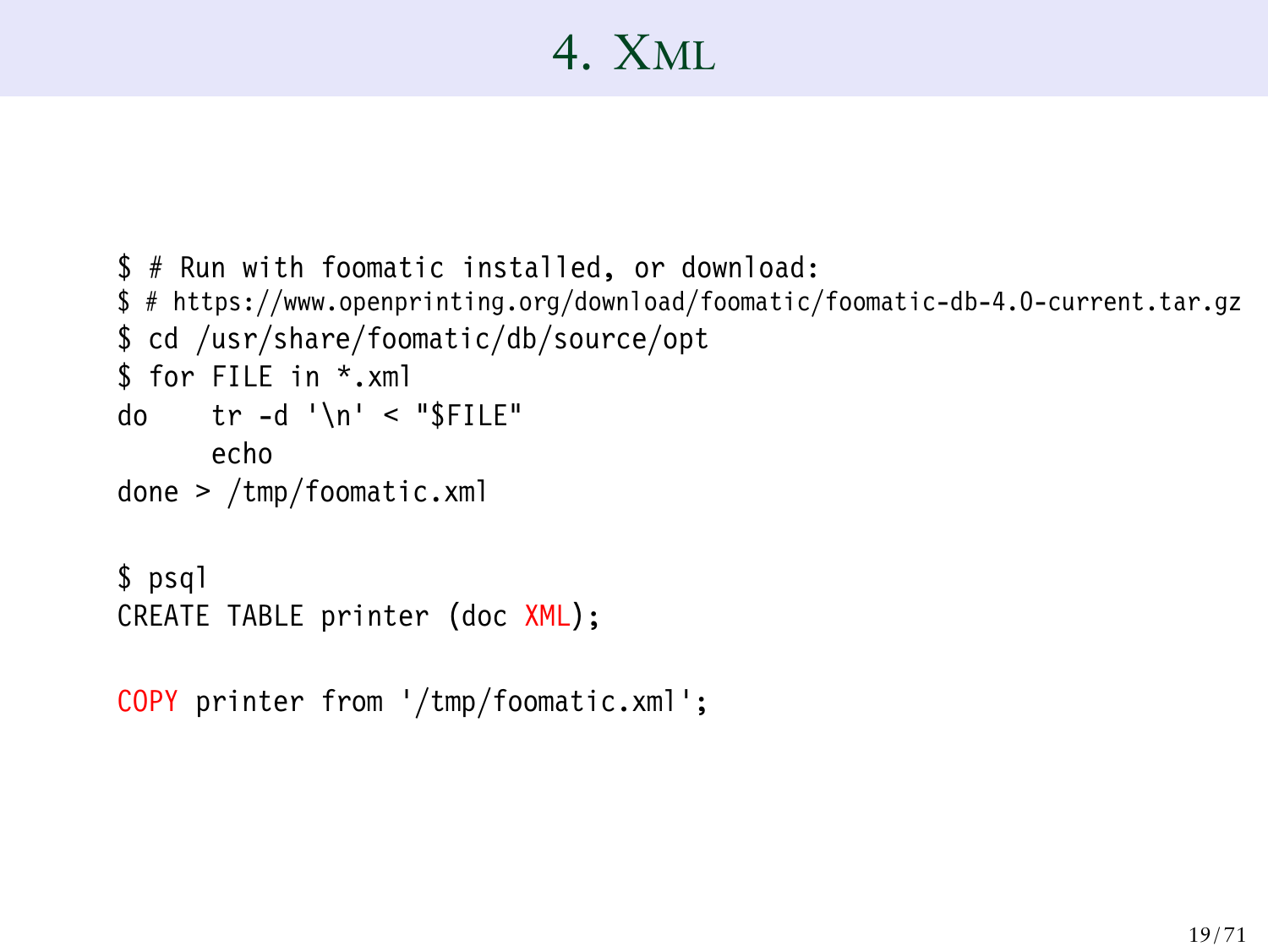# Xpath Query

```
SELECT (xpath('/option/arg_shortname/en', doc))
FROM printer
LIMIT 5;
```
xpath ---------------------------------

```
{<en>Dithering</en>}
{<en>BottomMargin</en>}
{<en>Uniform</en>}
{<en>CurlCorrectionAlways</en>}
{<en>Encoding</en>}
```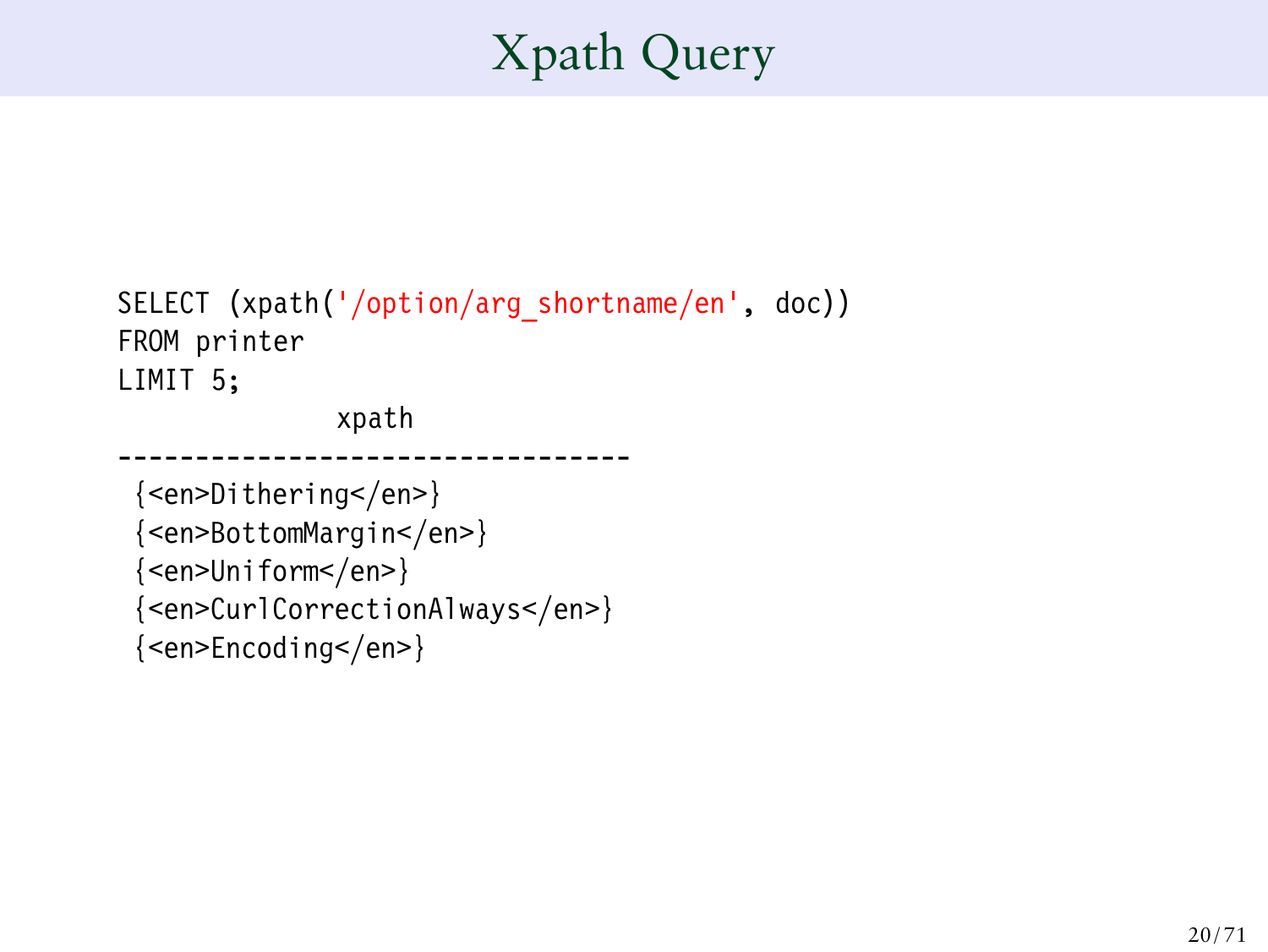## Remove XML Array

```
SELECT (xpath('/option/arg_shortname/en', doc))[1]
FROM printer
LIMIT 5;
```
xpath

-------------------------------

<en>Dithering</en> <en>BottomMargin</en> <en>Uniform</en> <en>CurlCorrectionAlways</en> <en>Encoding</en>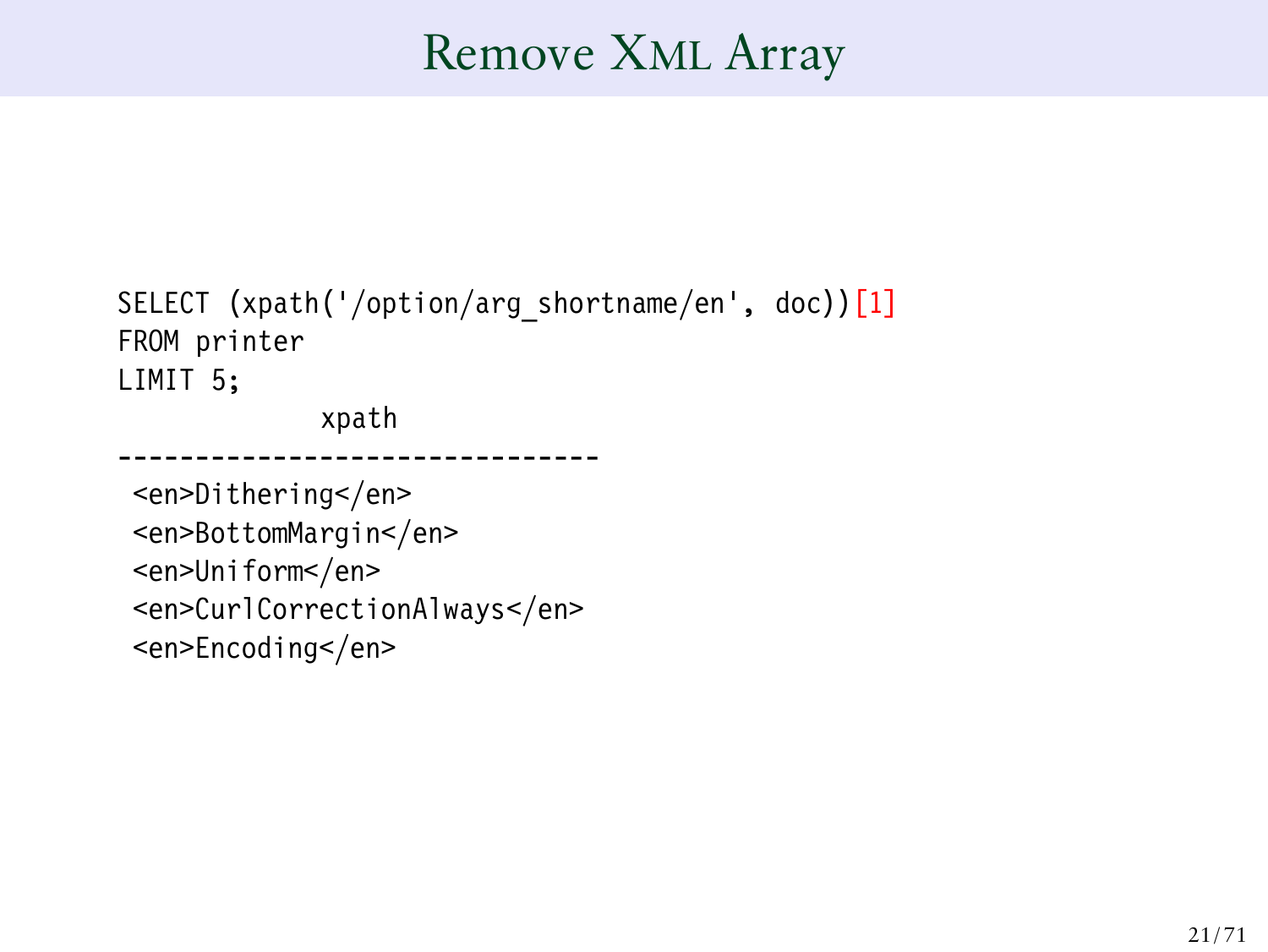## Xpath to XML Text

```
-- convert to XML text
SELECT (xpath('/option/arg_shortname/en/text()', doc))[1]
FROM printer
LIMIT 5;
        xpath
----------------------
 Dithering
 BottomMargin
 Uniform
 CurlCorrectionAlways
```
Encoding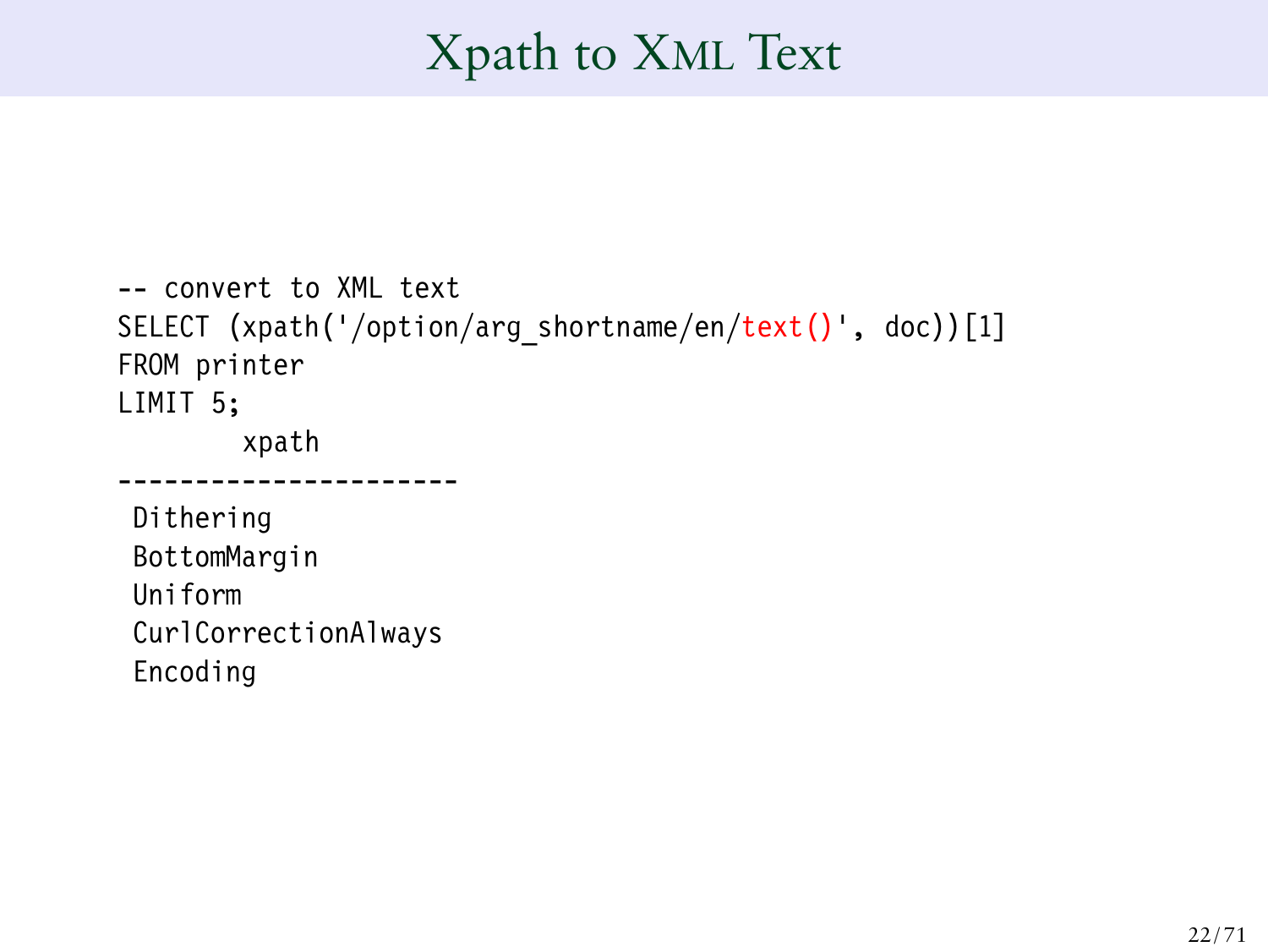# Xpath to SQL Text

```
-- convert to SQL text so we can do DISTINCT and ORDER BY
SELECT DISTINCT text((xpath('/option/arg_shortname/en/text()', doc))[1])
FROM printer
ORDER BY 1
LIMIT 5;
     text
--------------
 AlignA
 AlignB
 AlignC
 AlignD
 AllowReprint
```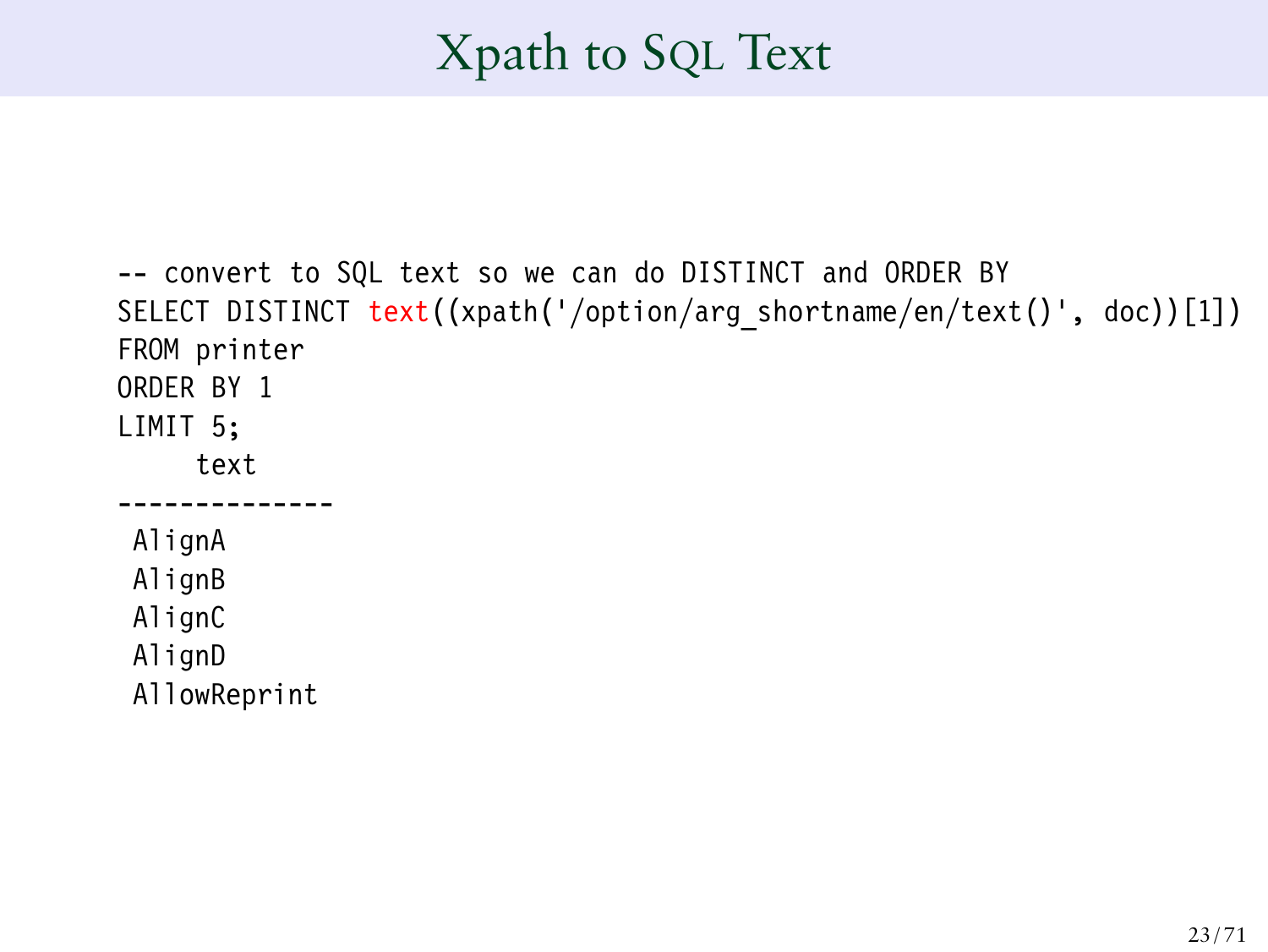## XML Non-Root Query

```
SELECT xpath('//driver/text()', doc)
FROM printer
ORDER BY random()
LIMIT 5;
        xpath
  ----------------------
 \{bjc600, bjc800, hpdj\}{hl1250}
 {oki182}
 {bjc600,bjc800}
 {Postscript1}
```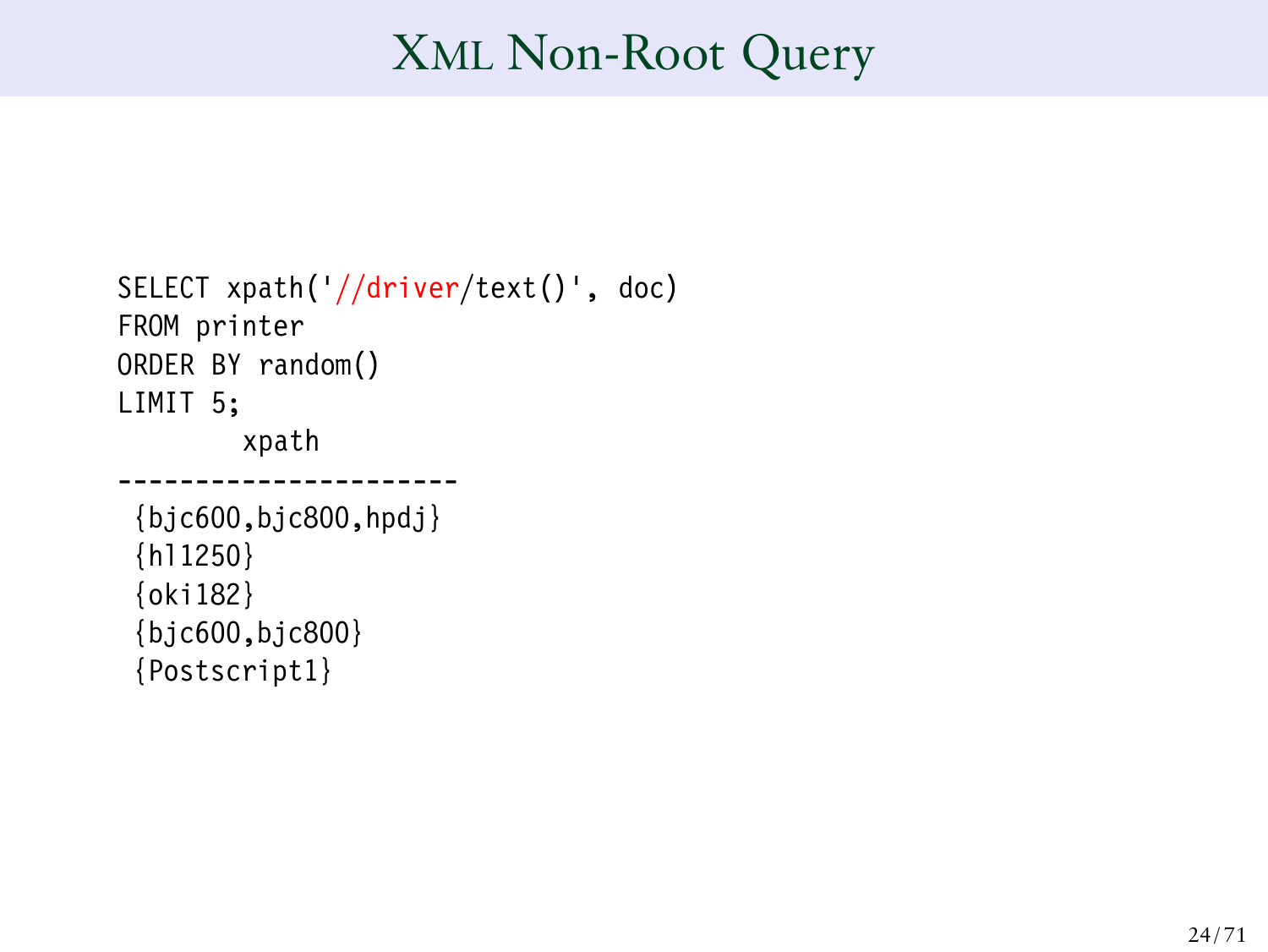## Unnest XML Arrays

```
SELECT DISTINCT unnest((xpath('//driver/text()', doc))::text[])
FROM printer
ORDER BY 1
LIMIT 5;
  unnest
----------
 ap3250
 appledmp
 bj10
 bj10e
 bj10v
```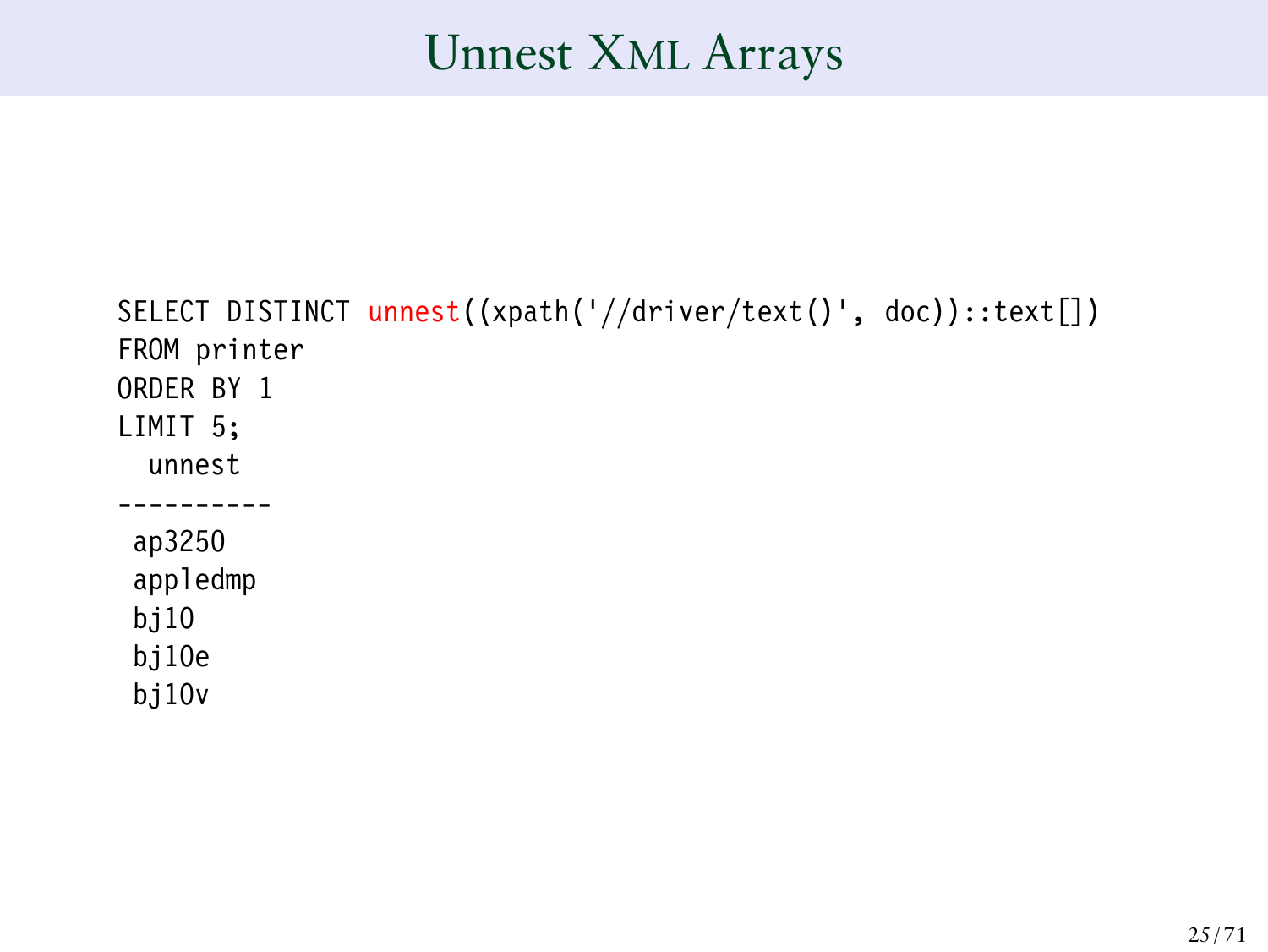#### Search XML Text

```
WITH driver (name) AS (
    SELECT DISTINCT unnest(xpath('//driver/text()', doc))::text
    FROM printer
)
SELECT name
FROM driver
WHERE name LIKE 'hp%'
ORDER BY 1;
    name
 -------------
 hpdj
 hpijs
 hpijs-pcl3
 hpijs-pcl5c
 hpijs-pcl5e
```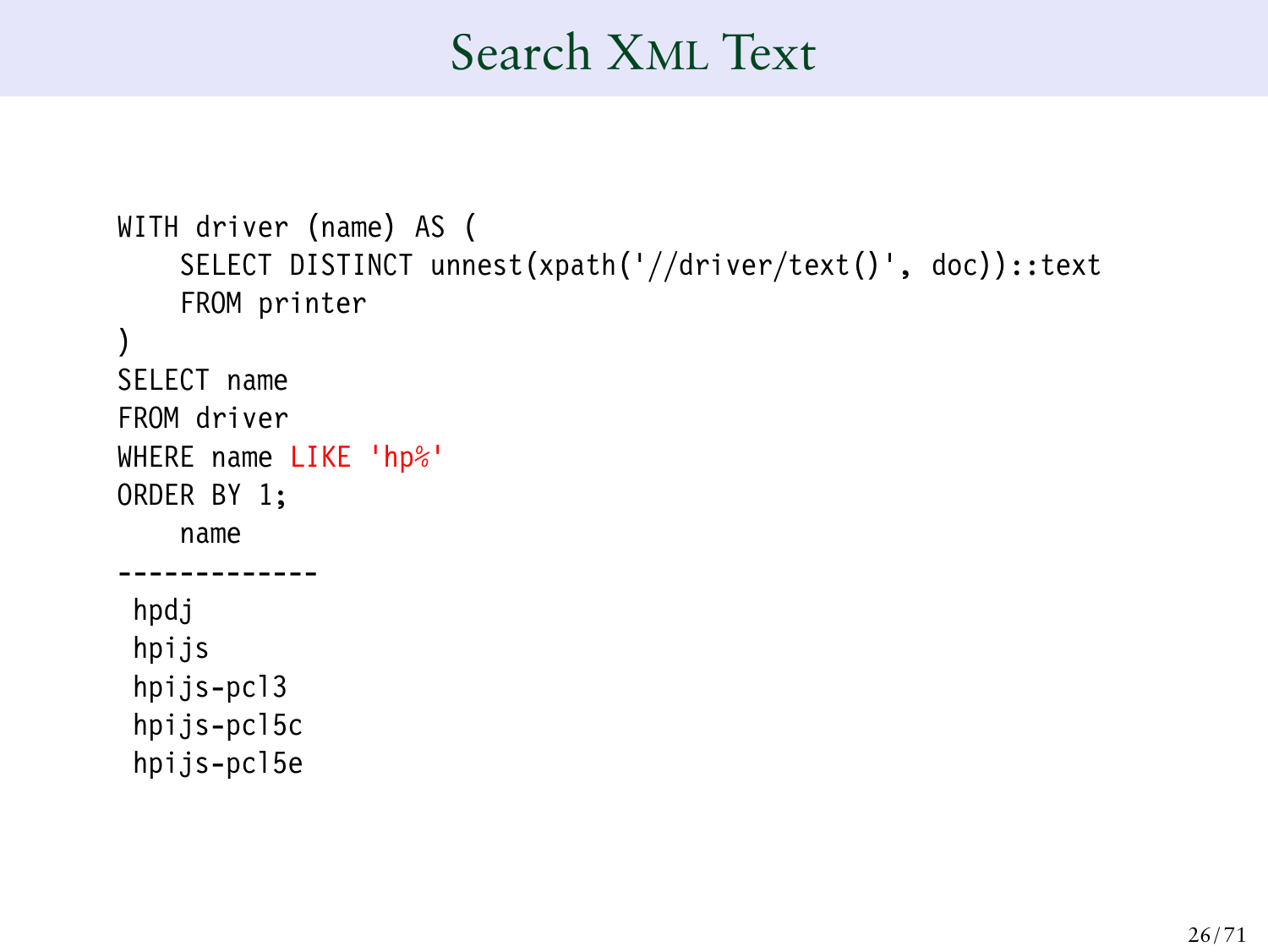# 5. JSON Data Type

- ▶ JSON data type, not to be confused with JSONB
- ▶ Similar to XML in that the JSON is stored as text and validated
- $\blacktriangleright$  ~100 JSON functions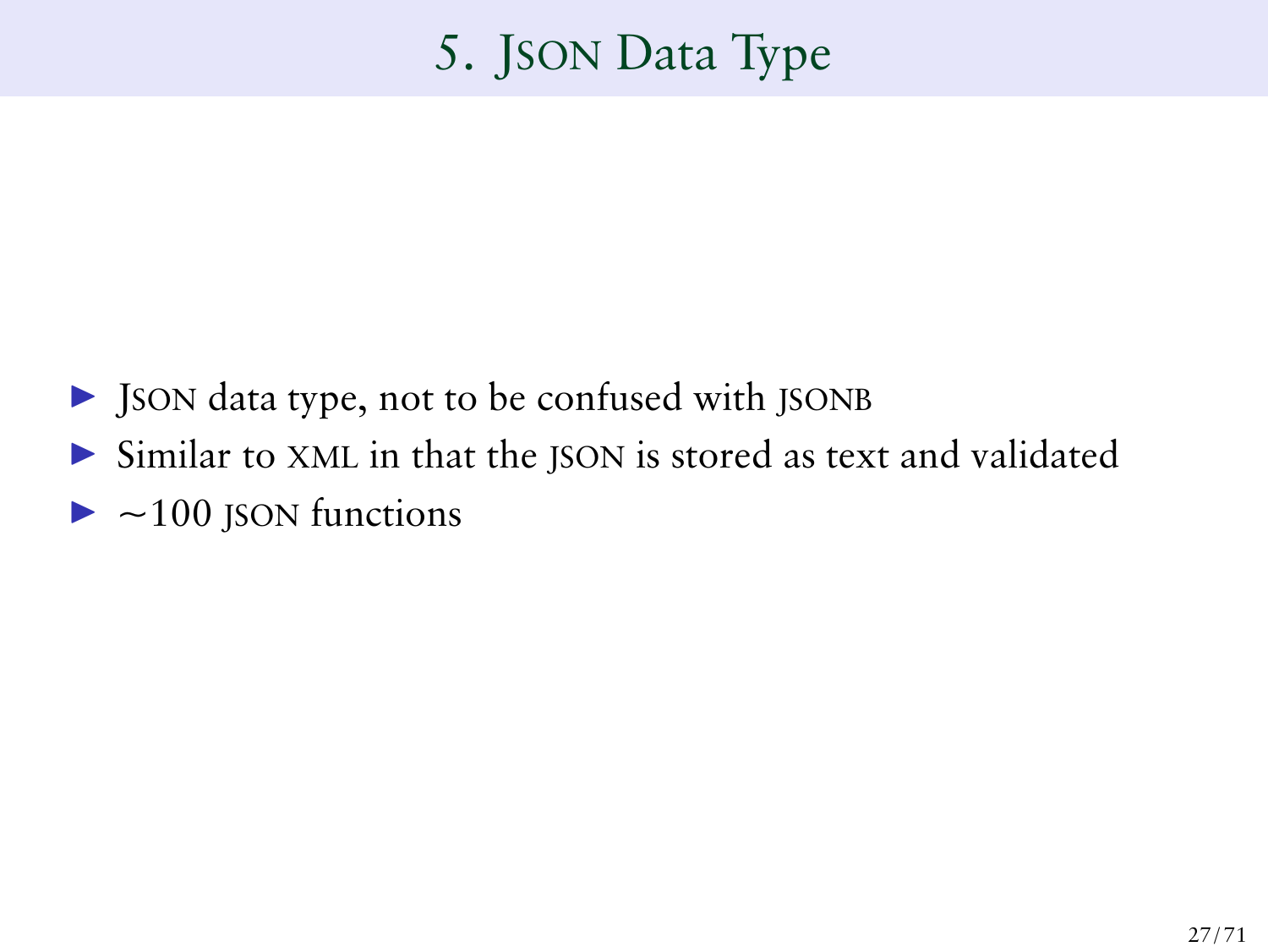## Load JSON Data

-- download sample data from https://www.mockaroo.com/ -- remove 'id' column, output as JSON, uncheck 'array' CREATE TABLE friend (id SERIAL, data JSON);

COPY friend (data) FROM '/tmp/MOCK\_DATA.json';

```
SELECT *
FROM friend
ORDER BY 1
LIMIT 2;
 id | data
----+-----------------------------------------------------------…
 1 | {"gender":"Male","first_name":"Eugene","last_name":"Reed",...
 2 | {"gender":"Female","first_name":"Amanda","last_name":"Morr...
```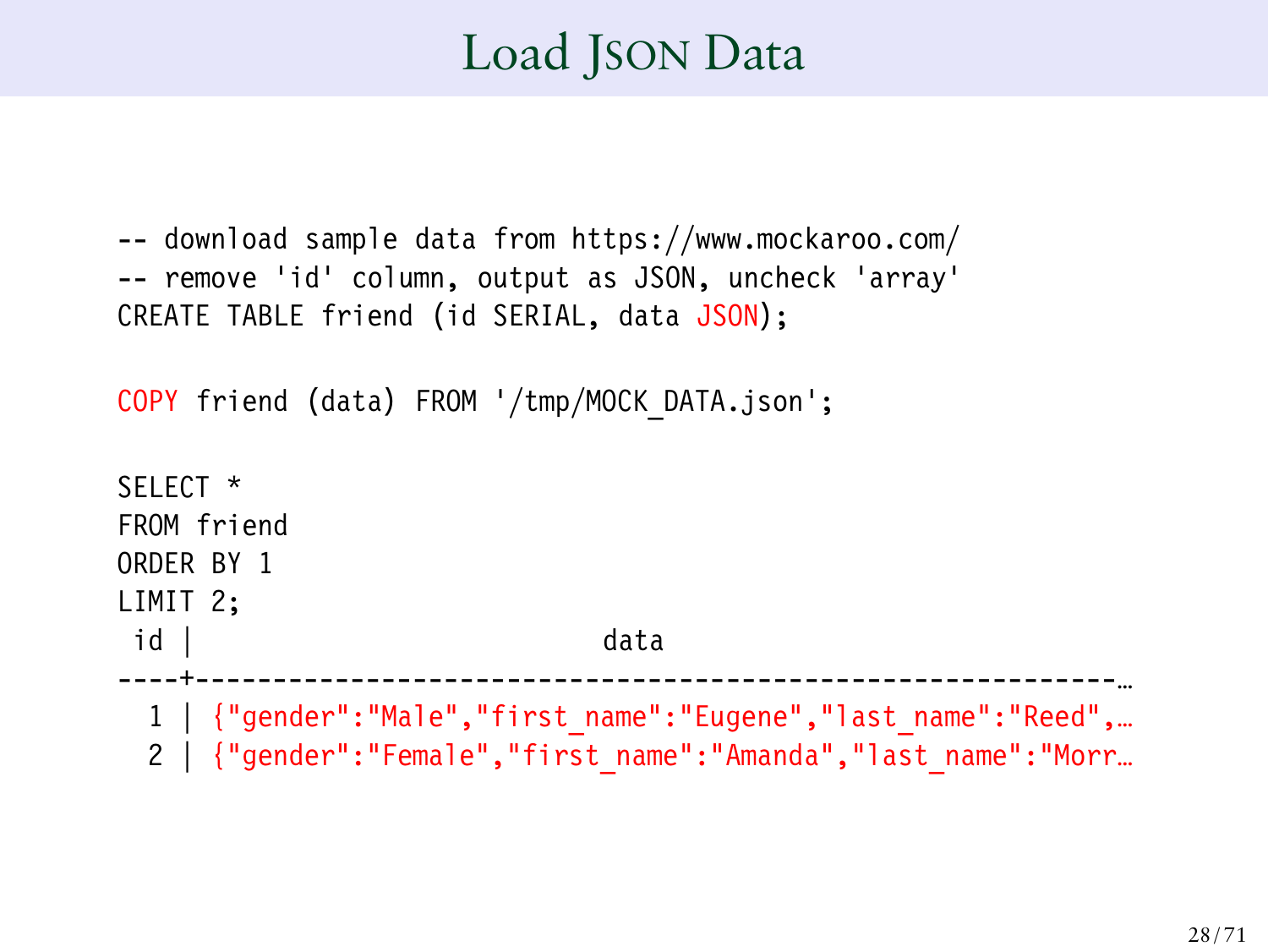## Pretty Print JSON

```
SELECT id, jsonb pretty(data::jsonb)
FROM friend
ORDER BY 1
LIMIT 1;
id | id jsonb pretty
----+-----------------------------------------
  1 \mid \{| "email": "ereed0@businesswire.com",+
         "gender": "Male",
         "last name": "Reed",
         "first name": "Eugene",
         | "ip_address": "46.168.181.79" +
    | }
```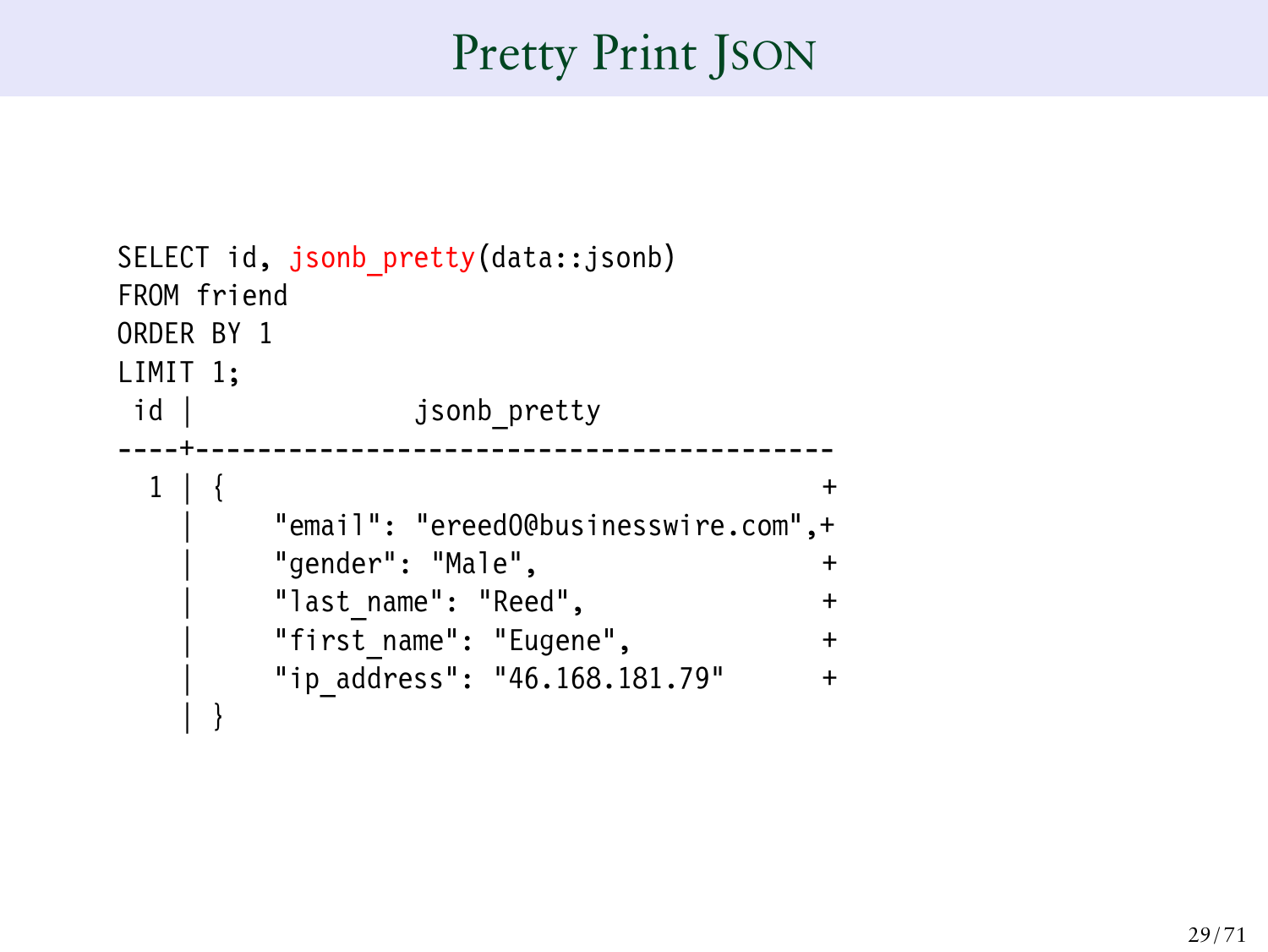## Access JSON Values

SELECT data->>'email' FROM friend ORDER BY 1 LIMIT 5; ?column?

aalexandere0@europa.eu aalvarezdk@miitbeian.gov.cn aandrewsd9@usda.gov aarmstrong61@samsung.com abarnes55@de.vu

-----------------------------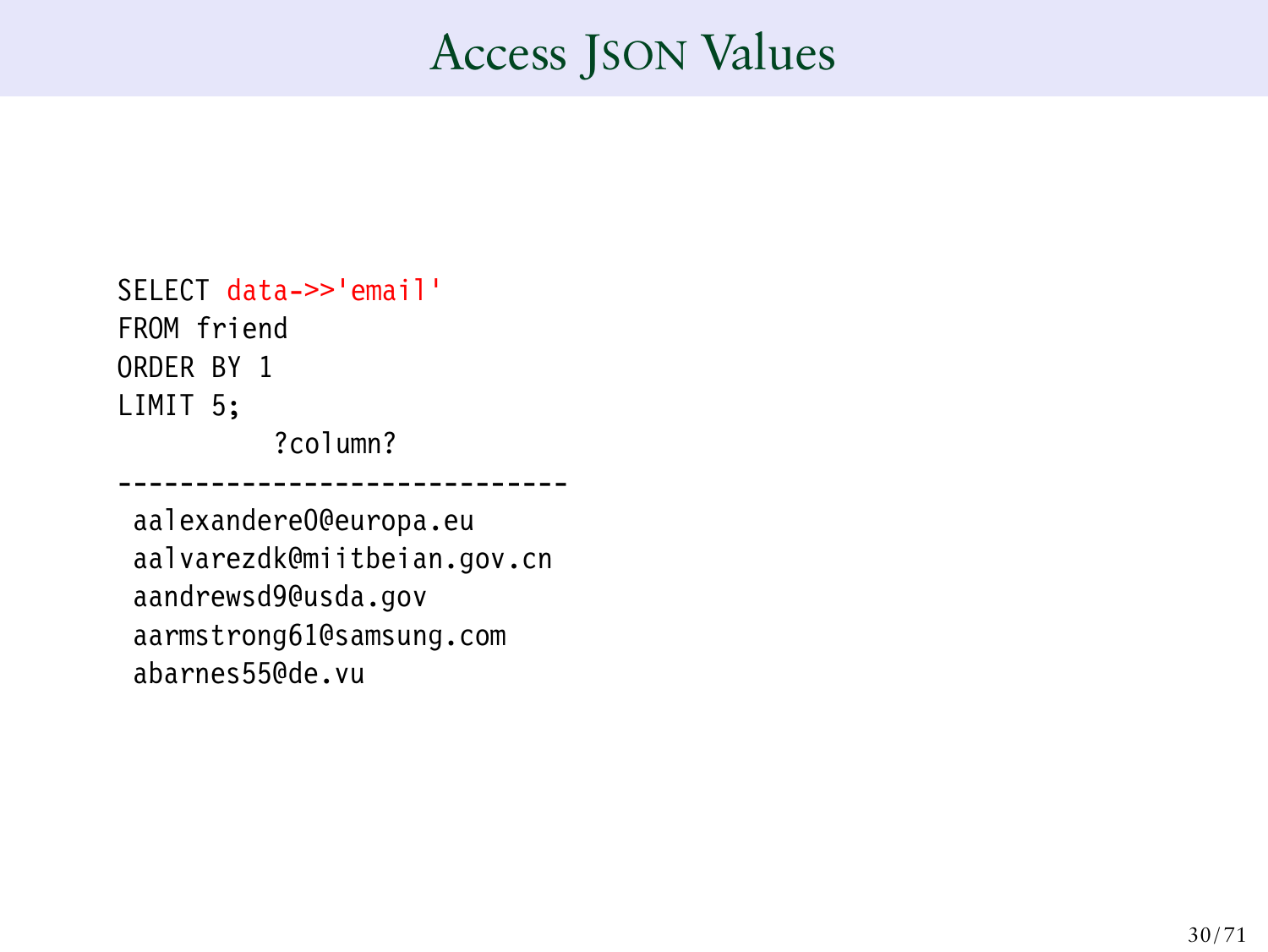## Concatenate JSON Values

```
SELECT data->>'first name' || ' ' ||
       (data->>'last_name')
FROM friend
ORDER BY 1
LIMIT 5;
    ?column?
 ----------------
 Aaron Alvarez
 Aaron Murphy
 Aaron Rivera
 Aaron Scott
 Adam Armstrong
```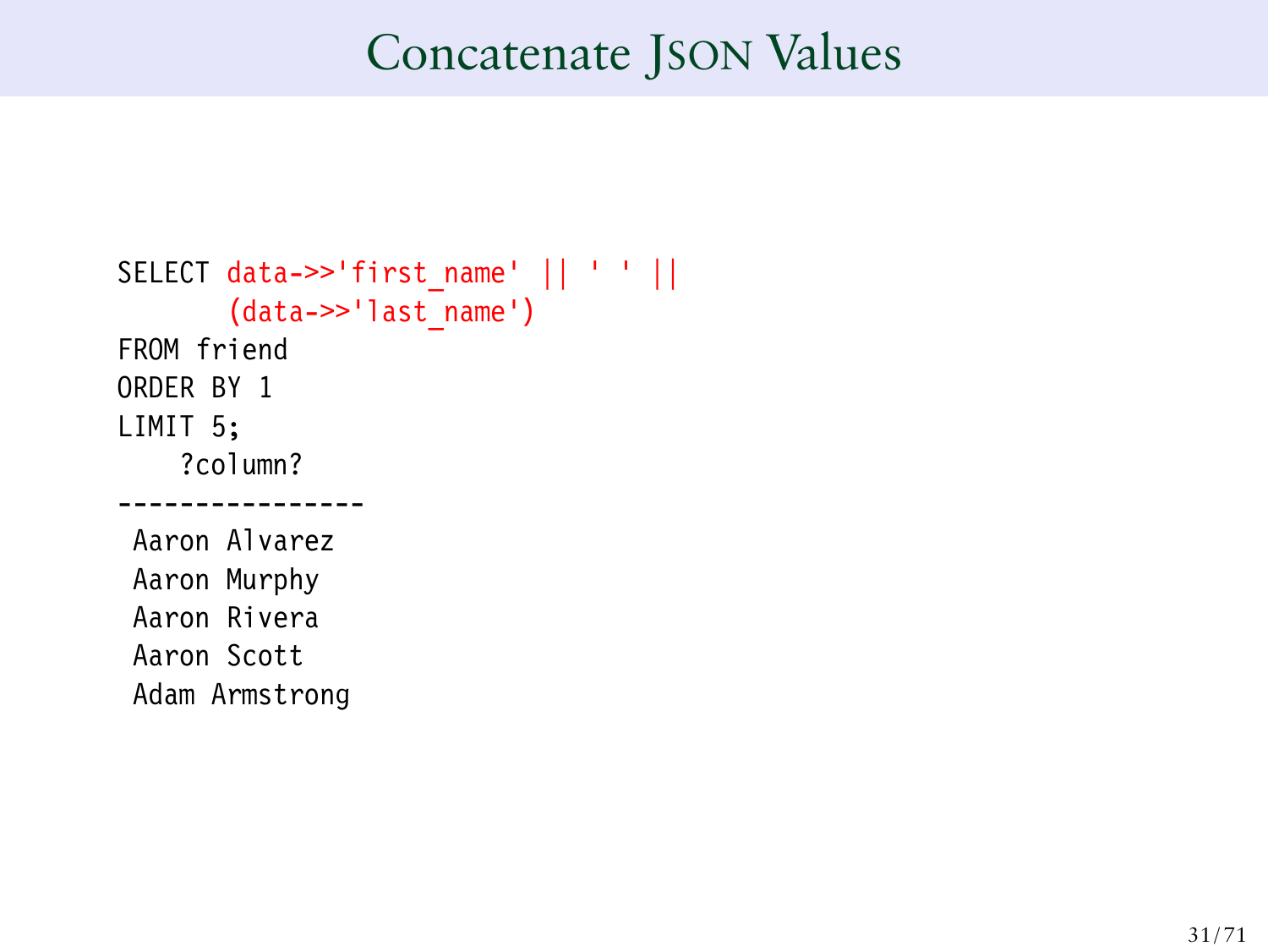## **JSON Value Restrictions**

```
SELECT data->>'first_name'
FROM friend
WHERE data->>'last name' = 'Banks'
ORDER BY 1;
 ?column?
----------
 Bruce
 Fred
-- the JSON way
SELECT data->>'first_name'
FROM friend
WHERE data::jsonb @> '{"last name" : "Banks"}'
ORDER BY 1;
 ?column?
----------
 Bruce
 Fred
```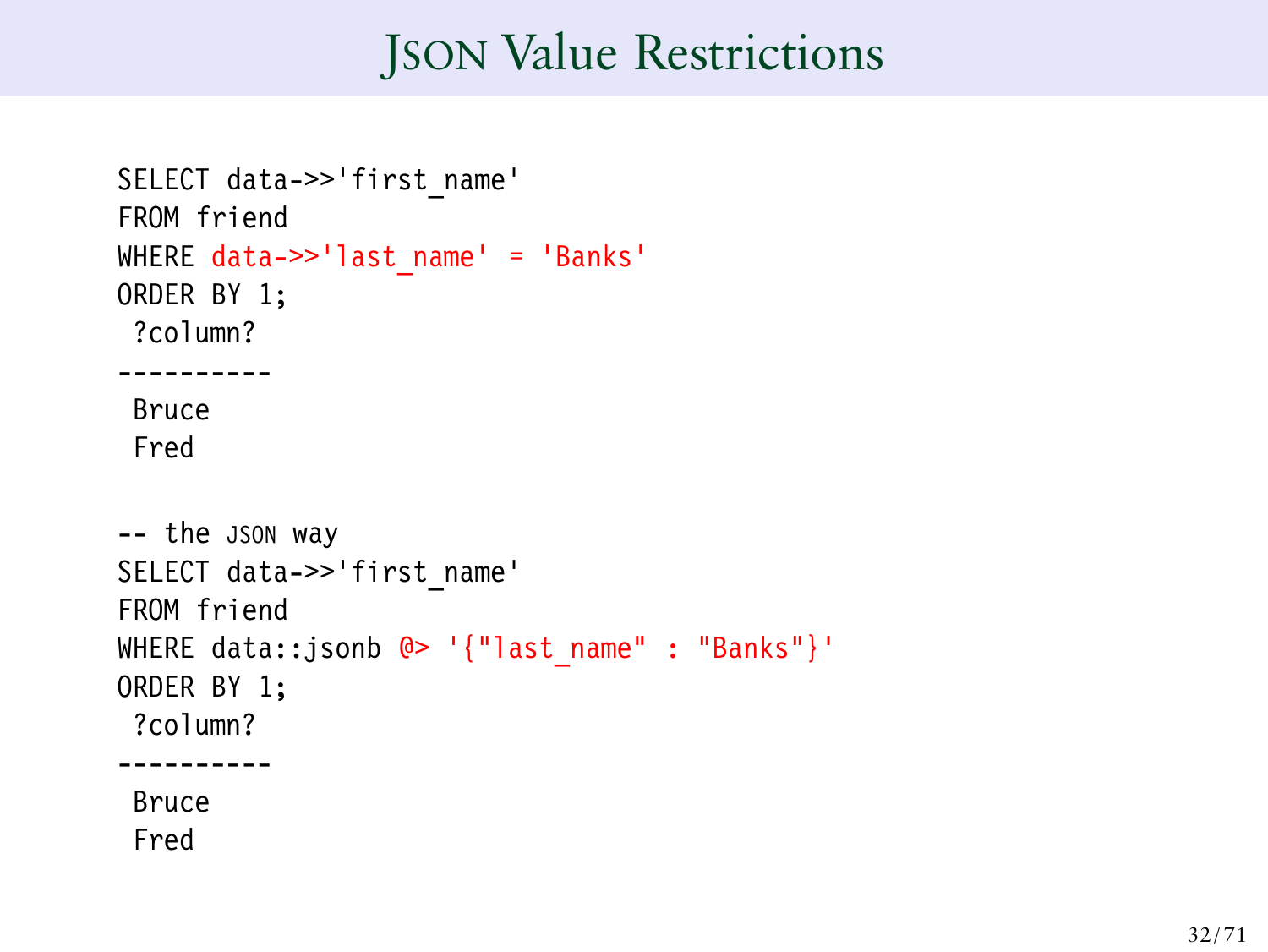# Single-Key JSON Index

-- need double parentheses for the expression index CREATE INDEX friend idx ON friend ((data->>'last name'));

```
EXPLAIN SELECT data->>'first_name'
FROM friend
WHERE data->>'last name' = 'Banks'
ORDER BY 1;
                                  QUERY PLAN
----------------------------------------------------------------------…
 Sort (cost=12.89..12.90 rows=3 width=123)
   Sort Key: ((data ->> 'first name'::text))
   -> Bitmap Heap Scan on friend (cost=4.30..12.87 rows=3 width=123)
         Recheck Cond: ((data ->> 'last name'::text) = 'Banks'::text)
         -> Bitmap Index Scan on friend idx (cost=0.00..4.30 rows=3 ...
               Index Cond: ((data ->> 'last name'::text) = 'Banks'::t…
```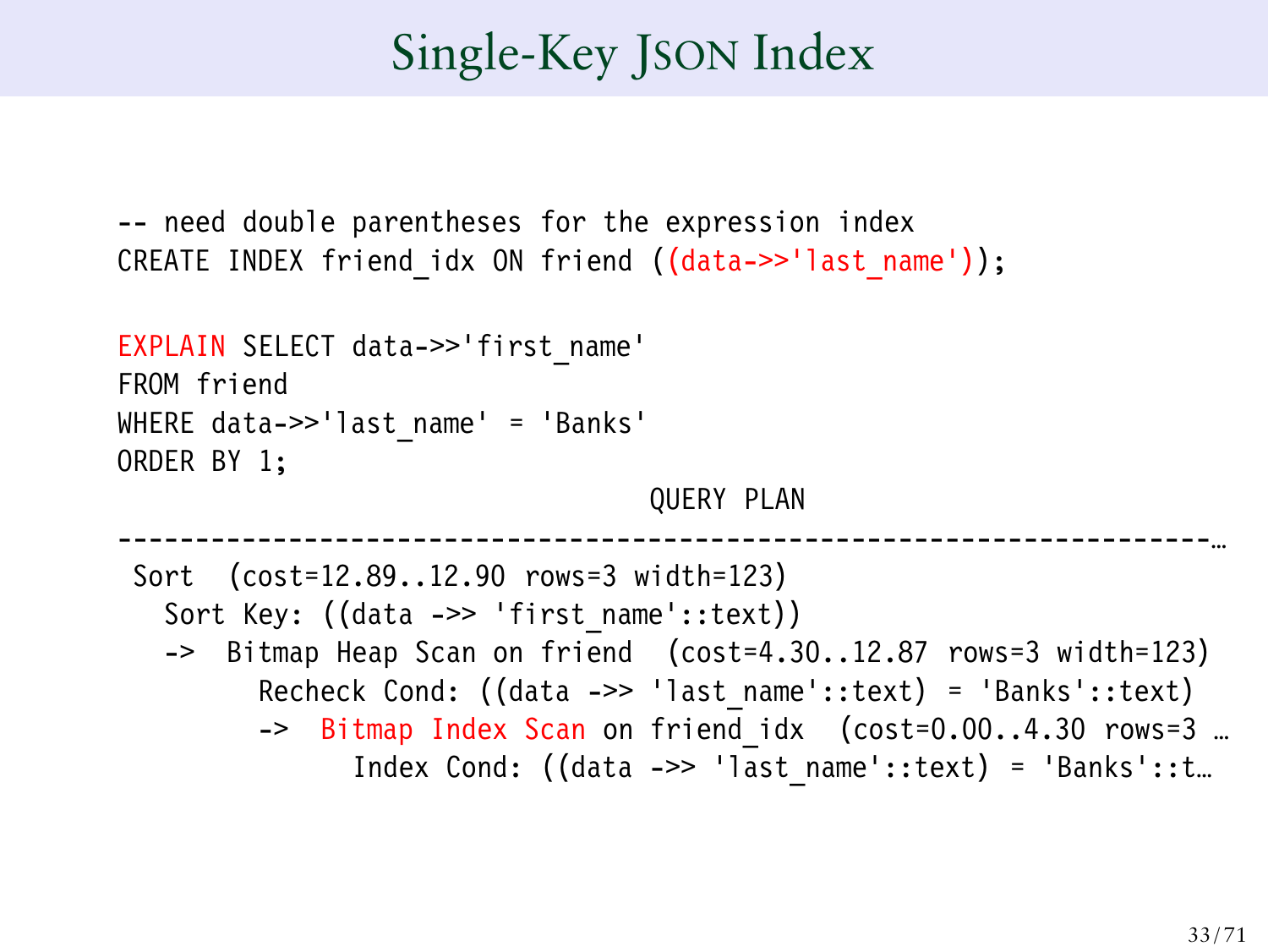# **JSON Calculations**

```
SELECT data->>'first name' || ' ' || (data->>'last name'),
      data->>'ip_address'
FROM friend
WHERE (data->>'ip_address')::inet <<= '172.0.0.0/8'::cidr
ORDER BY 1;
  ?column? | ?column?
---------------+-----------------
Lisa Holmes | 172.65.223.150
Walter Miller | 172.254.148.168
SELECT data->>'gender', COUNT(data->>'gender')
FROM friend
GROUP BY 1
ORDER BY 2 DESC;
?column? | count
----------+-------
Male | 507
 Female | 493
```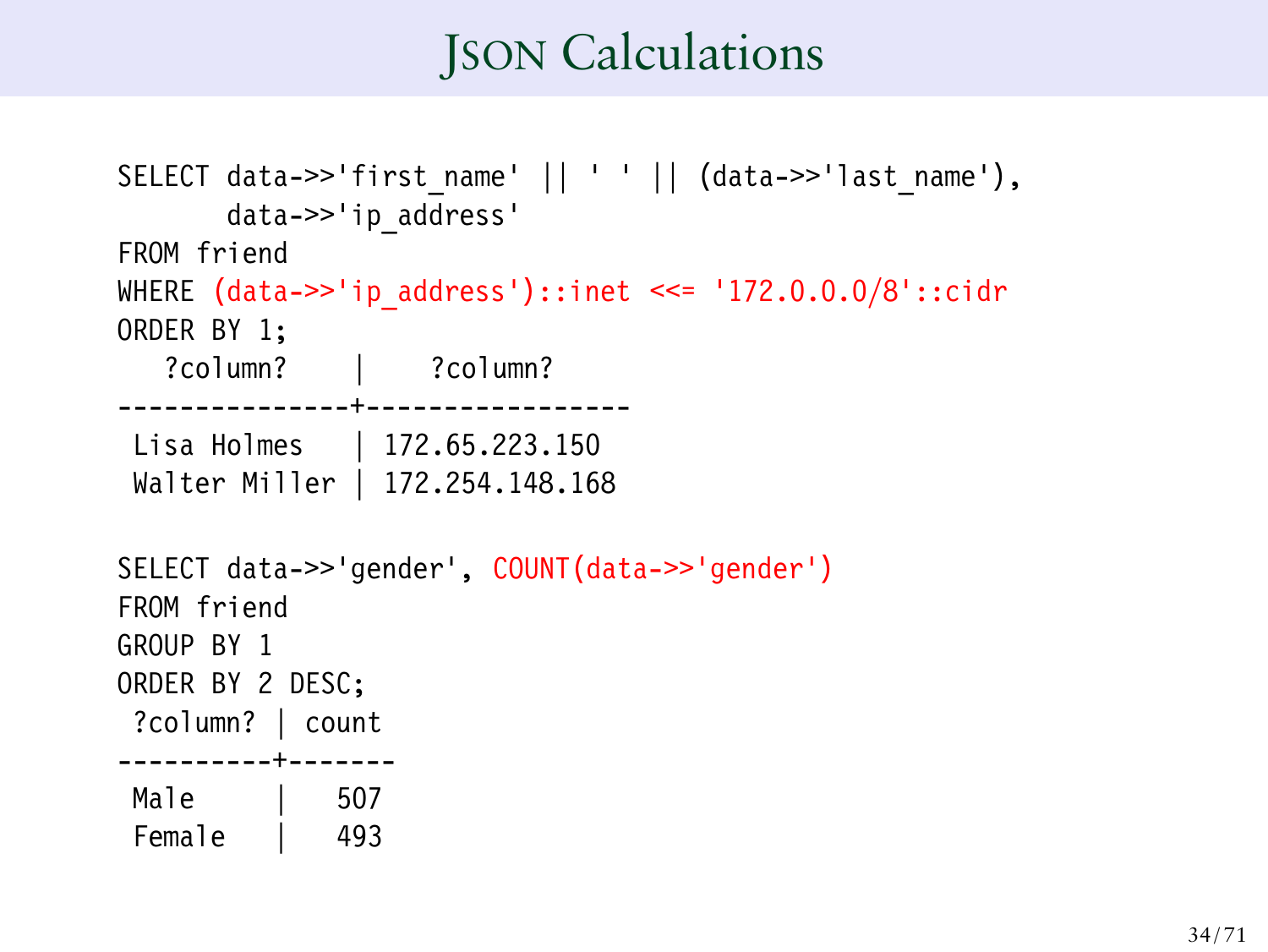# 6. JSONB

Like the JSON data type, except:

- ▶ Values are native JavaScript data types: text, number, boolean, null, subobject
- $\blacktriangleright$  Indexing of all keys and values
- ► Stored in compressed format
- $\triangleright$  Sorts keys to allow binary-search key look up
- ▶ Does not preserve key order
- ▶ Does not preserve whitespace syntax
- $\blacktriangleright$  Retains only the last duplicate key

*hstore* is similar non-hierarchical key/value implementation.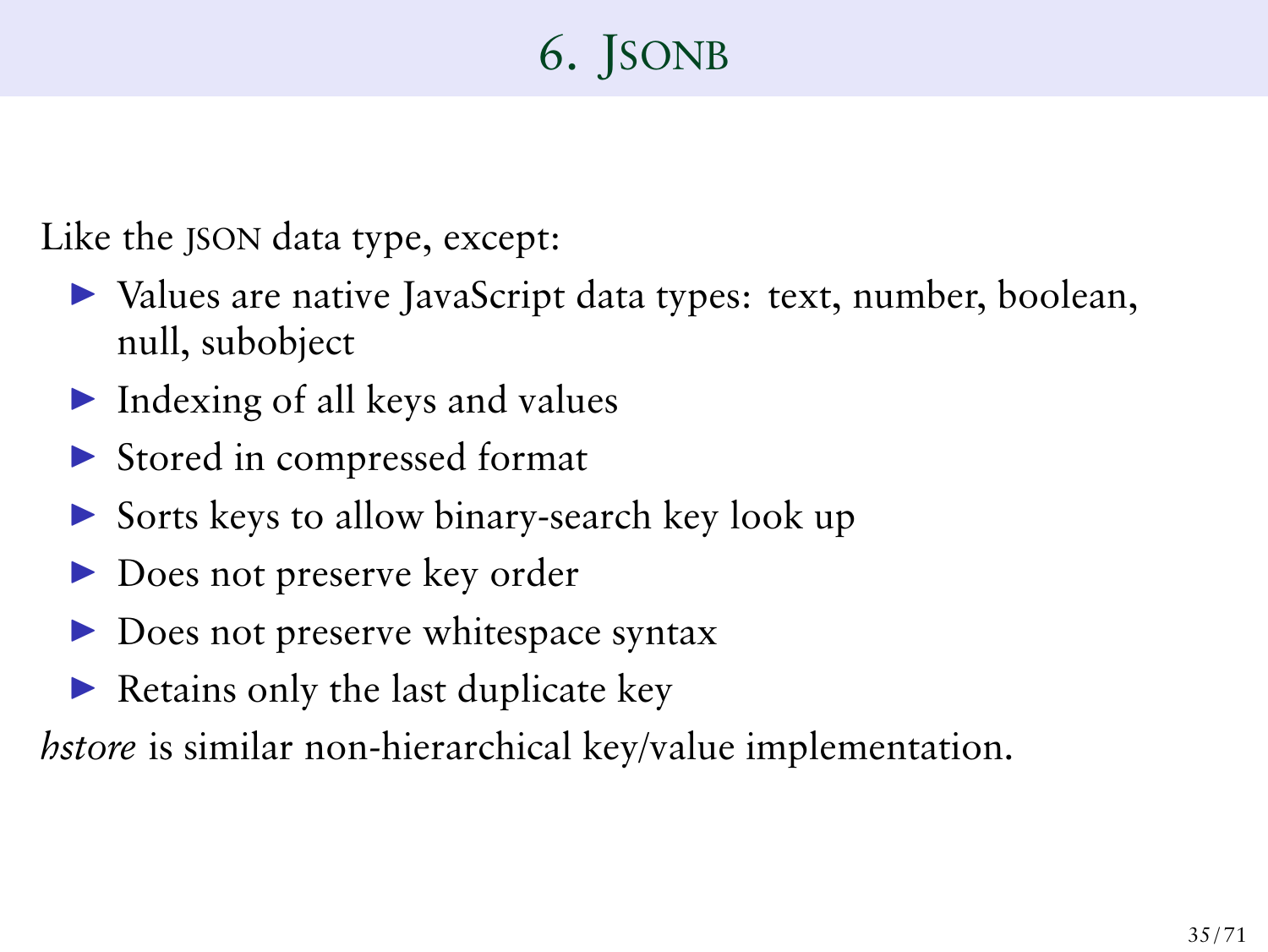## JSON vs. JSONB Data Types

SELECT '{"name" : "Jim", "name" : "Andy", "age" : 12}'::json; json ----------------------------------------------- {"name" : "Jim", "name" : "Andy", "age" : 12} SELECT '{"name" : "Jim", "name" : "Andy", "age" : 12}'::jsonb; jsonb ----------------------------- {"age": 12, "name": "Andy"}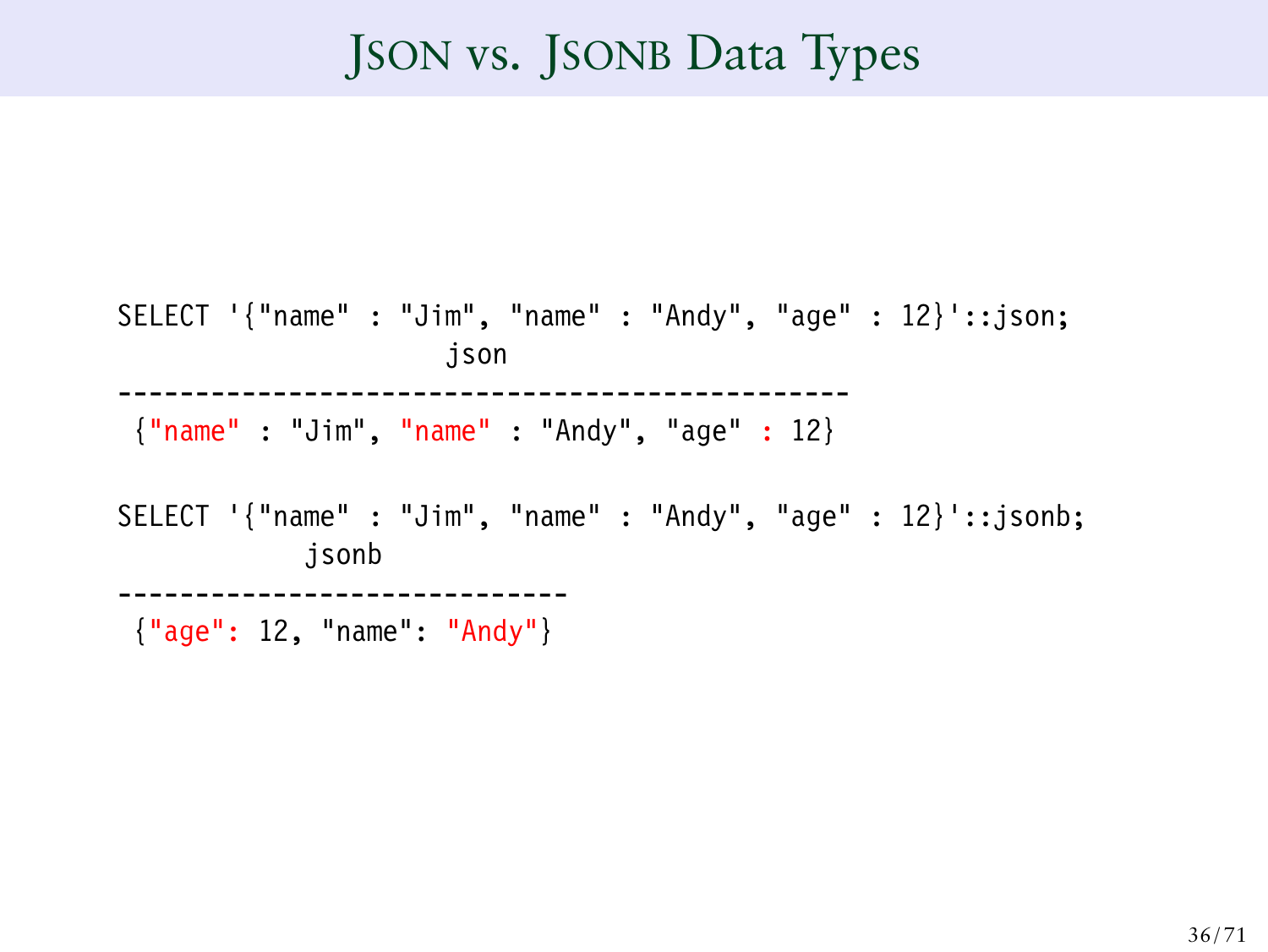# JSONB Index

CREATE TABLE friend2 (id SERIAL, data JSONB);

INSERT INTO friend2 SELECT \* FROM friend;

-- jsonb path ops indexes are smaller and faster, -- but do not support key-existence lookups. CREATE INDEX friend2\_idx ON friend2 USING GIN (data);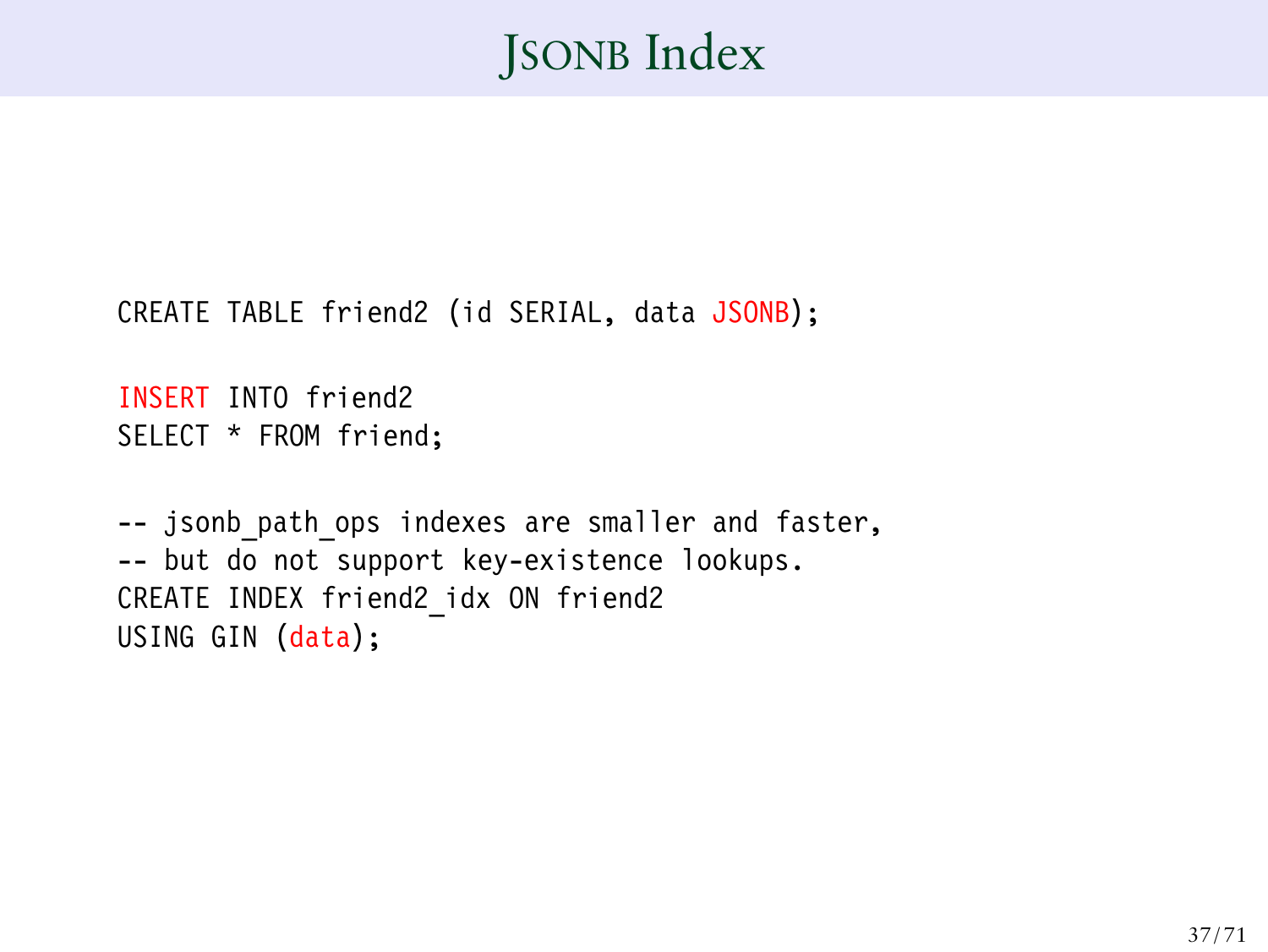## **JSONB Index Queries**

```
SELECT data->>'first_name'
FROM friend2
WHERE data @> '{"last name" : "Banks"}'
ORDER BY 1;
?column?
 ----------
Bruce
 Fred
EXPLAIN SELECT data->>'first_name'
FROM friend2
WHERE data @> '{"last name" : "Banks"}'
ORDER BY 1; OUERY PLAN
----------------------------------------------------------------…
 Sort (cost=24.03..24.04 rows=1 width=139)
   Sort Key: ((data ->> 'first name'::text))
   -> Bitmap Heap Scan on friend2 (cost=20.01..24.02 rows=1 …
         Recheck Cond: (data @> '{"last name": "Banks"}'::jsonb)
         -> Bitmap Index Scan on friend2 idx (cost=0.00..20.01 .....
               Index Cond: (data @> '{"last_name": "Banks"}'::js…
```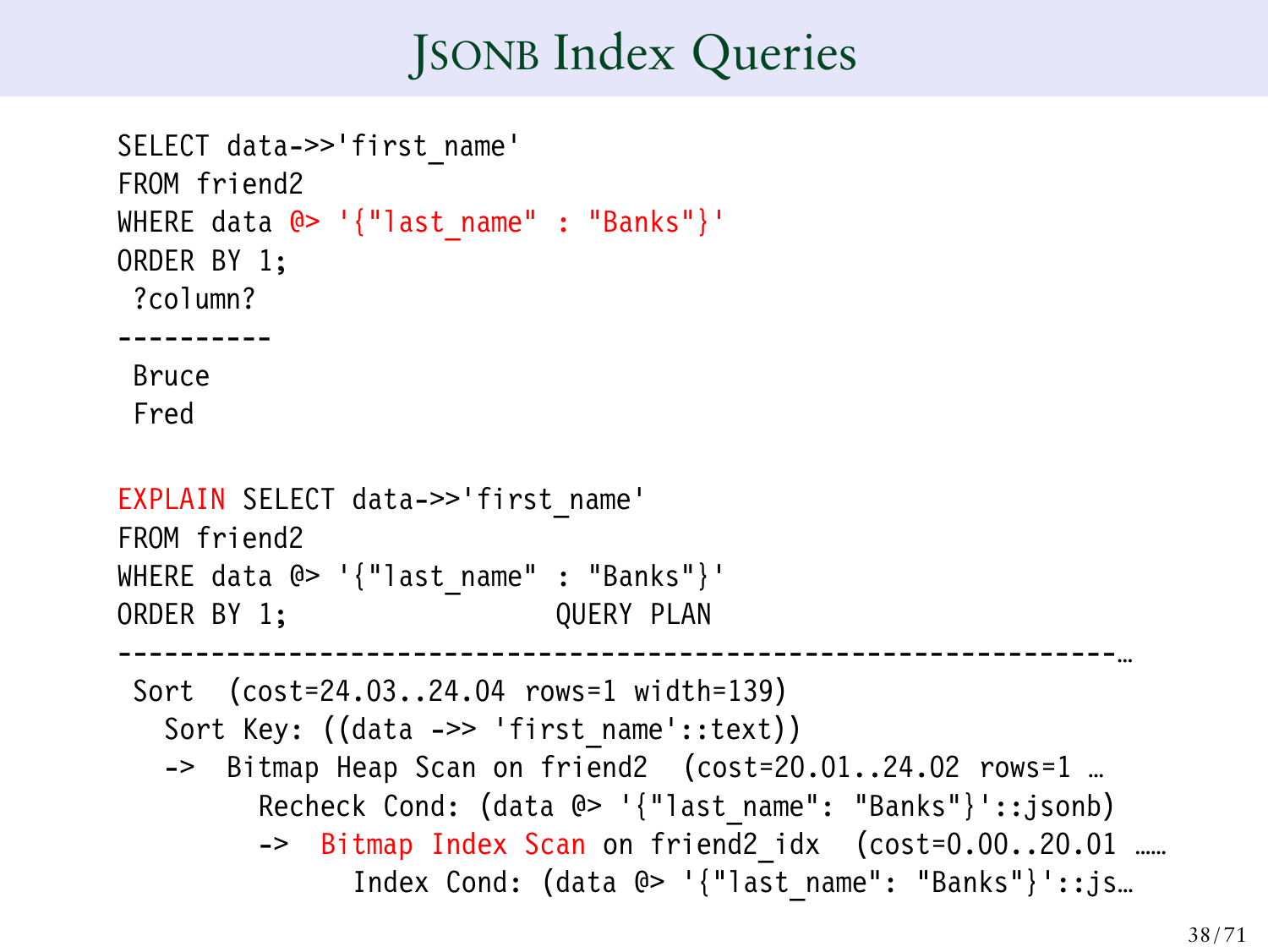## **JSONB Index Queries**

```
SELECT data->>'last_name'
FROM friend2
WHERE data @> '{"first name" : "Jane"}'
ORDER BY 1;
?column?
 ----------
Tucker
Williams
EXPLAIN SELECT data->>'last_name'
FROM friend2
WHERE data::jsonb @> '{"first name" : "Jane"}'
ORDER BY 1; OUERY PLAN
----------------------------------------------------------------…
 Sort (cost=24.03..24.04 rows=1 width=139)
   Sort Key: ((data ->> 'last name'::text))
   -> Bitmap Heap Scan on friend2 (cost=20.01..24.02 rows=1 …
         Recheck Cond: (data @> '{"first_name": "Jane"}'::jsonb)
         -> Bitmap Index Scan on friend2 idx (cost=0.00..20.01 .....
               Index Cond: (data @> '{"first_name": "Jane"}'::js…
```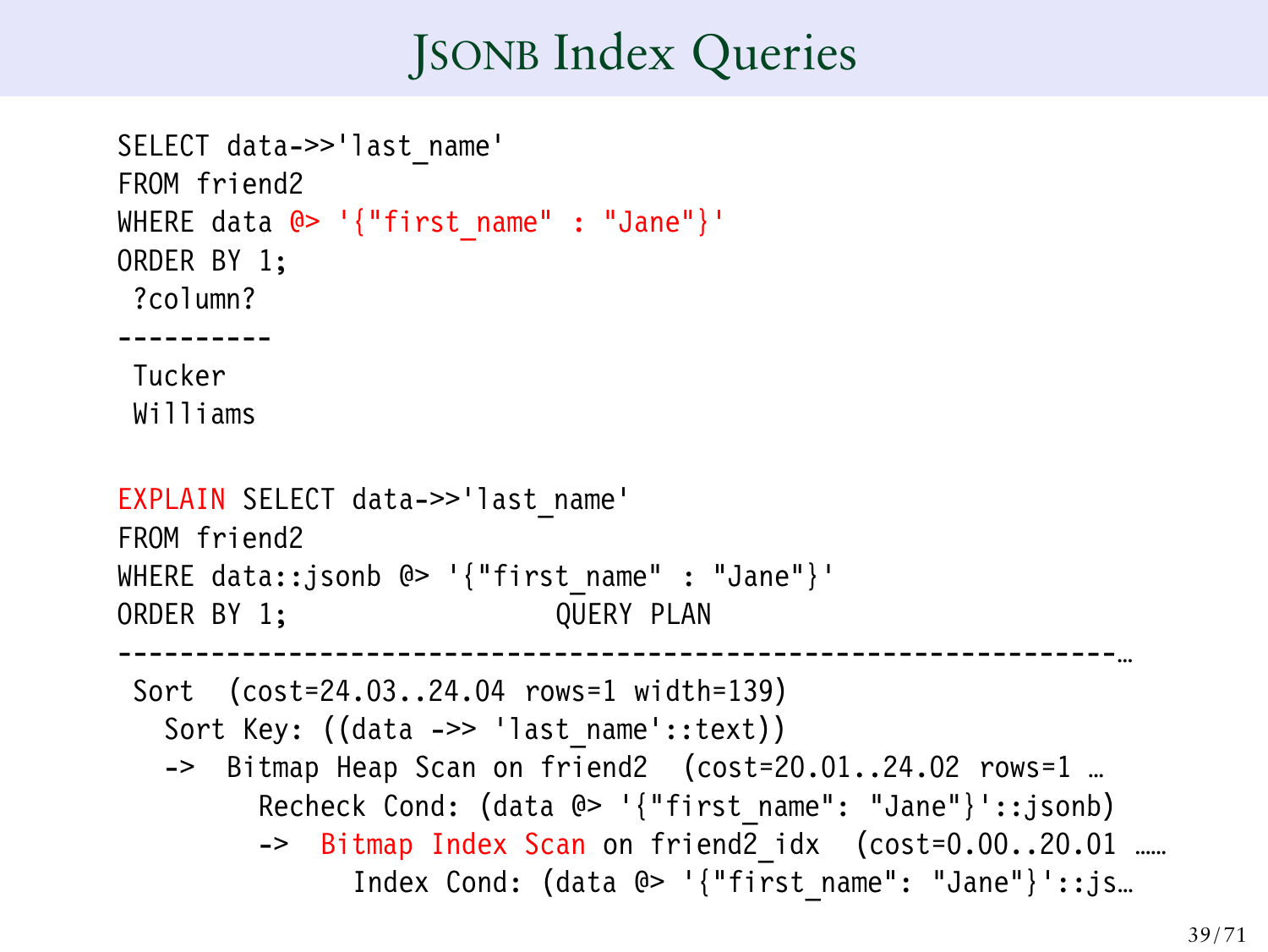## **JSONB Index Queries**

```
SELECT data->>'first name' || ' ' || (data->>'last name')
FROM friend2
WHERE data @> '{"ip_address" : "62.212.235.80"}'
ORDER BY 1;
    ?column?
  -----------------
 Theresa Schmidt
EXPLAIN SELECT data->>'first name' || ' ' || (data->>'last name')
FROM friend2
WHERE data @> '{"ip_address" : "62.212.235.80"}'
ORDER BY 1; QUERY PLAN
-----------------------------------------------------------------…
 Sort (cost=24.04..24.05 rows=1 width=139)
   Sort Key: (((data \rightarrow>) 'first name'::text) || ' '::text) || ...-> Bitmap Heap Scan on friend2 (cost=20.01..24.03 rows=1 …
         Recheck Cond: (data @> '{"ip_address": "62.212.235.80"}'…
         -> Bitmap Index Scan on friend2 idx (cost=0.00..20.01 ...
               Index Cond: (data @> '{"ip_address": "62.212.235.…
```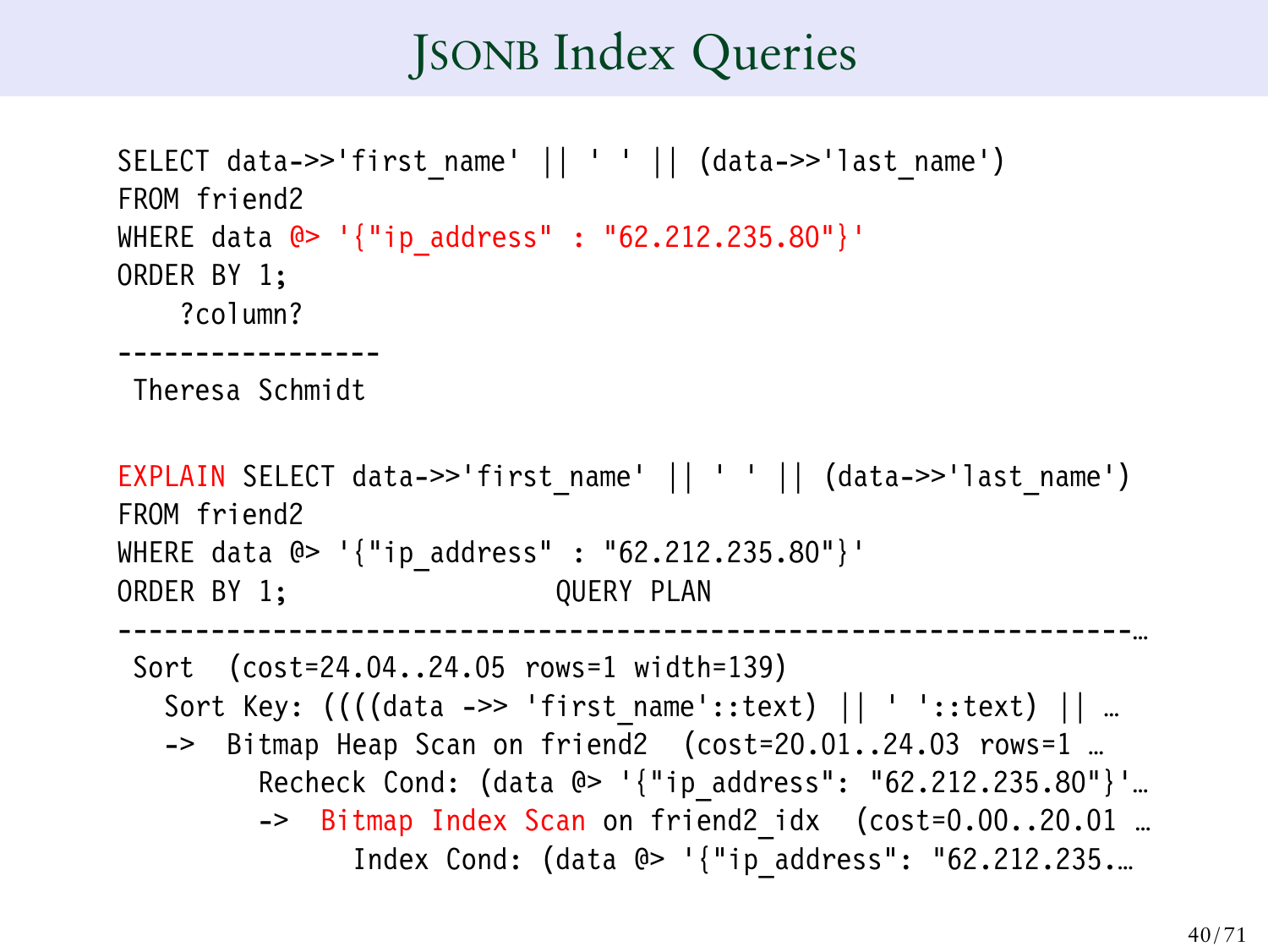# 7. Row Types

```
CREATE TYPE drivers license AS
(state CHAR(2), id INTEGER, valid until DATE);
```

```
CREATE TABLE truck_driver
(id SERIAL, name TEXT, license DRIVERS_LICENSE);
```

```
INSERT INTO truck_driver
VALUES (DEFAULT, 'Jimbo Biggins', ('PA', 175319, '2017-03-12'));
```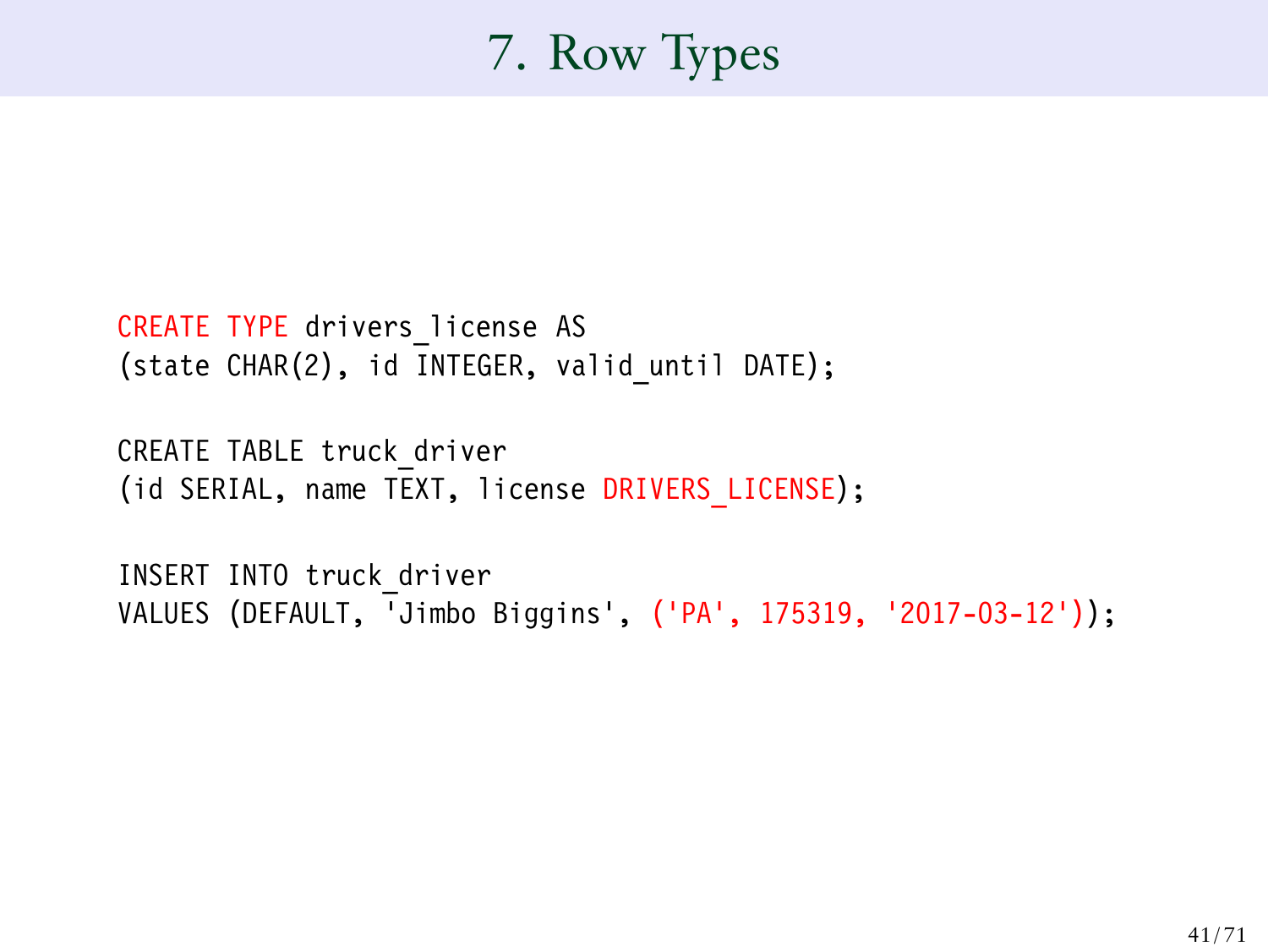# Row Types

```
SELECT *
FROM truck driver;
 id | name | license
----+---------------+------------------------
  1 | Jimbo Biggins | (PA,175319,2017-03-12)
SELECT license
FROM truck driver;
        license
    ------------------------
 (PA,175319,2017-03-12)
-- parentheses are necessary
SELECT (license).state
FROM truck driver;
 state
-------
 PA
```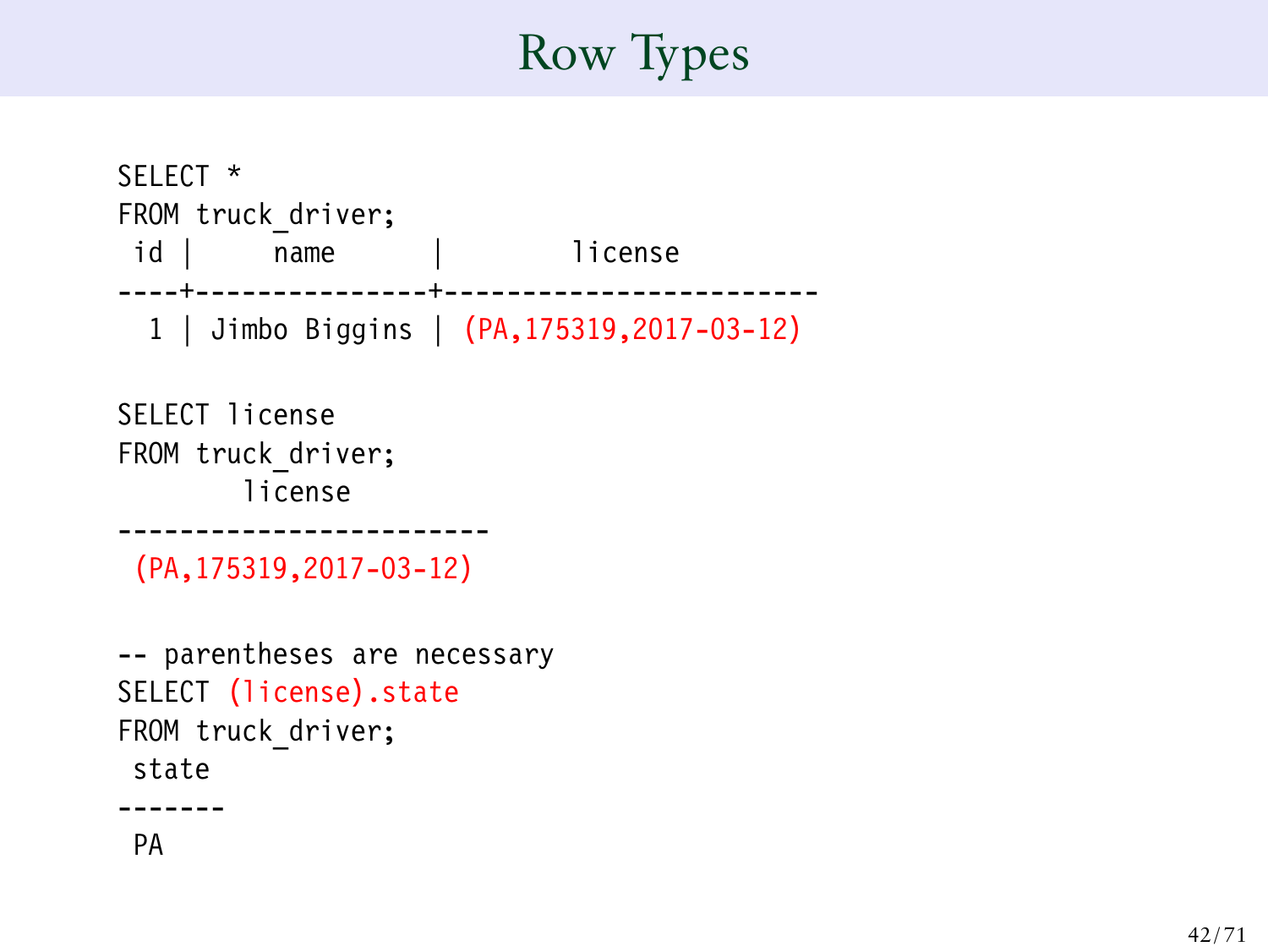# 8. Character Strings

\$ cd /tmp \$ wget http://web.mit.edu/freebsd/head/games/fortune/datfiles/fortunes \$ psql postgres

CREATE TABLE fortune (line TEXT);

COPY fortune FROM '/tmp/fortunes' WITH (DELIMITER E'\x1F');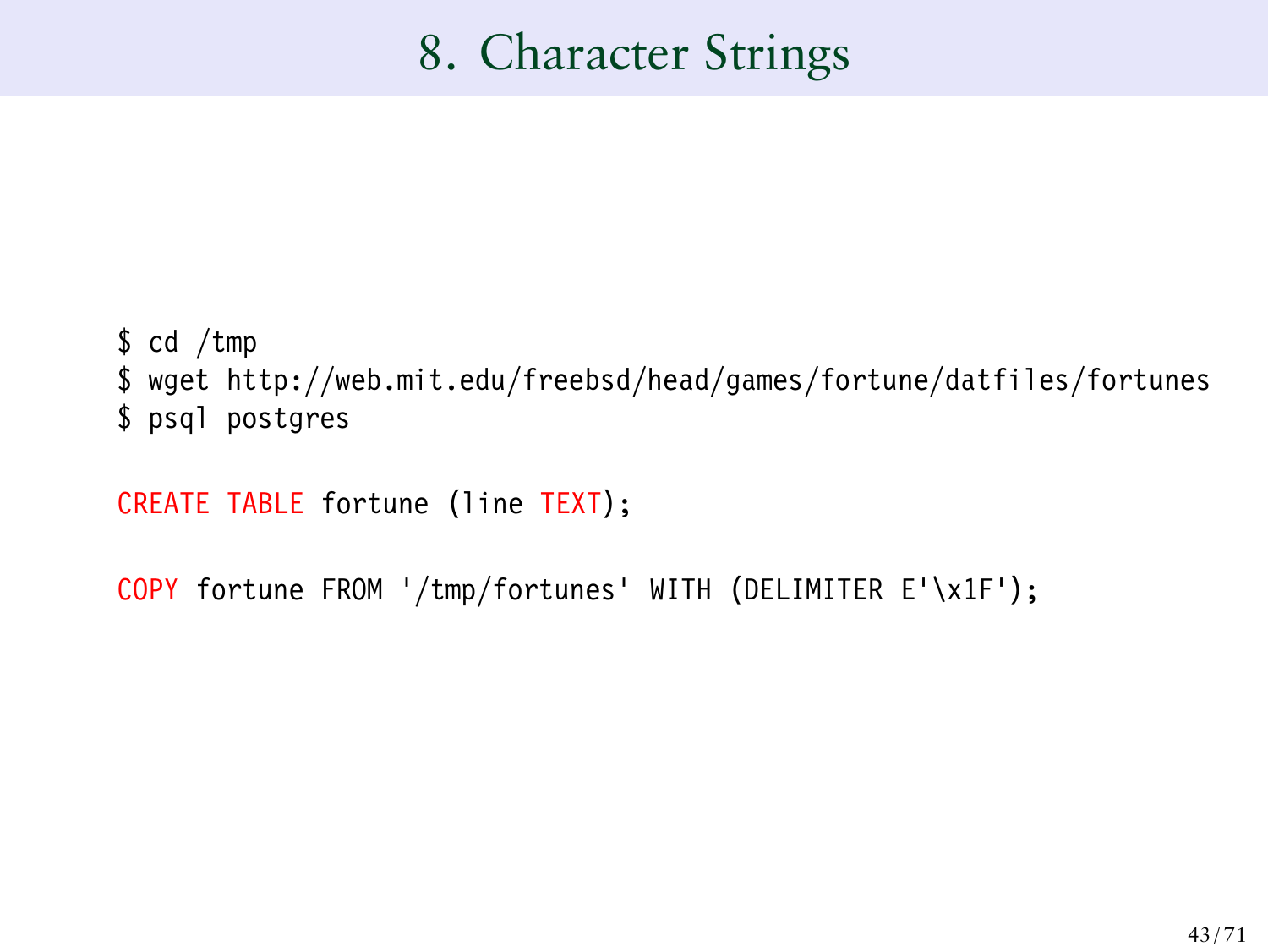## 8.1 Case Folding and Prefix

```
SELECT * FROM fortune WHERE line = 'underdog';
line
------
SELECT * FROM fortune WHERE line = 'Underdog';
  line
----------
 Underdog
SELECT * FROM fortune WHERE lower(line) = 'underdog';
  line
----------
 Underdog
```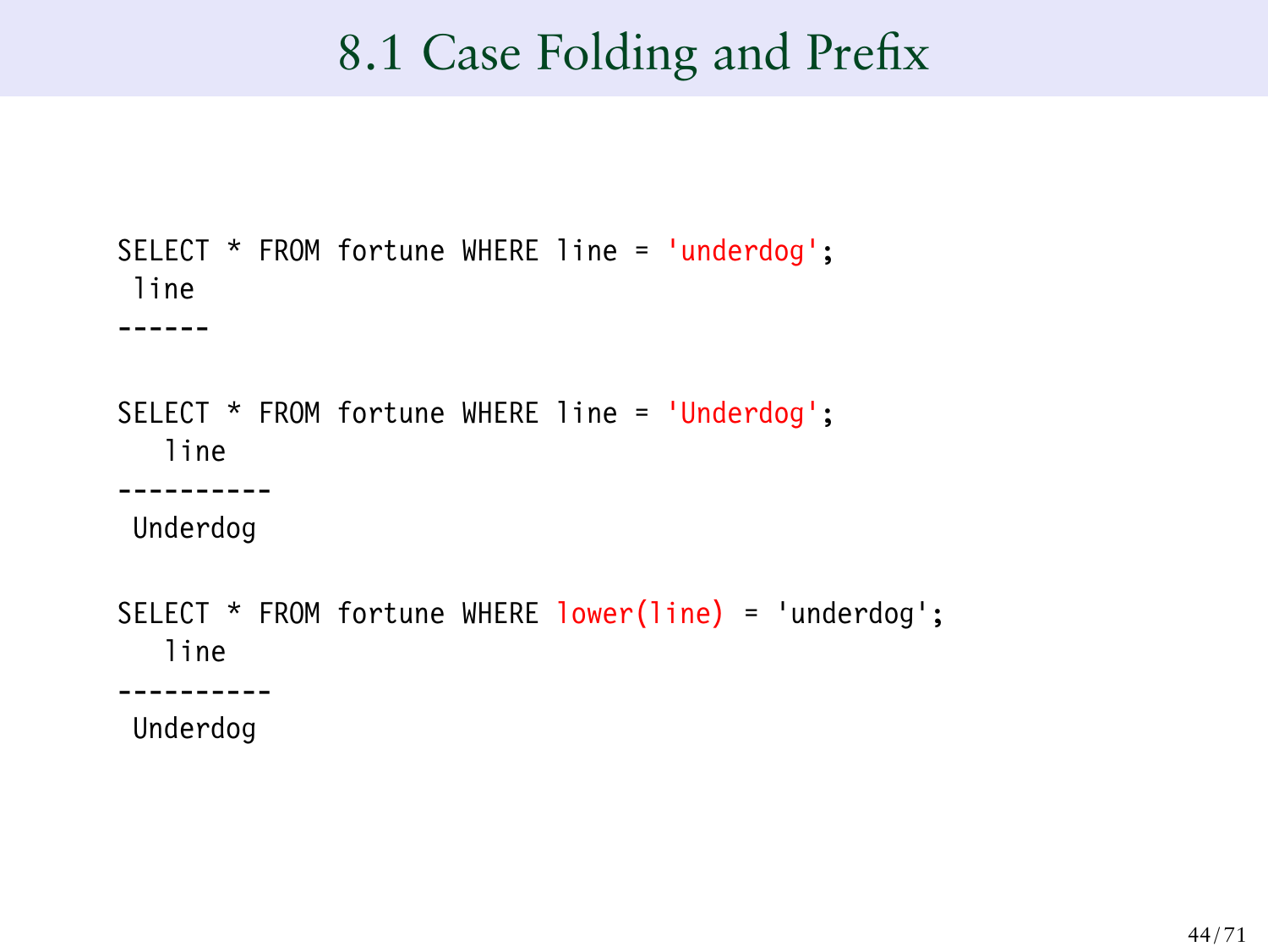# Case Folding

```
CREATE INDEX fortune idx text ON fortune (line);
EXPLAIN SELECT * FROM fortune WHERE lower(line) = 'underdog';
                         QUERY PLAN
-------------------------------------------------------------
 Seq Scan on fortune (cost=0.00..1384.63 rows=295 width=36)
   Filter: (lower(line) = 'underdog'::text)
```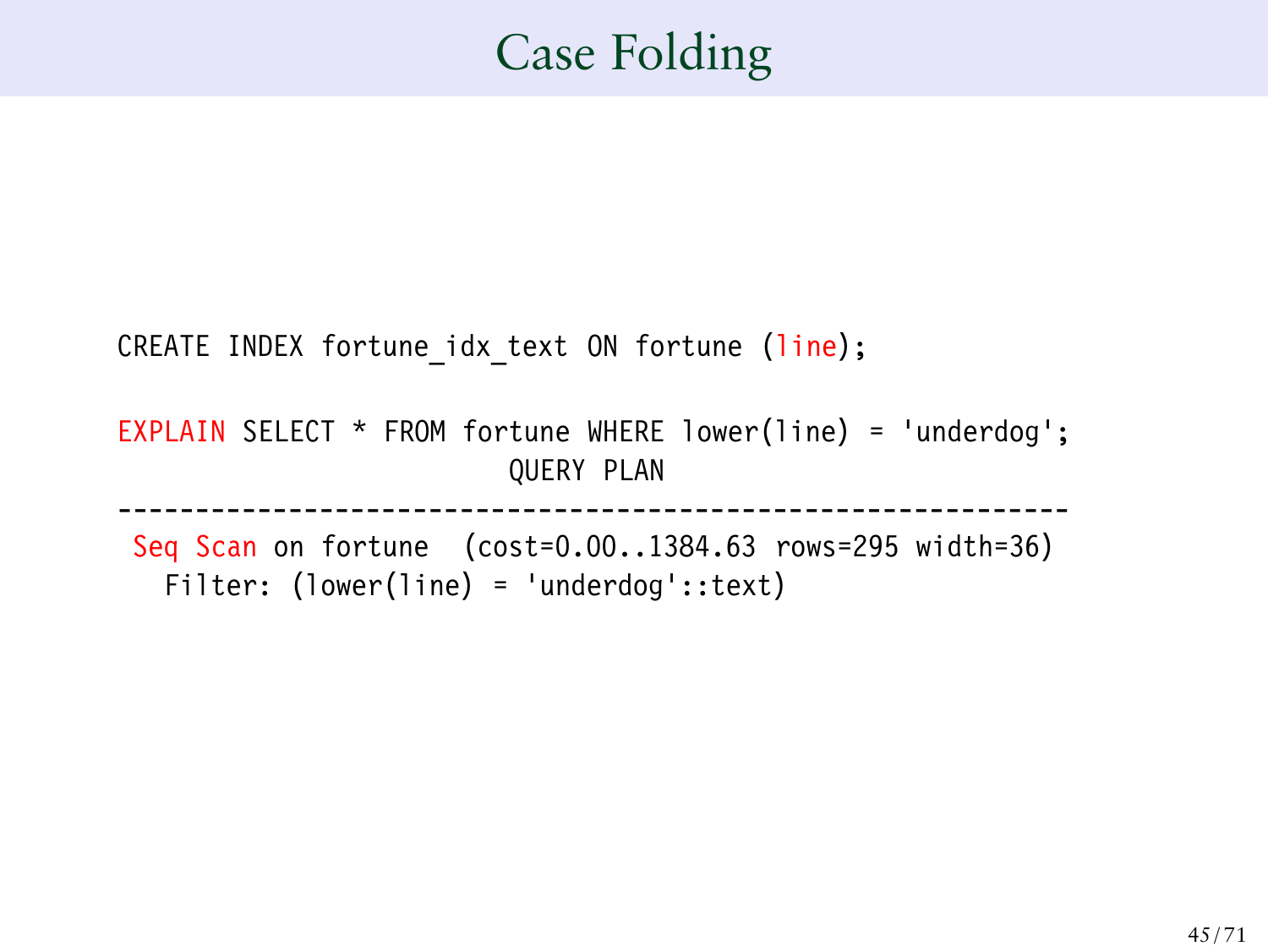## Indexed Case Folding

CREATE INDEX fortune idx lower ON fortune (lower(line));

EXPLAIN SELECT \* FROM fortune WHERE lower(line) = 'underdog'; QUERY PLAN -----------------------------------------------------------… Bitmap Heap Scan on fortune (cost=14.70..468.77 rows=295 … Recheck Cond: (lower(line) = 'underdog'::text) -> Bitmap Index Scan on fortune idx lower (cost=0.00... Index Cond: (lower(line) = 'underdog'::text)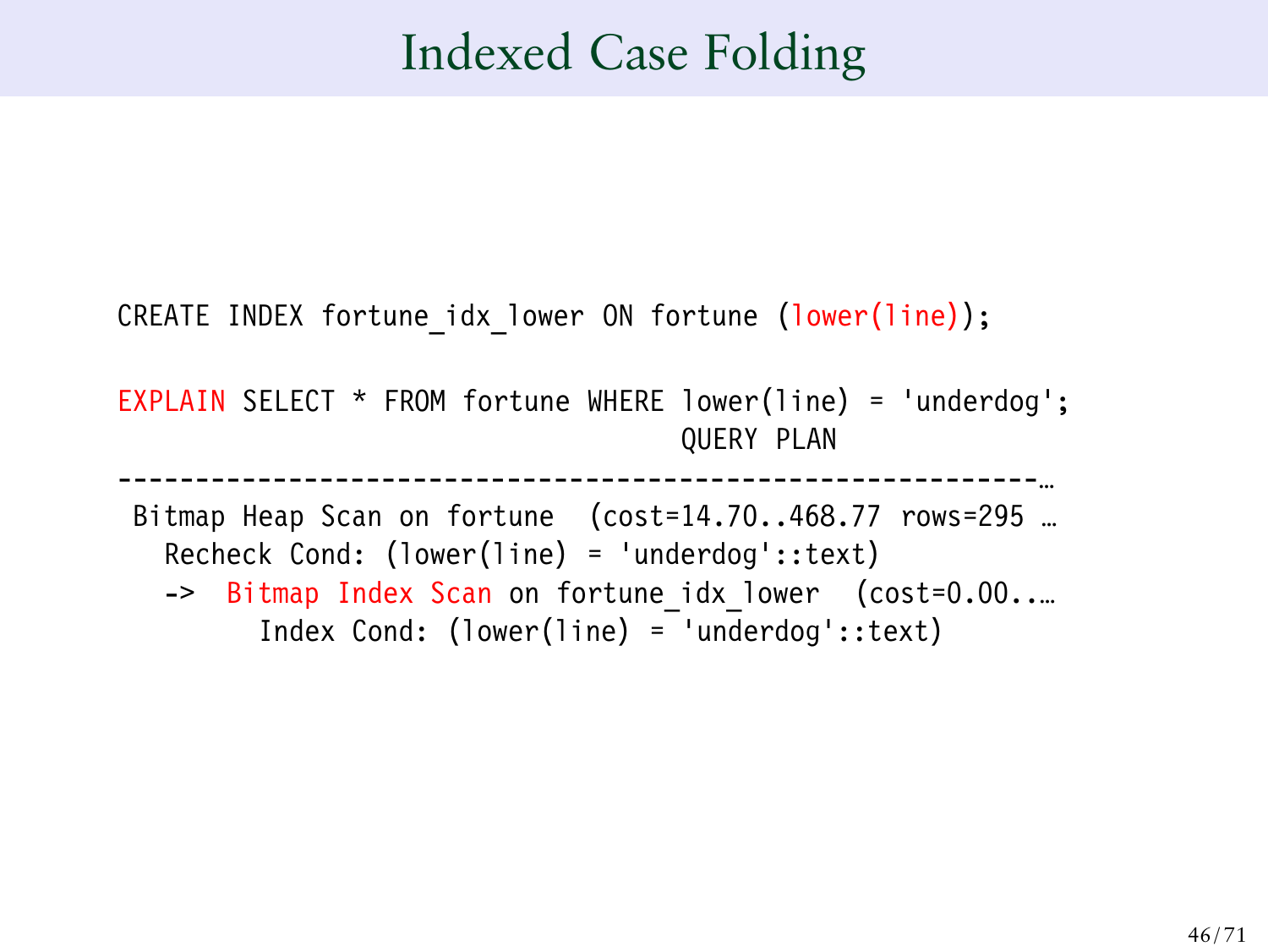# String Prefix

```
SELECT line
FROM fortune
WHERE line LIKE 'Mop%'
ORDER BY 1;
          line
-------------------------
 Mophobia, n.:
 Moping, melancholy mad:
```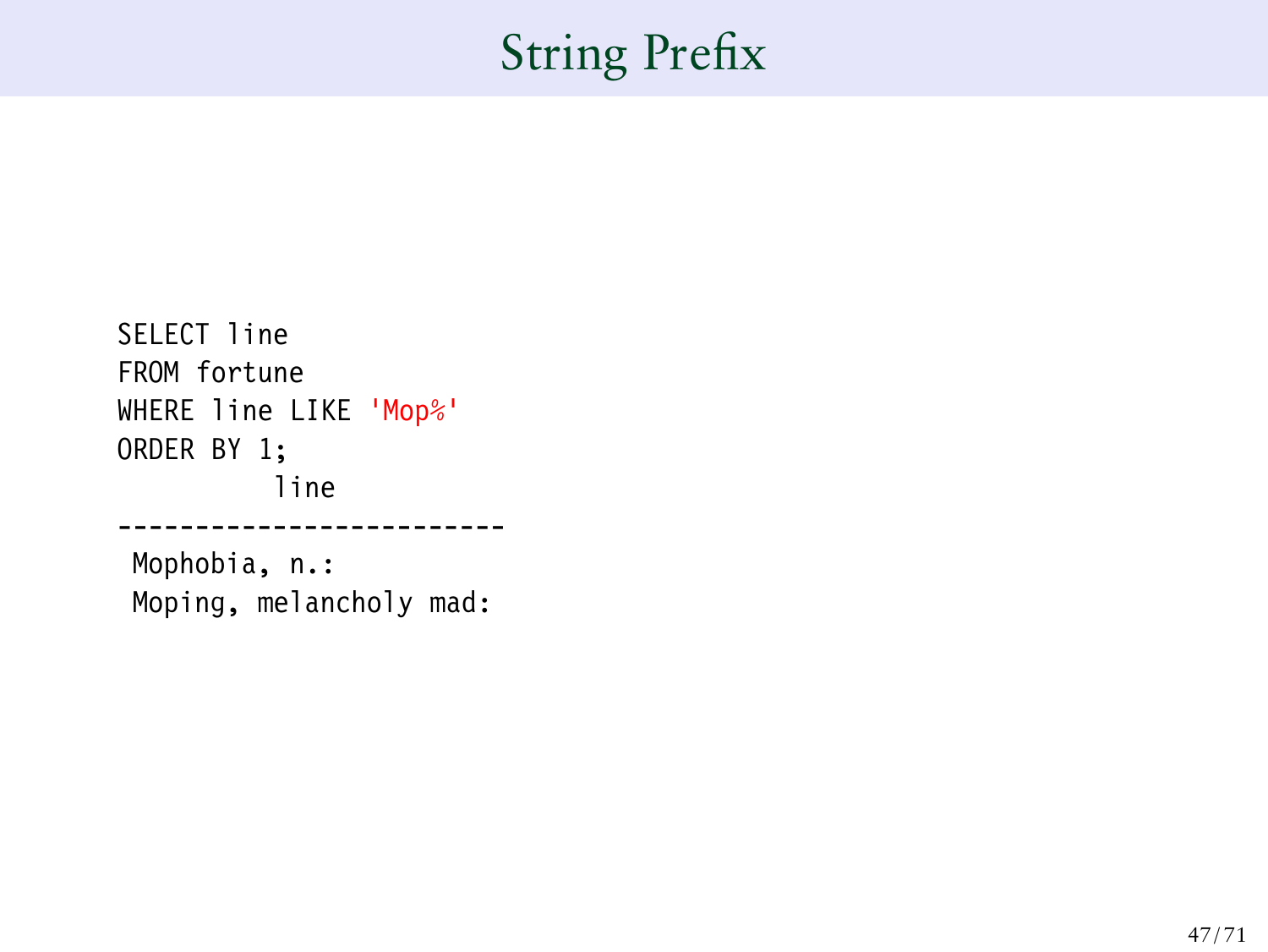# String Prefix

```
EXPLAIN SELECT line
FROM fortune
WHERE line LIKE 'Mop%'
ORDER BY 1;
                           QUERY PLAN
-----------------------------------------------------------------
 Sort (cost=1237.07..1237.08 rows=4 width=36)
   Sort Key: line
   -> Seq Scan on fortune (cost=0.00..1237.03 rows=4 width=36)
         Filter: (line ~~ 'Mop%'::text)
```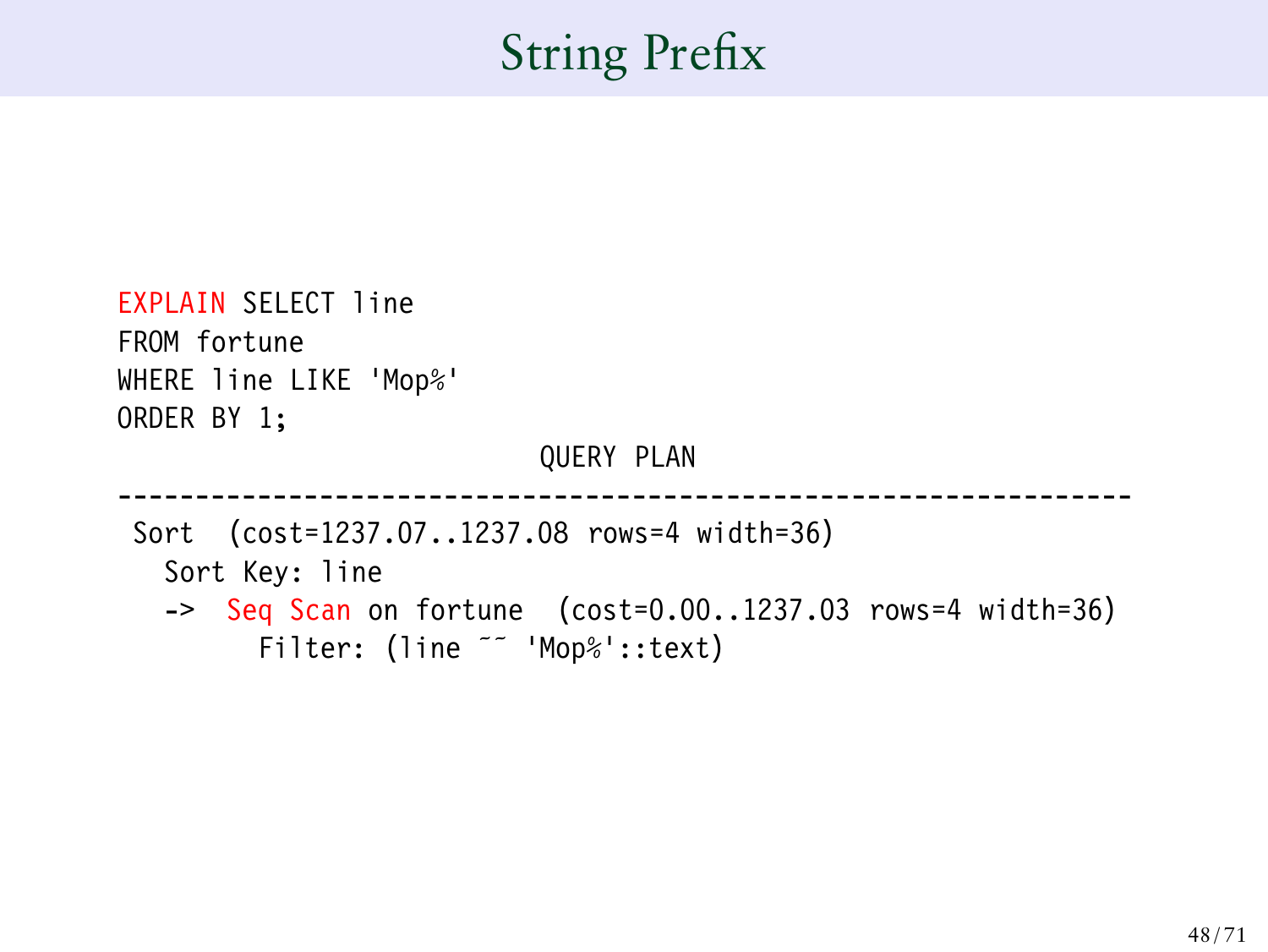# Indexed String Prefix

-- The default op class does string ordering of non-ASCII -- collations, but not partial matching. text pattern ops -- handles prefix matching, but not ordering. CREATE INDEX fortune idx ops ON fortune (line text pattern ops);

EXPLAIN SELECT line FROM fortune WHERE line LIKE 'Mop%' ORDER BY 1;

QUERY PLAN

-------------------------------------------------------------------… Sort (cost=8.48..8.49 rows=4 width=36) Sort Key: line -> Index Only Scan using fortune idx ops on fortune (cost=0.41 ... Index Cond: ((line ~>=~ 'Mop'::text) AND (line ~< 'Moq'::... Filter: (line ˜˜ 'Mop%'::text)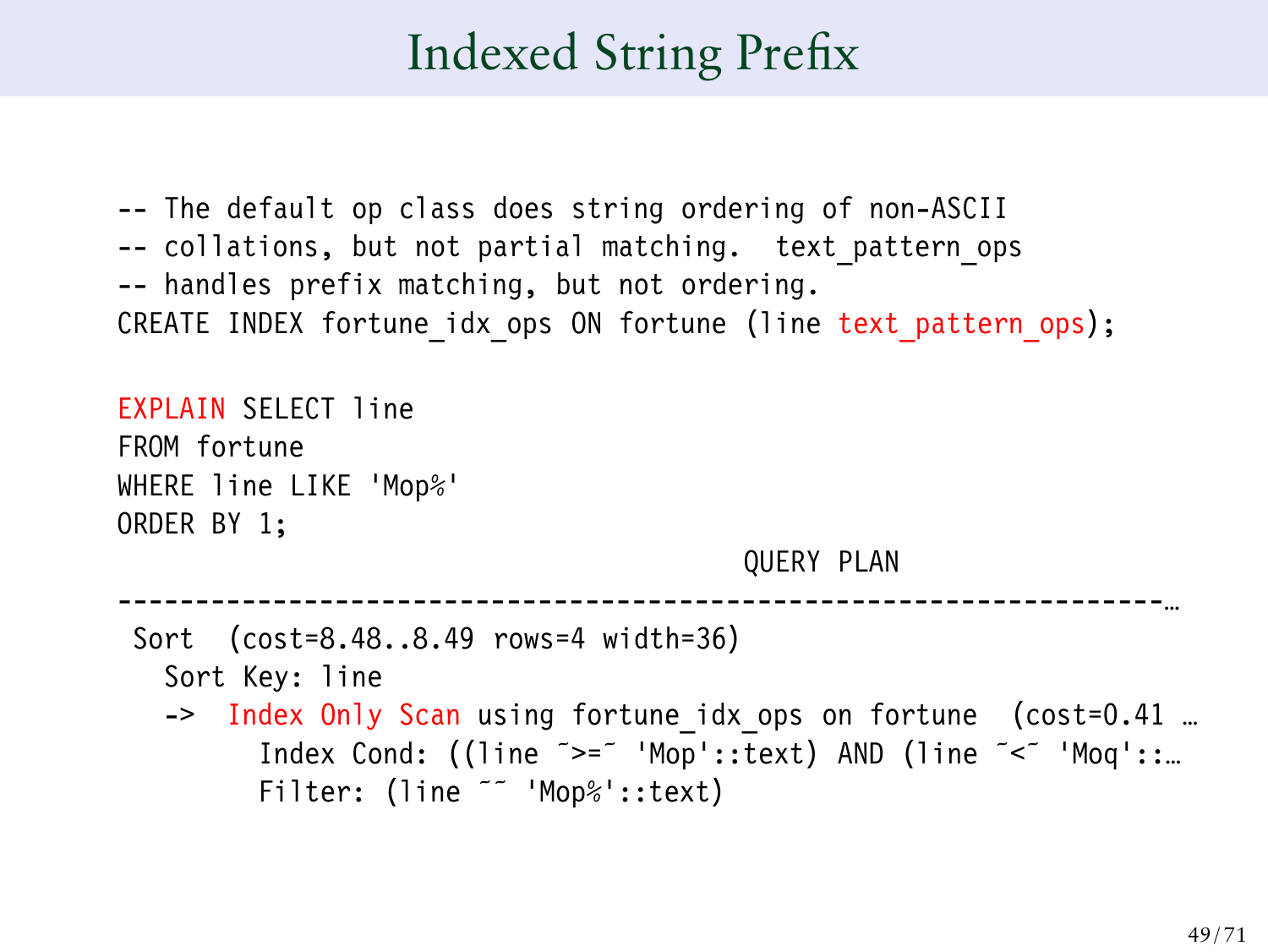## Case Folded String Prefix

```
EXPLAIN SELECT line
FROM fortune
WHERE lower(line) LIKE 'mop%'
ORDER BY 1;
                            QUERY PLAN
-------------------------------------------------------------------
 Sort (cost=1396.73..1397.47 rows=295 width=36)
   Sort Key: line
   -> Seq Scan on fortune (cost=0.00..1384.63 rows=295 width=36)
         Filter: (lower(line) ~~ 'mop%'::text)
```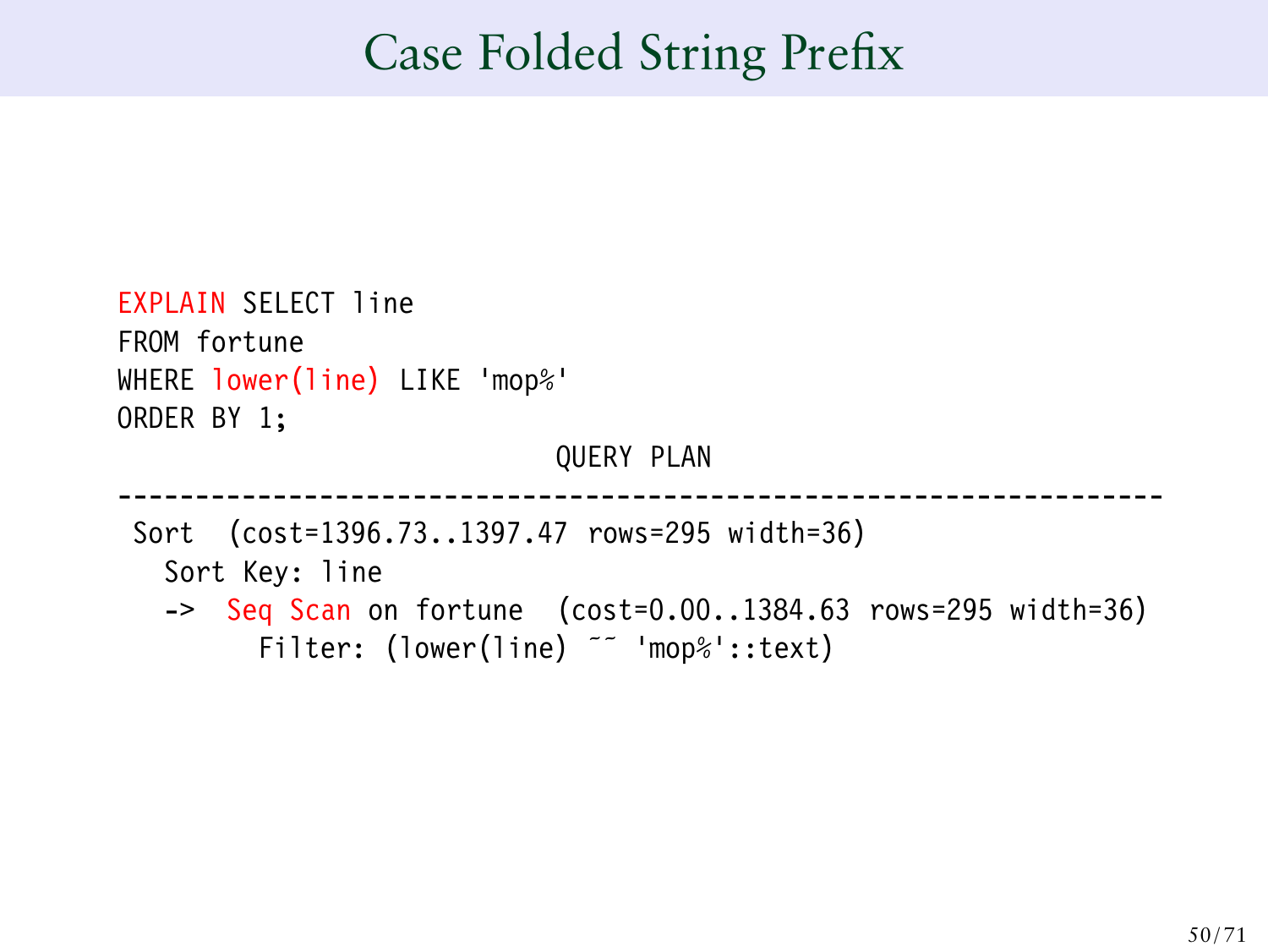## Indexed Case Folded String Prefix

```
CREATE INDEX fortune idx ops lower ON fortune
(lower(line) text_pattern_ops);
EXPLAIN SELECT line
FROM fortune
WHERE lower(line) LIKE 'mop%'
ORDER BY 1;
                                             QUERY PLAN
                 ----------------------------------------------------------------…
 Sort (cost=481.61..482.35 rows=295 width=36)
   Sort Key: line
   -> Bitmap Heap Scan on fortune (cost=15.44..469.51 rows=295 …
         Filter: (lower(line) ~~ 'mop%'::text)
         -> Bitmap Index Scan on fortune idx ops lower (cost=0...
                Index Cond: (1ower(line) \bar{z} = \bar{z} 'mop'::text) AND (...
```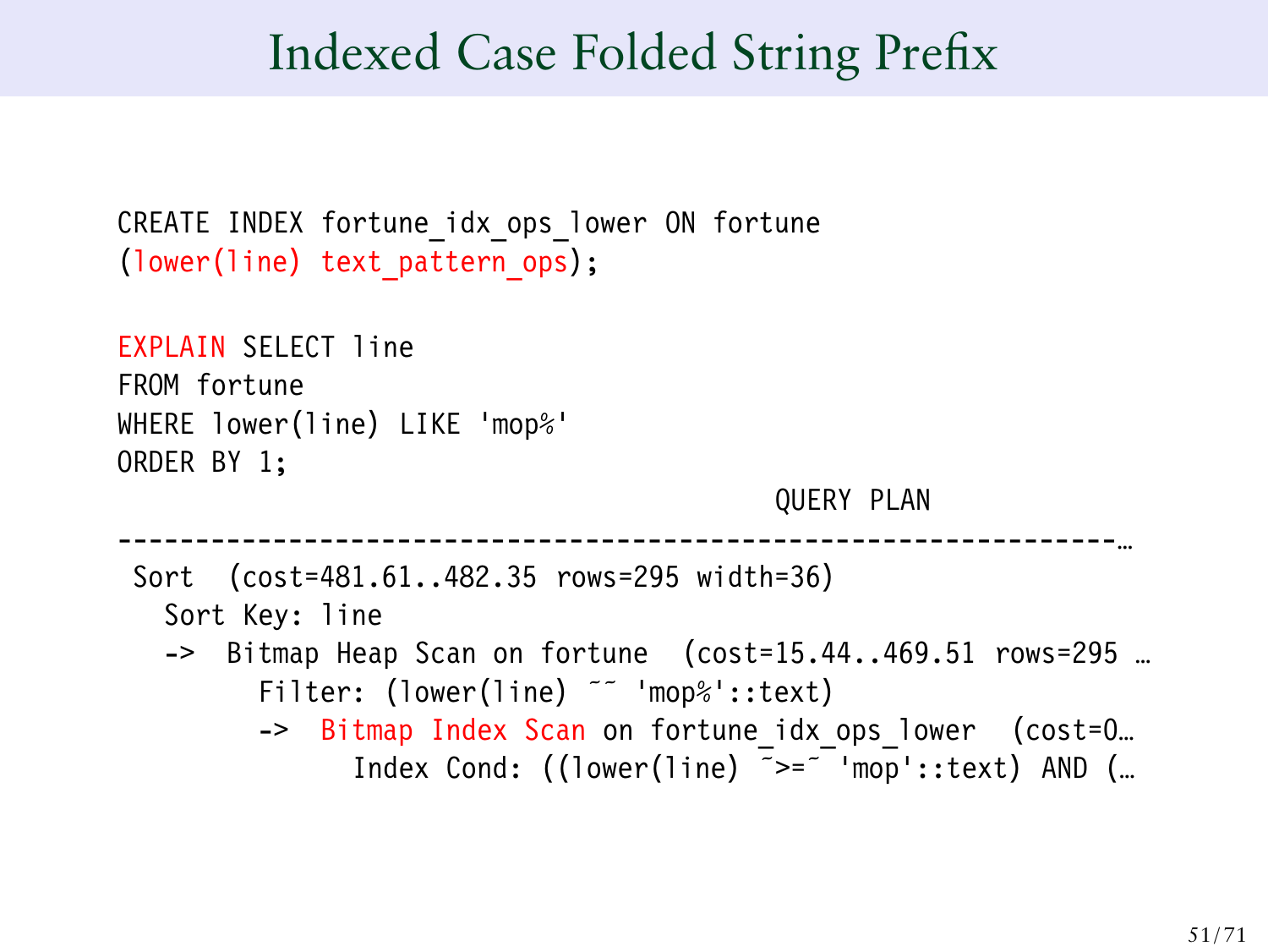# 8.2. Full Text Search

- ▶ Allows whole-word or word prefix searches
- ▶ Supports *and, or, not*
- $\blacktriangleright$  Converts words to lexemes
	- $\blacktriangleright$  stemming
	- ▶ 21 languages supported
	- ▶ 'Simple' search config bypasses stemming
- ▶ Removes stop words
- ▶ Supports synonyms and phrase transformations (thesaurus)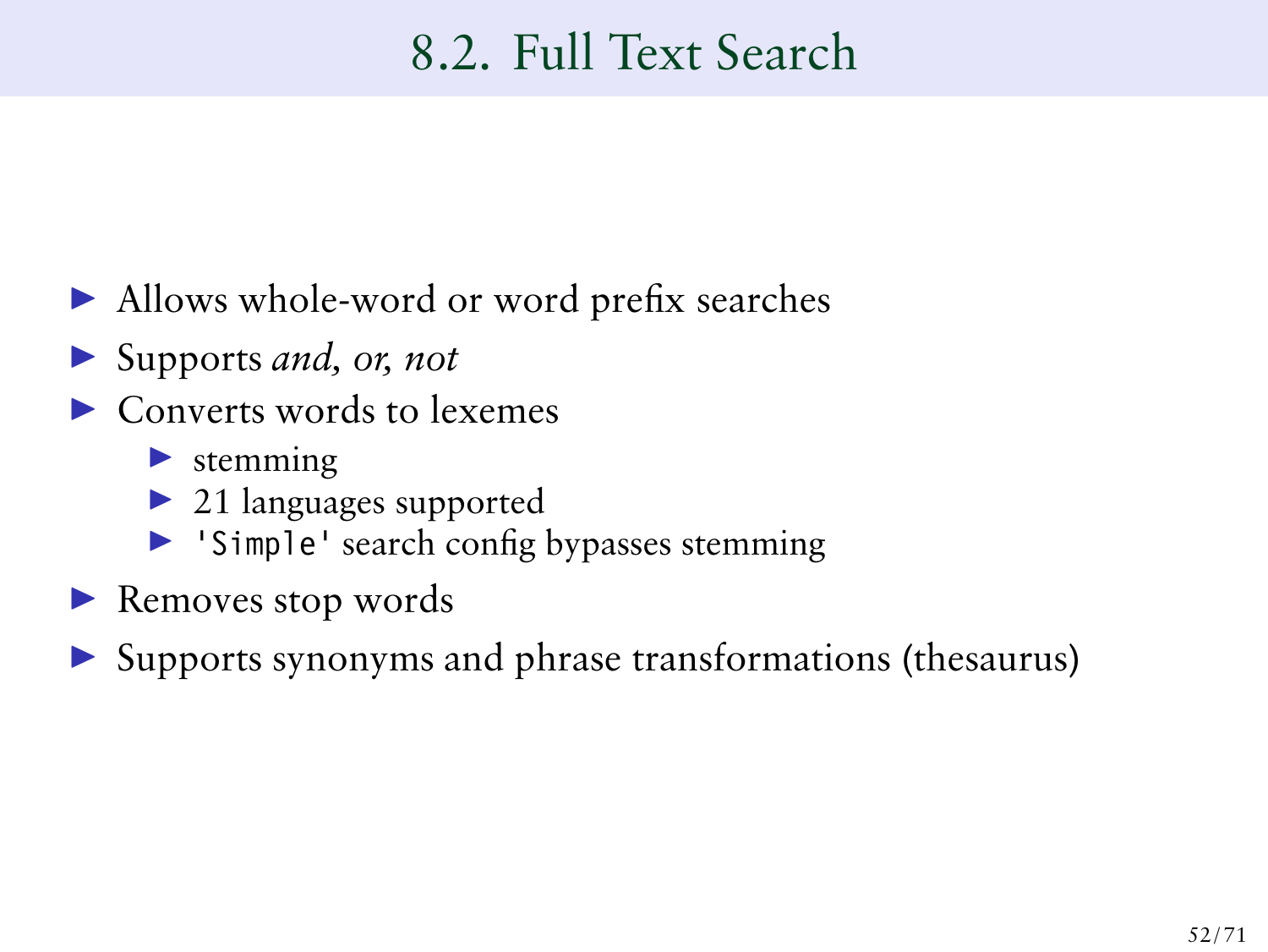# Tsvector and Tsquery

```
SHOW default text search config;
default_text_search_config
----------------------------
pg_catalog.english
SELECT to tsvector('I can hardly wait.');
    to_tsvector
-------------------
 'hard':3 'wait':4
SELECT to tsquery('hardly & wait');
   to_tsquery
     -----------------
 'hard' & 'wait'
```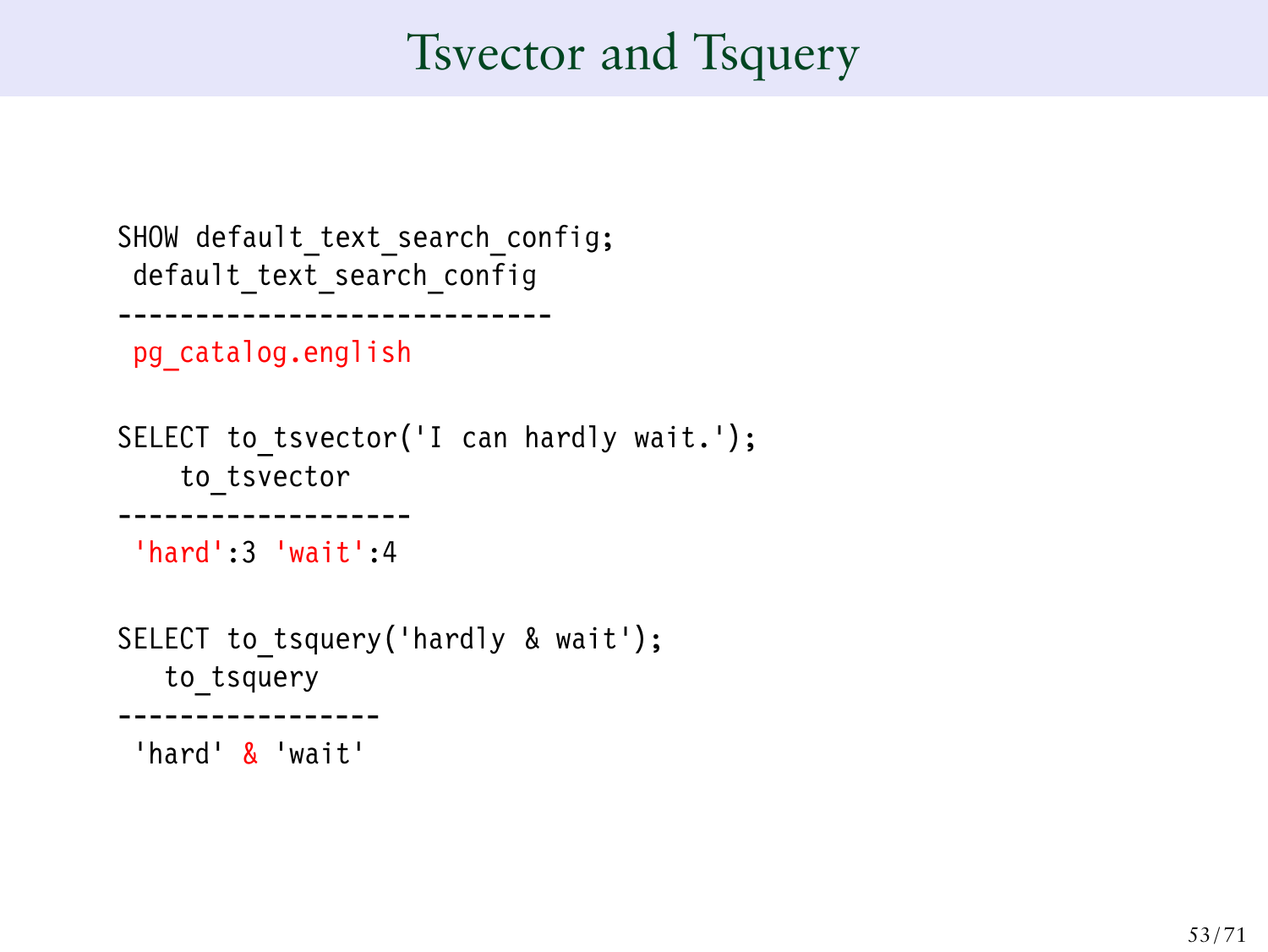# Tsvector and Tsquery

```
SELECT to tsvector('I can hardly wait.') @@
       to tsquery('hardly & wait');
 ?column?
----------
 t
SELECT to tsvector('I can hardly wait.') @@
       to tsquery('softly & wait');
 ?column?
 ----------
 f
```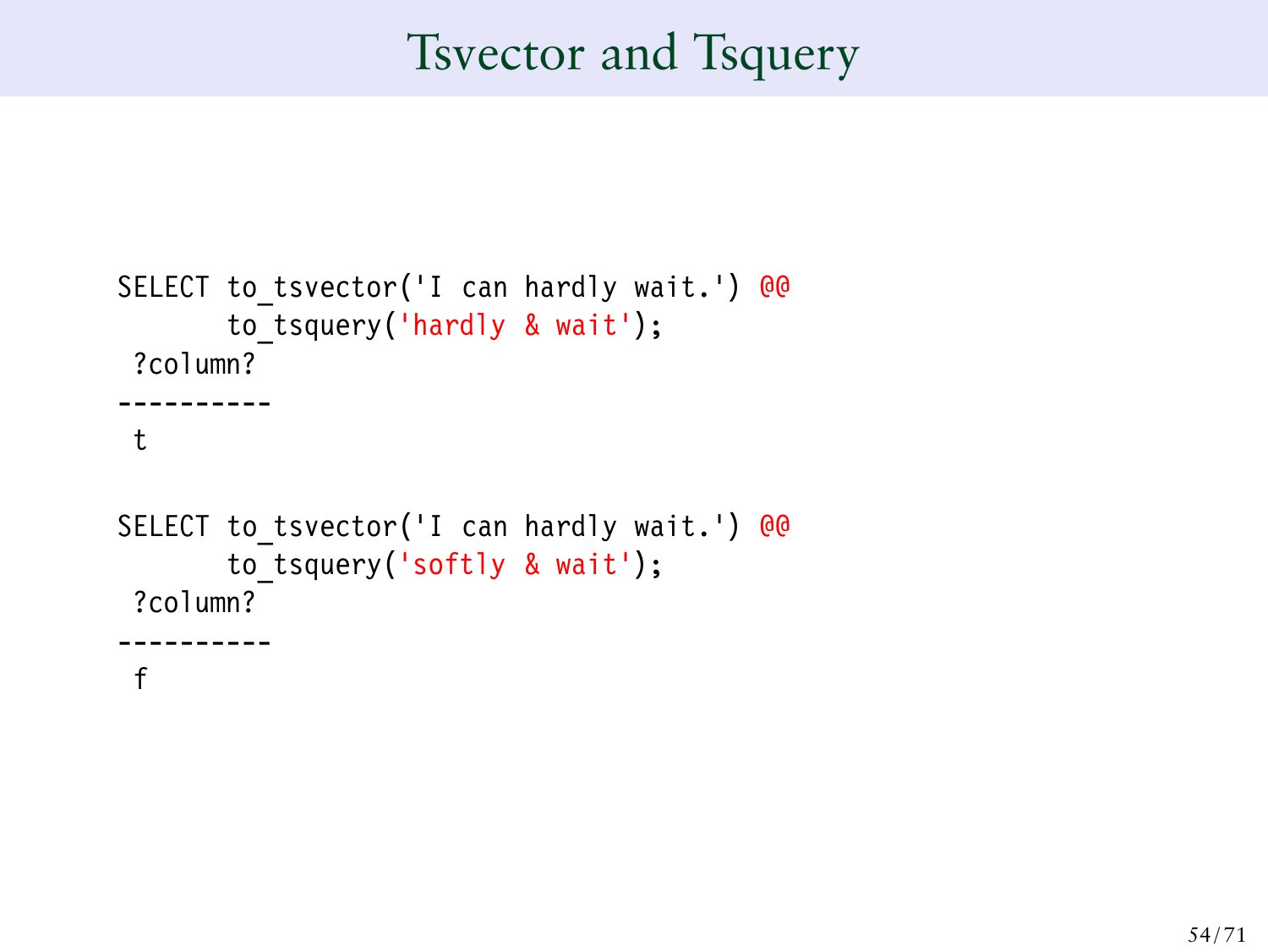## Indexing Full Text Search

```
CREATE INDEX fortune_idx_ts ON fortune
USING GIN (to_tsvector('english', line));
```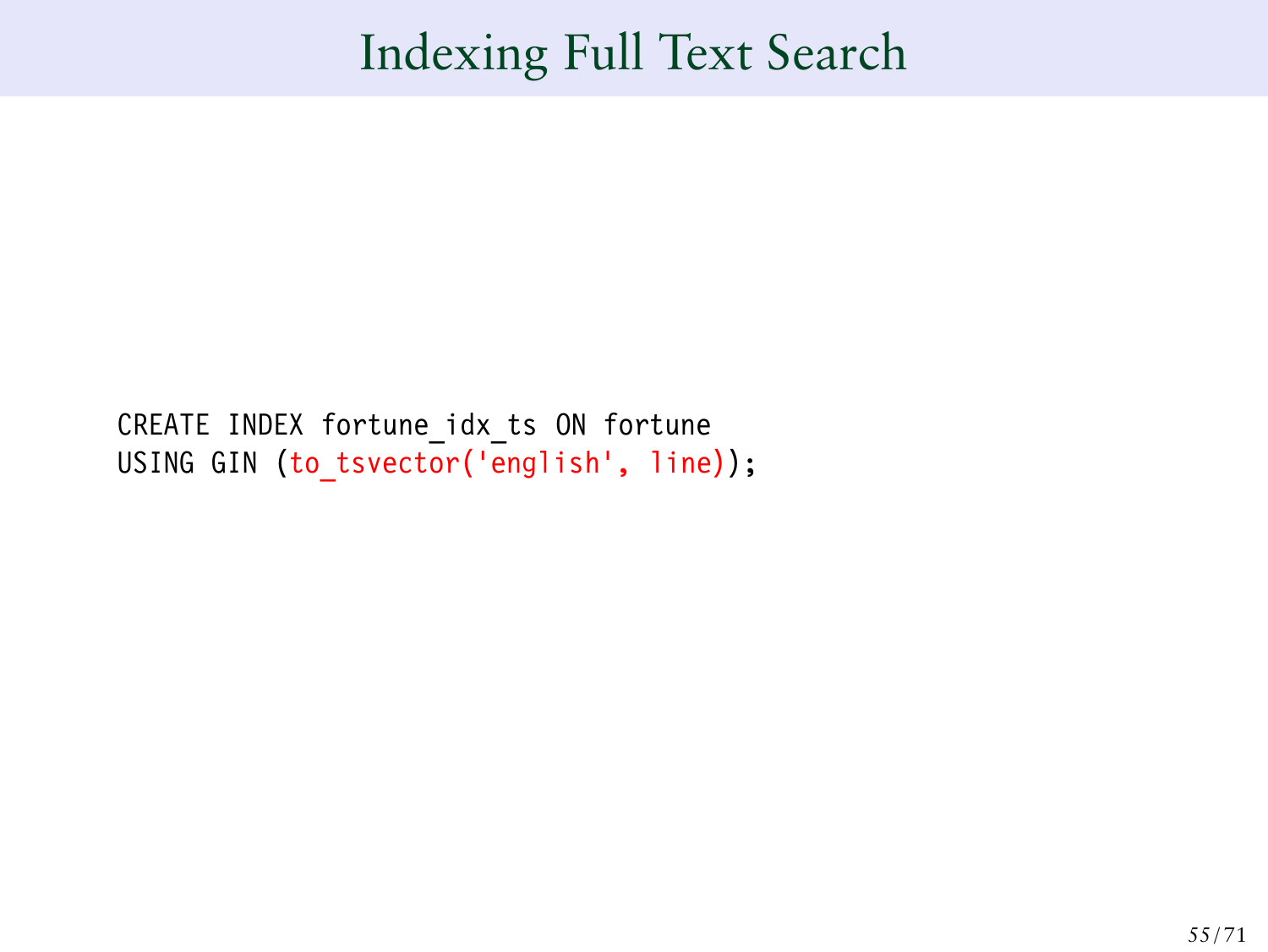## Full Text Search Queries

```
SELECT line
FROM fortune
WHERE to_tsvector('english', line) @@ to tsquery('pandas');
                                    line
----------------------------------------------------------------------
         A giant panda bear is really a member of the raccoon family.
EXPLAIN SELECT line
FROM fortune
WHERE to_tsvector('english', line) @@ to tsquery('pandas');
                                             QUERY PLAN
                           ------------------------------------------------------------------…
 Bitmap Heap Scan on fortune (cost=12.41..94.25 rows=21 width=36)
   Recheck Cond: (to tsvector('english'::regconfig, line) @@ to ts...
   -> Bitmap Index Scan on fortune idx ts (cost=0.00..12.40 rows...
          Index Cond: (to tsvector('english'::regconfig, line) @@ t...
```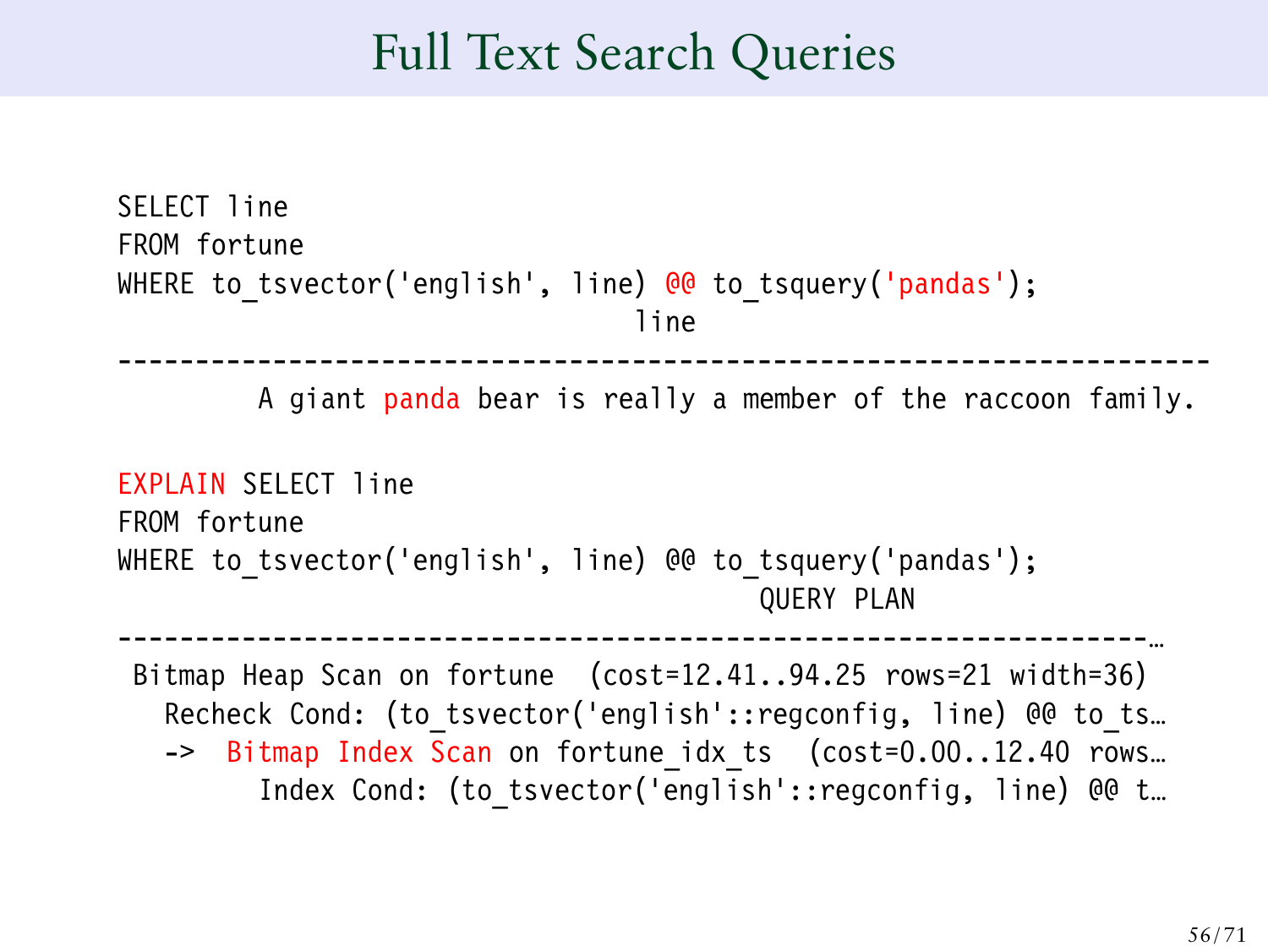## Complex Full Text Search Queries

```
SELECT line
FROM fortune
WHERE to tsvector('english', line) @@ to tsquery('cat & sleep');
                              line
-----------------------------------------------------------------
 People who take cat naps don't usually sleep in a cat's cradle.
SELECT line
FROM fortune
WHERE to tsvector('english', line) @@ to tsquery('cat & (sleep | nap)');
                              line
-----------------------------------------------------------------
 People who take cat naps don't usually sleep in a cat's cradle.
 Q: What is the sound of one cat napping?
```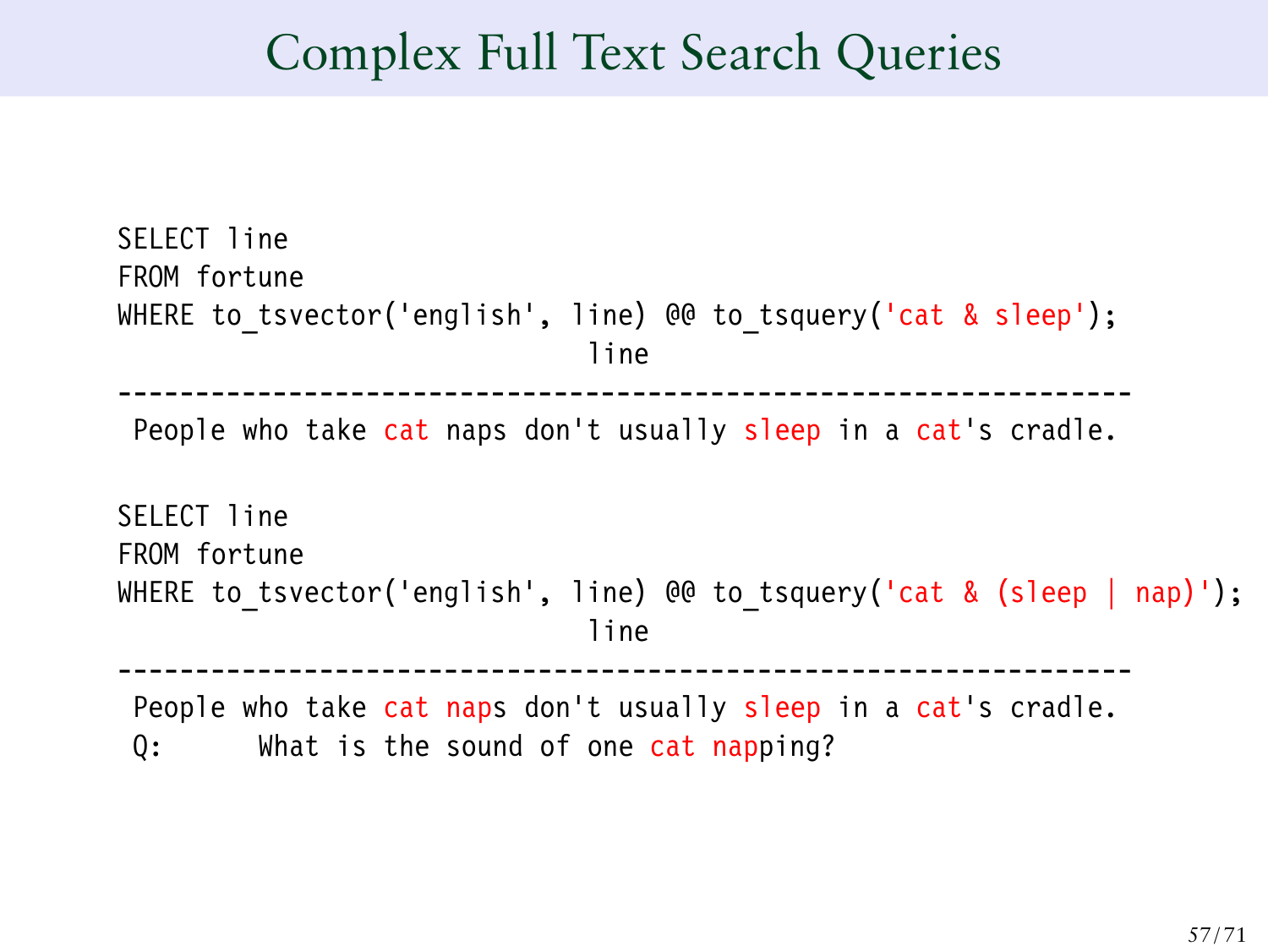## Word Prefix Search

```
SELECT line
FROM fortune
WHERE to tsvector('english', line) @@
      to tsquery('english', 'zip:*')
ORDER BY 1;
```
line

------------------------------------------------------------------------ Bozo is the Brotherhood of Zips and Others. Bozos are people who band … -- he's the one who's in trouble. One round from an Uzi can zip far I've got two Bics, four Zippos and eighteen books of matches." Postmen never die, they just lose their zip.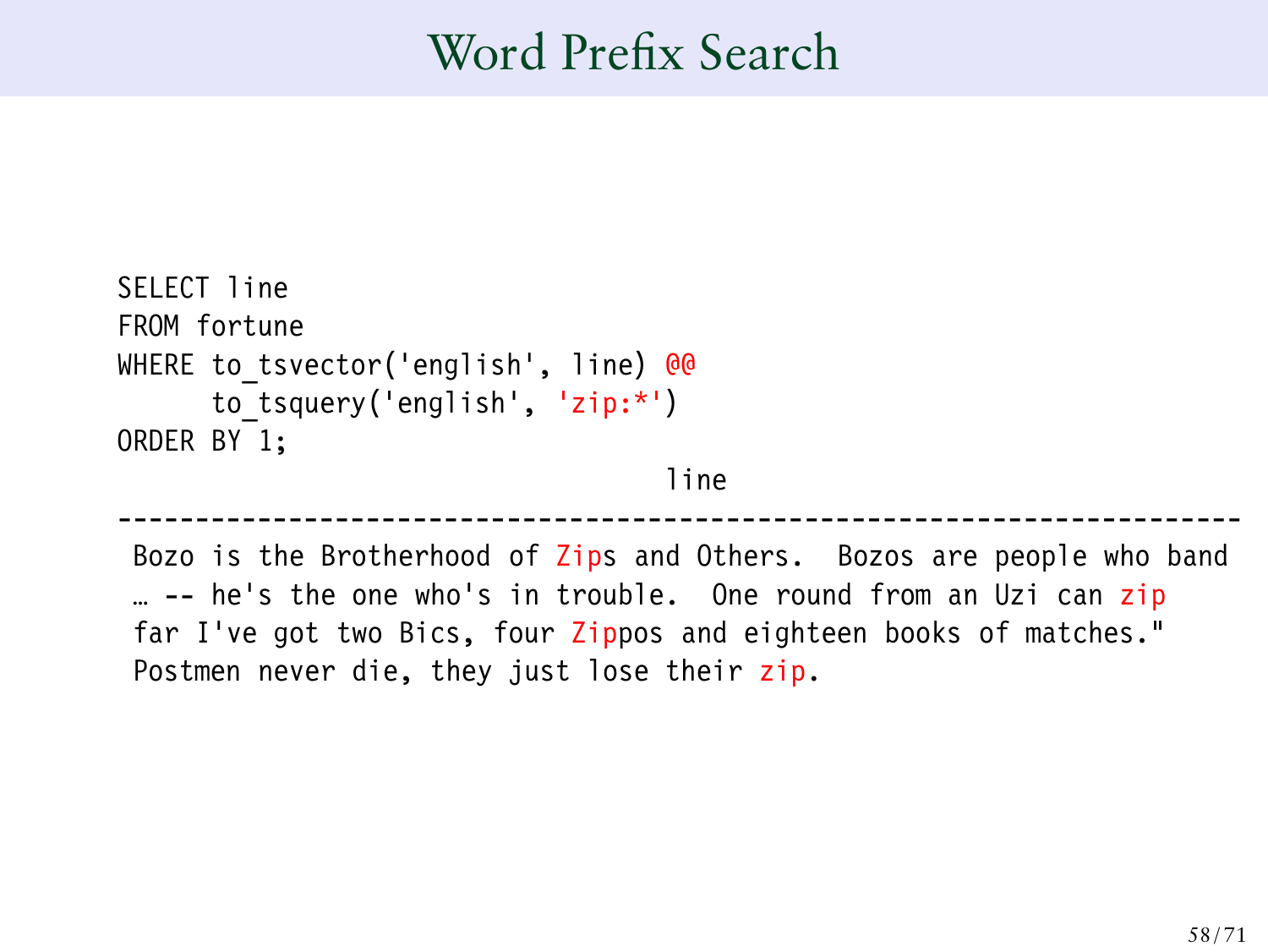## Word Prefix Search

```
EXPLAIN SELECT line
FROM fortune
WHERE to tsvector('english', line) @@
      to tsquery('english', 'zip:*')
ORDER BY 1;
                                           QUERY PLAN
                        ----------------------------------------------------------------…
 Sort (cost=101.21..101.26 rows=21 width=36)
   Sort Key: line
   -> Bitmap Heap Scan on fortune (cost=24.16..100.75 rows=21 …
         Recheck Cond: (to tsvector('english'::regconfig, line) …
         -> Bitmap Index Scan on fortune idx ts (cost=0.00..24 ...
                Index Cond: (to_tsvector('english'::regconfig, li…
```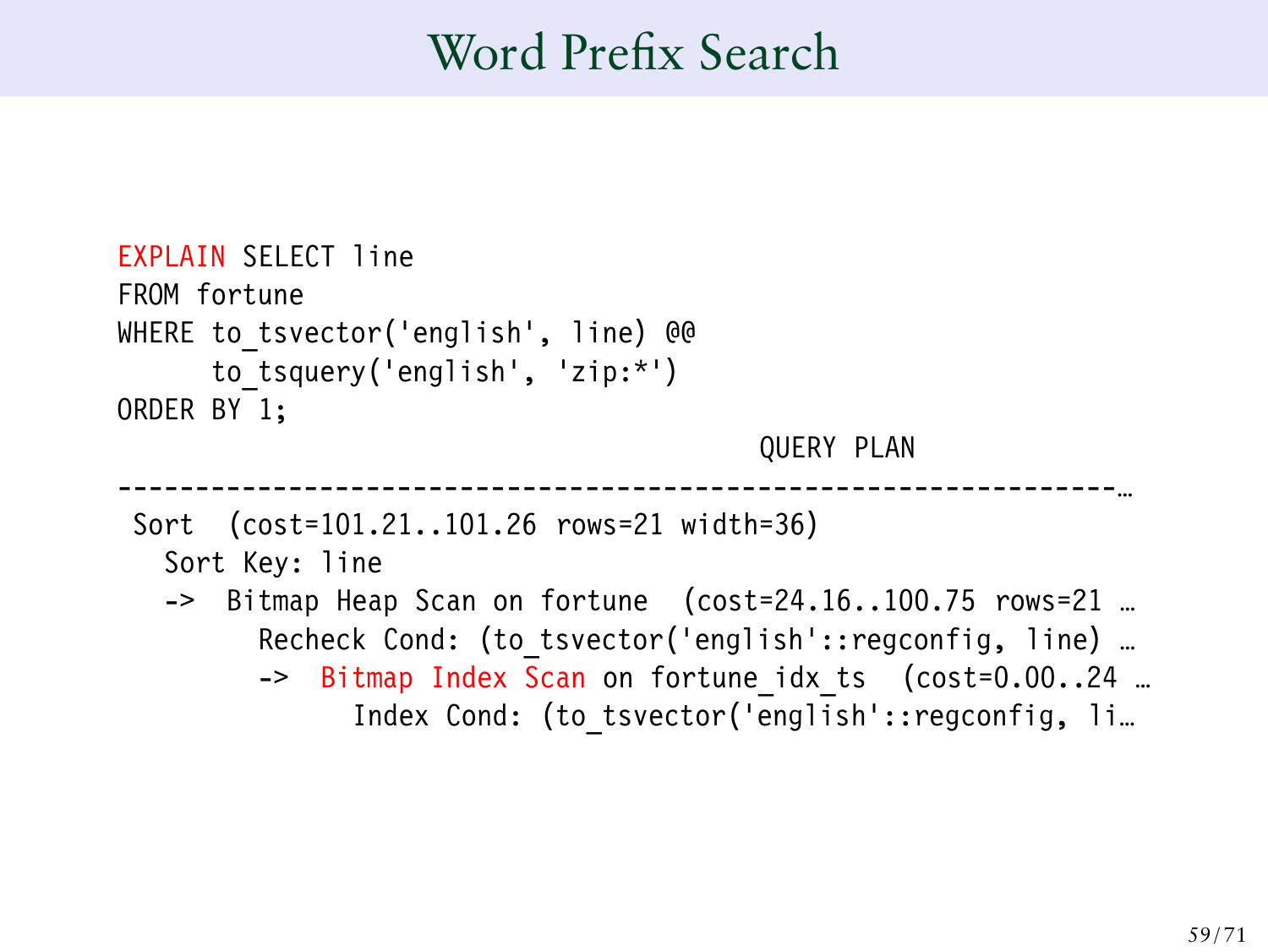## 8.3. Adjacent Letter Search

```
-- ILIKE is case-insensitive LIKE
SELECT line
FROM fortune
WHERE line ILIKE '%verit%'
ORDER BY 1;
```
#### line

------------------------------------------------------------------------ body. There hangs from his belt a veritable arsenal of deadly weapons: In wine there is truth (In vino veritas). Passes wind, water, or out depending upon the severity of the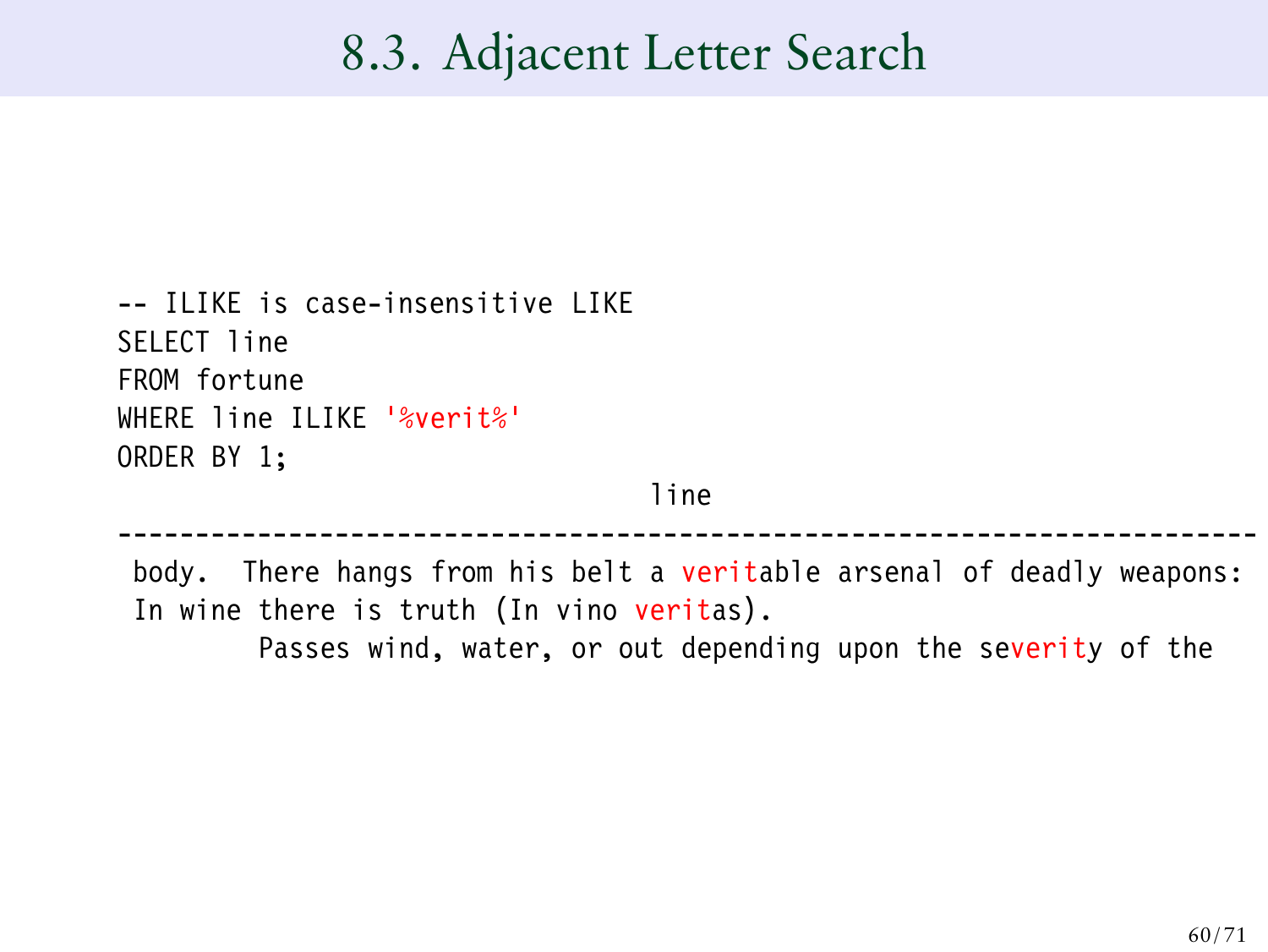## Adjacent Letter Search

```
EXPLAIN SELECT line
FROM fortune
WHERE line ILIKE '%verit%'
ORDER BY 1;
                           QUERY PLAN
-----------------------------------------------------------------
 Sort (cost=1237.07..1237.08 rows=4 width=36)
   Sort Key: line
   -> Seq Scan on fortune (cost=0.00..1237.03 rows=4 width=36)
         Filter: (line ˜˜* '%verit%'::text)
```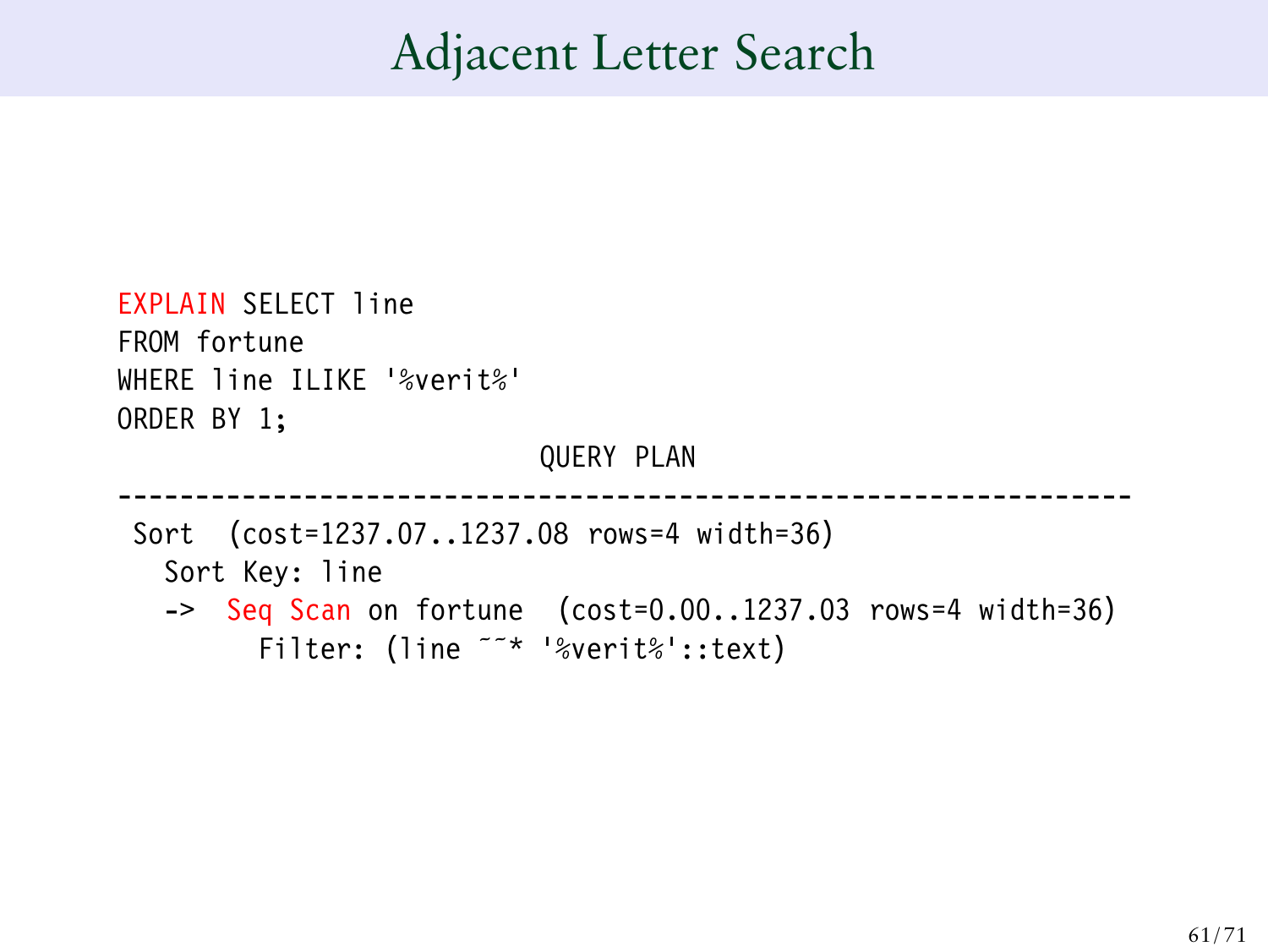# Indexed Adjacent Letters

CREATE EXTENSION pg\_trgm;

CREATE INDEX fortune idx trgm ON fortune USING GIN (line gin trgm ops);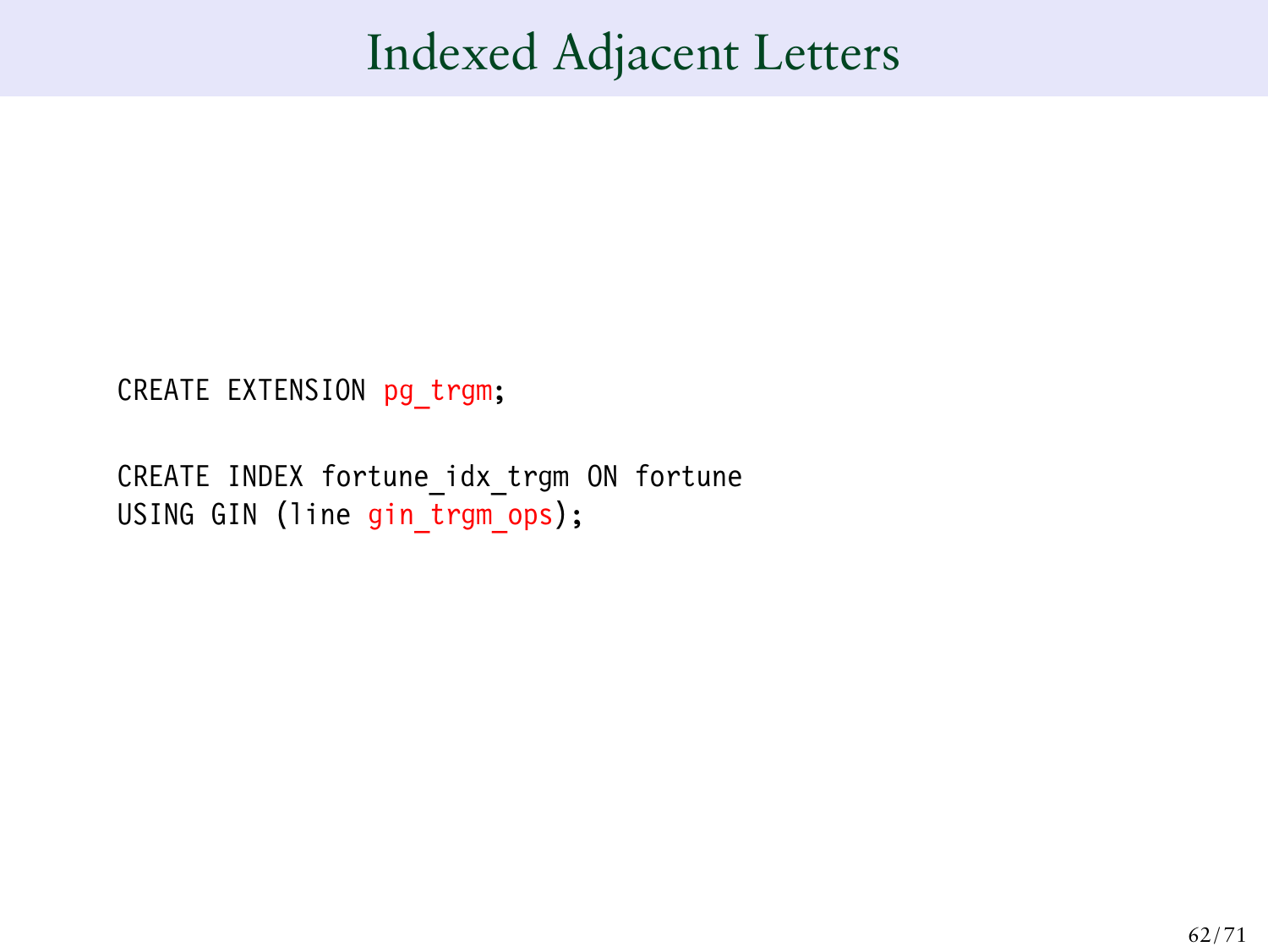## Indexed Adjacent Letters

```
SELECT line
FROM fortune
WHERE line ILIKE '%verit%'
ORDER BY 1;
```
#### line

------------------------------------------------------------------------ body. There hangs from his belt a veritable arsenal of deadly weapons: In wine there is truth (In vino veritas).

Passes wind, water, or out depending upon the severity of the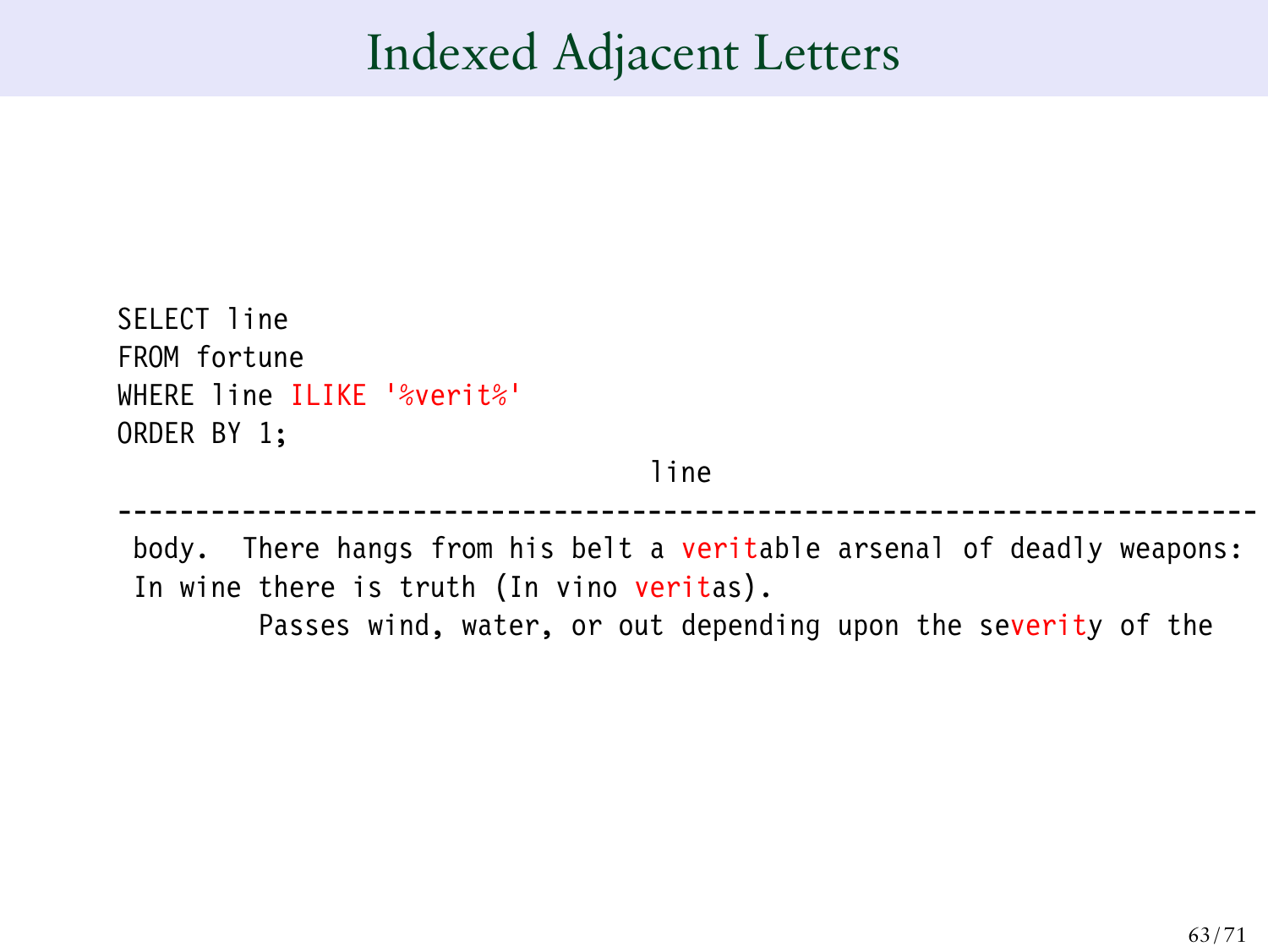## Indexed Adjacent Letters

```
EXPLAIN SELECT line
FROM fortune
WHERE line ILIKE '%verit%'
ORDER BY 1;
                                        QUERY PLAN
                   ----------------------------------------------------------------…
 Sort (cost=43.05..43.06 rows=4 width=36)
   Sort Key: line
   -> Bitmap Heap Scan on fortune (cost=28.03..43.01 rows=4 …
         Recheck Cond: (line ˜˜* '%verit%'::text)
         -> Bitmap Index Scan on fortune idx trgm (cost=0.00...
                Index Cond: (line ˜˜* '%verit%'::text)
```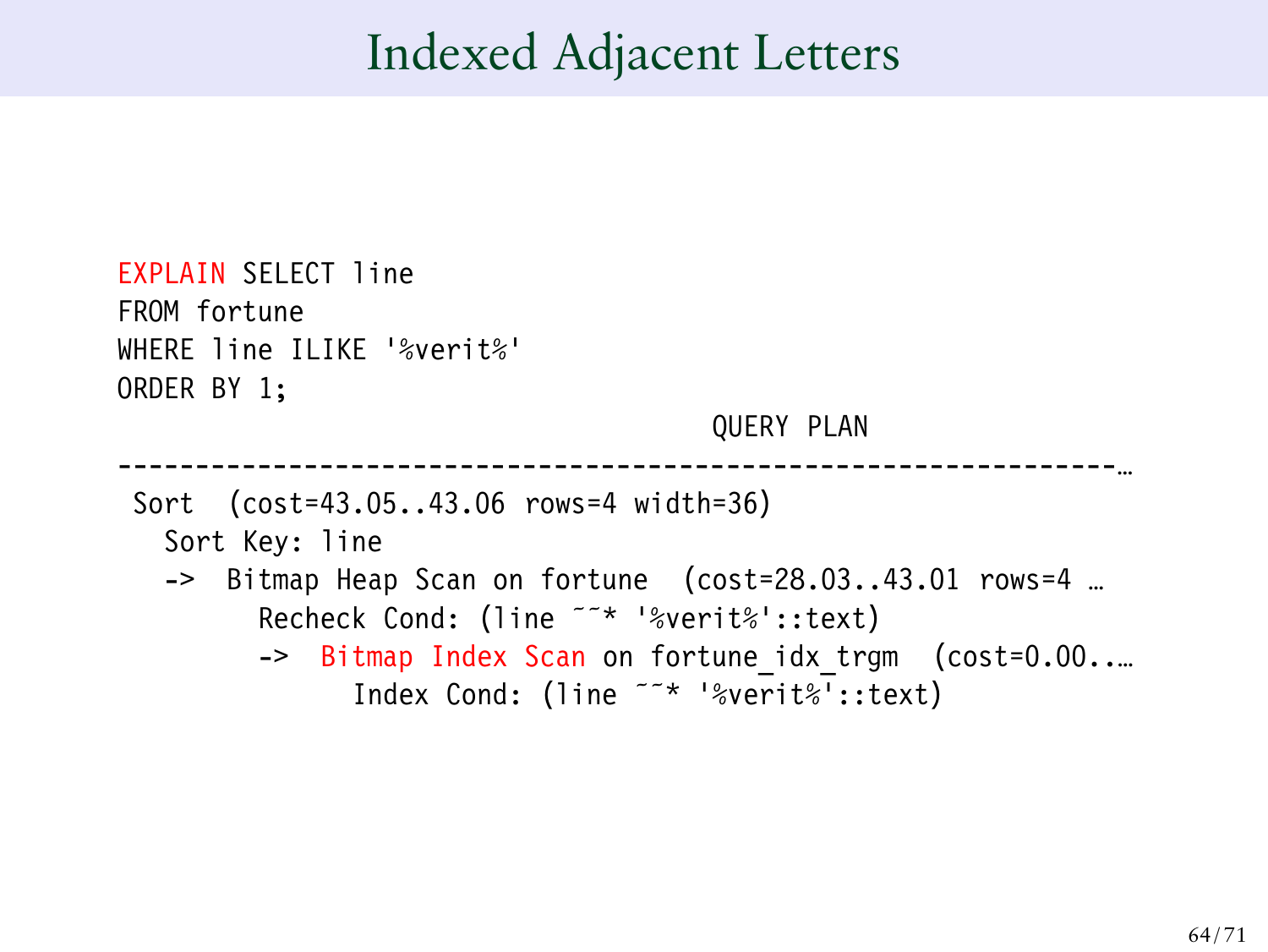## Word Prefix Search

```
-- <sup>\sim</sup> is case-insensitive regular expression
SELECT line
FROM fortune
WHERE line \tilde{a} '(^|[^a-z])zip'
ORDER BY 1;
```

```
line
```
----------------------------------------------------------------------- Bozo is the Brotherhood of Zips and Others. Bozos are people who band … -- he's the one who's in trouble. One round from an Uzi can zip far I've got two Bics, four Zippos and eighteen books of matches." Postmen never die, they just lose their zip.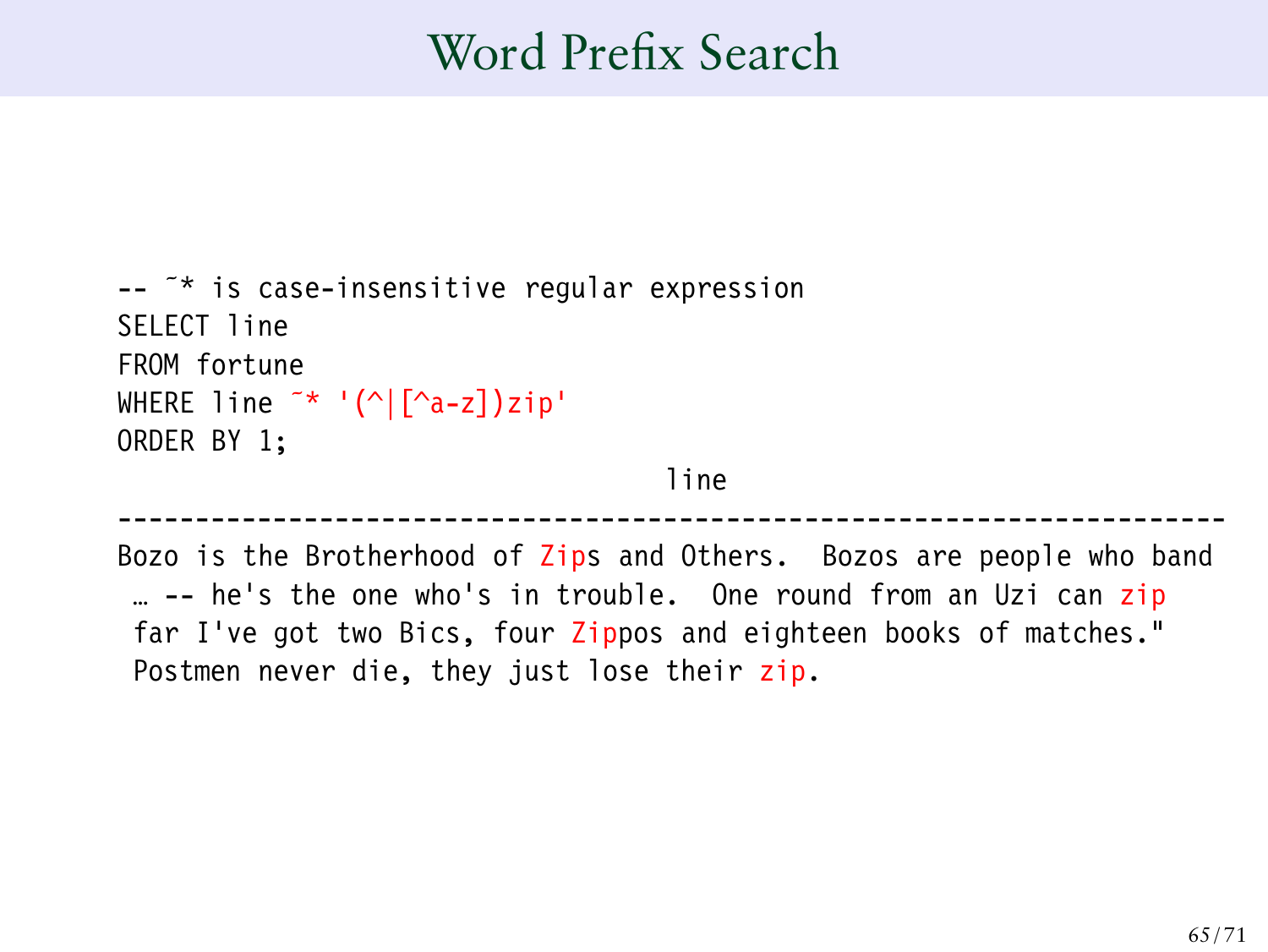## Word Prefix Search

```
EXPLAIN SELECT line
FROM fortune
WHERE line \tilde{a} '(^|[^a-z])zip'
ORDER BY 1;
                                            QUERY PLAN
                          ----------------------------------------------------------------…
 Sort (cost=27.05..27.06 rows=4 width=36)
   Sort Key: line
   -> Bitmap Heap Scan on fortune (cost=12.03..27.01 rows=4 …
          Recheck Cond: (line ˜* '(^|[^a-z])zip'::text)
          -> Bitmap Index Scan on fortune idx trgm (cost=0.00...
                 Index Cond: (line \tilde{a} '(^|[^a-z])zip'::text)
```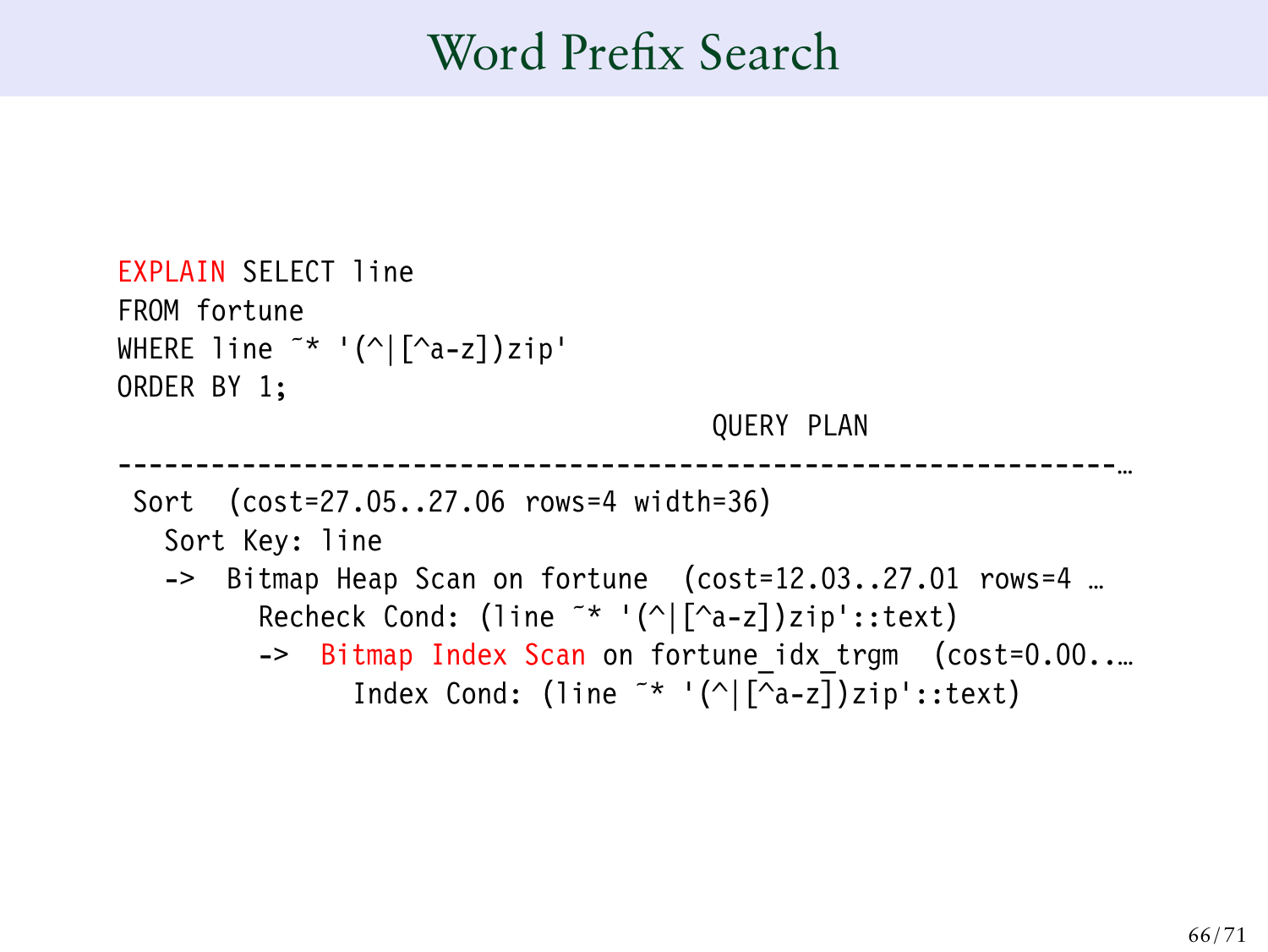## Similarity

```
SELECT show limit();
show limit
------------
      0.3
SELECT line, similarity(line, 'So much for the plan')
FROM fortune
WHERE line % 'So much for the plan'
ORDER BY 1;
                    line | similarity
------------------------------------------------------+------------
Oh, it's so much fun, When the CPU | 0.325
 So much \vert 0.380952
There's so much plastic in this culture that | 0.304348
```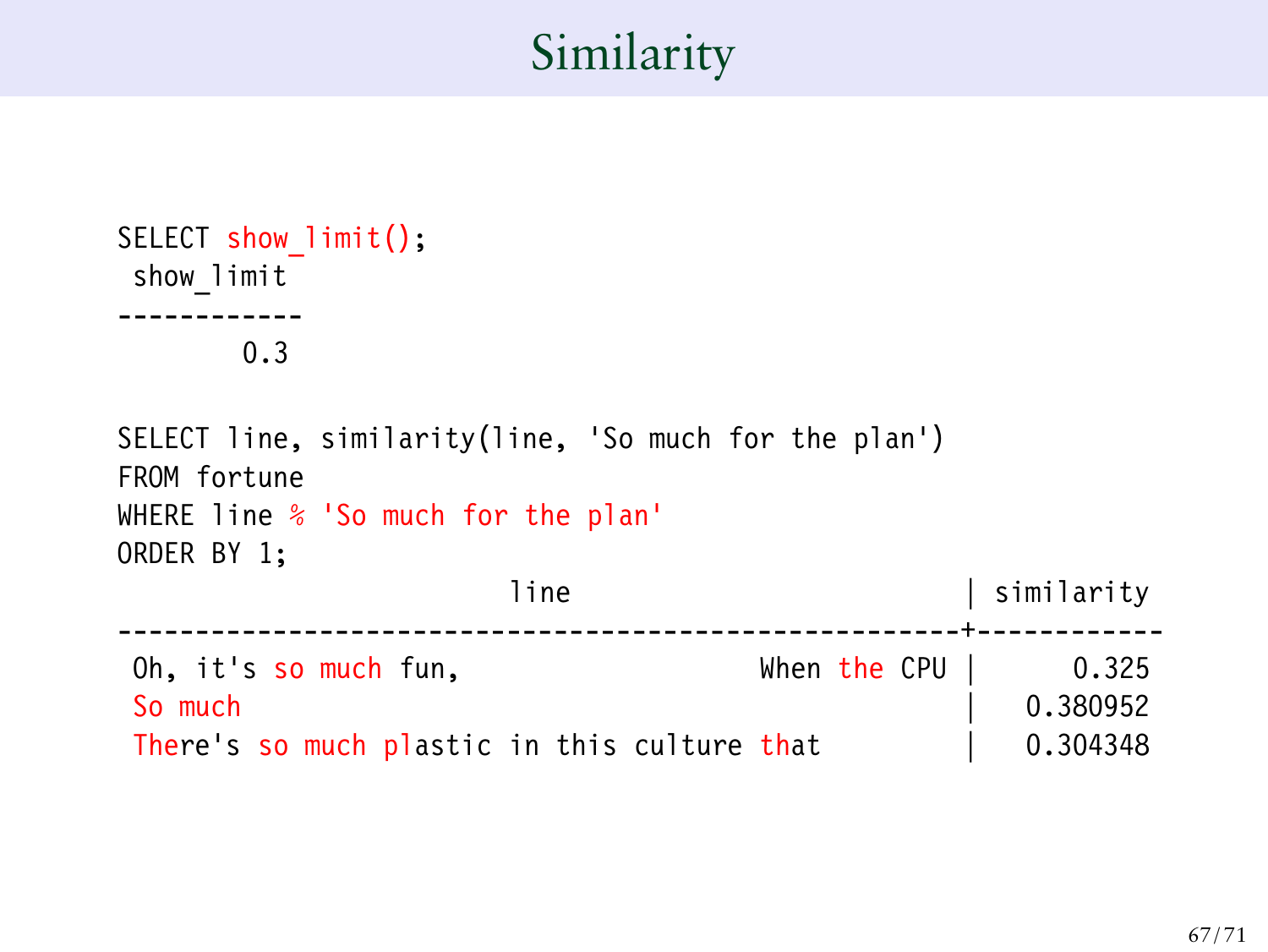# Similarity

```
EXPLAIN SELECT line, similarity(line, 'So much for the plan')
FROM fortune
WHERE line % 'So much for the plan'
ORDER BY 1;
                                           QUERY PLAN
                                                     ----------------------------------------------------------------…
 Sort (cost=342.80..342.95 rows=59 width=36)
   Sort Key: line
   -> Bitmap Heap Scan on fortune (cost=172.46..341.06 rows=59 …
          Recheck Cond: (line % 'So much for the plan'::text)
          -> Bitmap Index Scan on fortune idx trgm (cost=0.00...
                 Index Cond: (line % 'So much for the plan'::text)
```
Soundex, metaphone, and levenshtein word similarity comparisons are also available.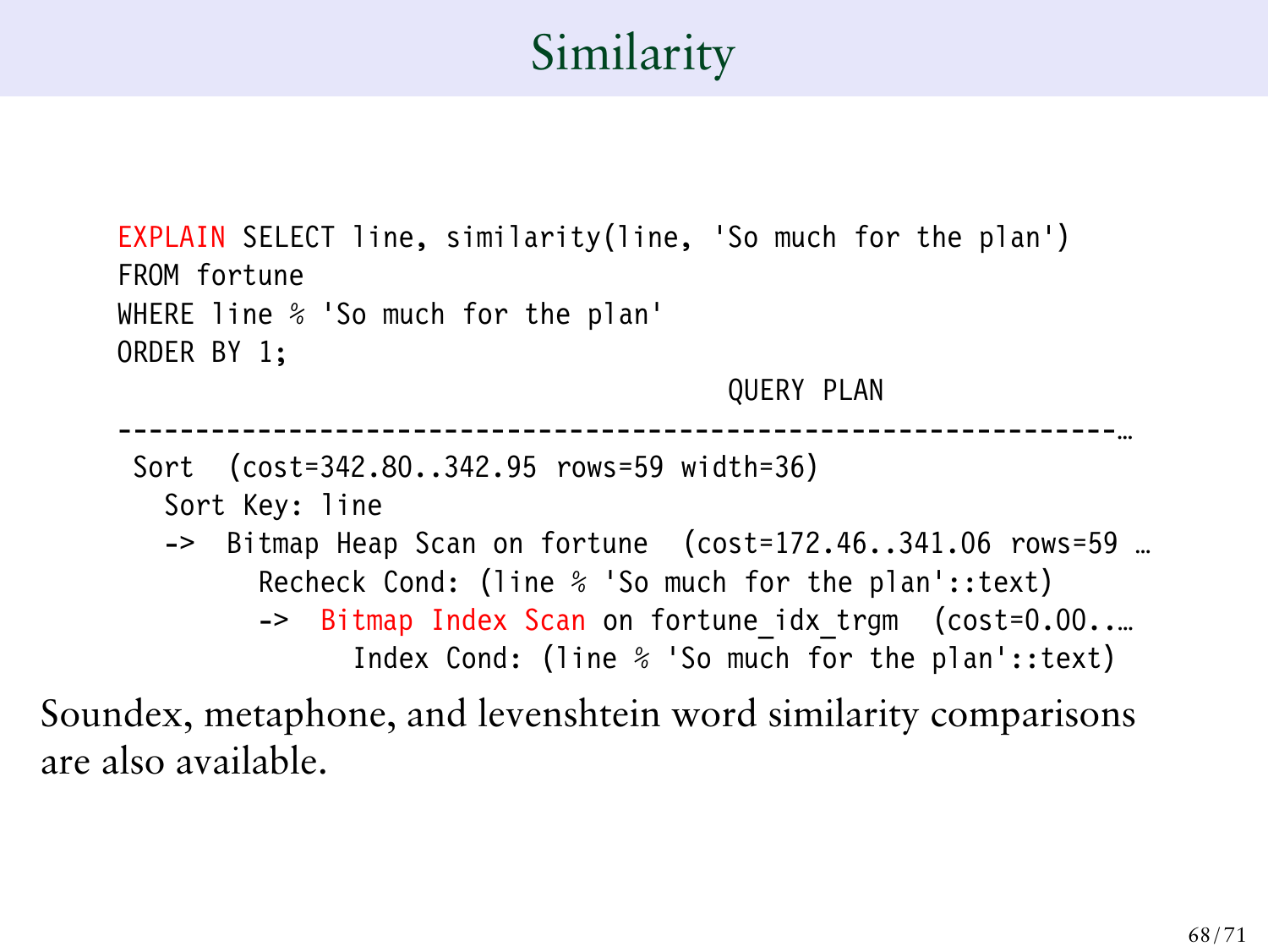#### Indexes Created in this Section



fortune idx trgm gin line gin trgm ops 4856 kB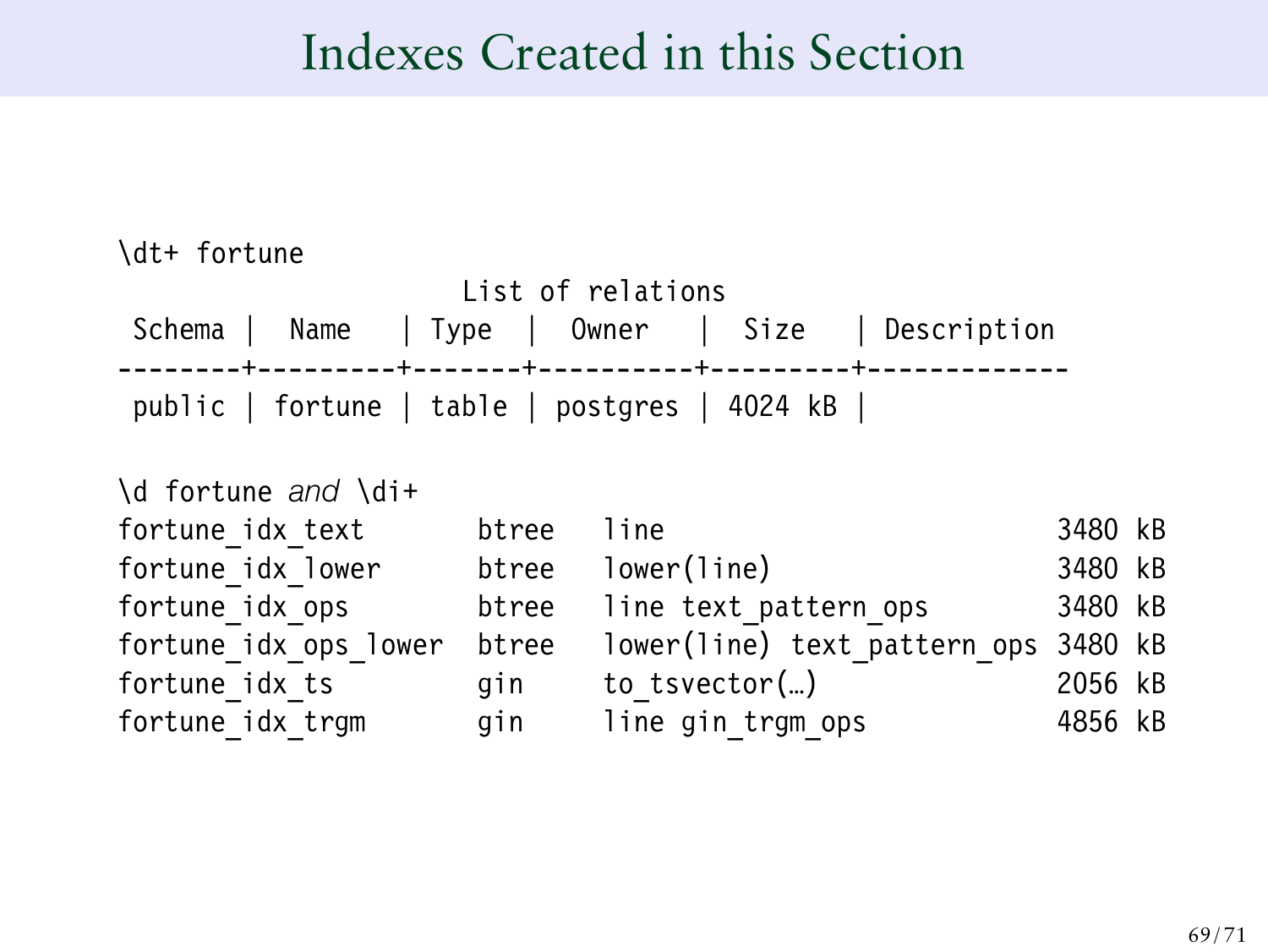# Use of the Contains Operator  $@>$ in this Presentation

\do @>

| List of operators |     |                       |                                                                   |         |          |
|-------------------|-----|-----------------------|-------------------------------------------------------------------|---------|----------|
| Schema            |     |                       | Name   Left arg type   Right arg type   Result type   Description |         |          |
|                   |     |                       |                                                                   |         |          |
| pg catalog        | (ծ> | aclitem <sup>[]</sup> | aclitem                                                           | boolean | contains |
| pg catalog        | (∂> | anyarray              | anyarray                                                          | boolean | contains |
| pg catalog        | (∂> | anyrange              | anyelement                                                        | boolean | contains |
| pg catalog        | (∂> | anyrange              | anyrange                                                          | boolean | contains |
| pg catalog        | (∂> | box                   | box                                                               | boolean | contains |
| pg catalog        | (∂> | box                   | point                                                             | boolean | contains |
| pg catalog        | (∂> | circle                | circle                                                            | boolean | contains |
| pg catalog        | (∂> | circle                | point                                                             | boolean | contains |
| pg catalog        | (∂> | jsonb                 | jsonb                                                             | boolean | contains |
| pg catalog        | (∂> | path                  | point                                                             | boolean | contains |
| pg catalog        | (∂> | polygon               | point                                                             | boolean | contains |
| pg catalog        | (ծ> | polygon               | polygon                                                           | boolean | contains |
| pg catalog        | (∂> | tsquery               | tsquery                                                           | boolean | contains |